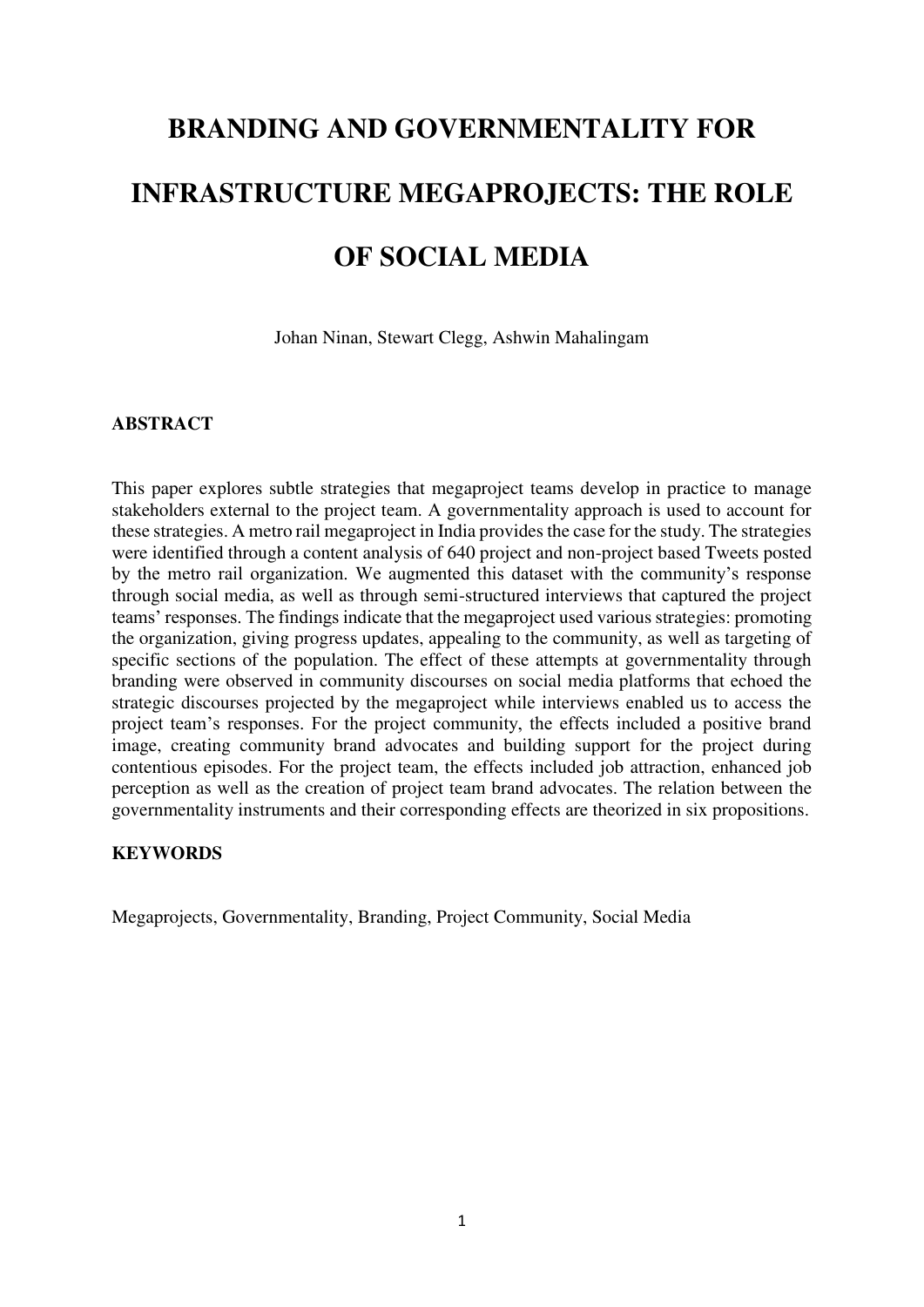#### **1. INTRODUCTION**

Infrastructure megaprojects (which are generally defined as those costing more than 1 billion USD) tend to have large numbers of project participants arranged within a pluralistic governance structure (Gil, 2015), in which conflicting logics co-exist with diffused power among the stakeholders (Biesenthal et al., 2018). The infrastructure industry generally experiences many more conflicts than in most other industries; in part, the high levels of conflict are due to structurally disparate interests on the part of various project parties over matters as fundamental as cost, quality and schedule (Black et al., 2000). In addition, there is a lack of a common organizational rationale and culture binding project participants and stakeholders from diverse organizations (Vrijhoef & Koskela, 2000). Moreover, external stakeholders such as existing land-owners, utilities and the community surrounding the project site need to be incorporated as well. These sources of difference, creating potential and actual conflicts, are excacerbated in megaprojects because of their increased scale, duration, complexity and, in particular, the wide range of external stakeholders (Flyvbjerg, 2014).

External stakeholders are more difficult to govern than those that are internal because they are not bound by contractual instruments and their relations with the project team extend across permeable boundaries (Mok et al., 2015). These characteristics of external stakeholders can make them demanding and sometimes unanticipated participants in projects (Szyliowicz  $\&$ Goetz, 1995), often pursuing compensation in return for cooperation (Giezen, 2012), with demands that can lead to scope creep (Shapiro & Lorenz, 2000) and escalation of commitment (Ross & Staw, 1986). Governance instruments such as contracts cannot be used to manage external stakeholders so megaprojects have to rely solely on reactive strategic actions enacted in response to situations and definitions (Ninan & Mahalingam, 2017) as well as proactive preparation for strategic contingencies that might arise. These strategies can be either directly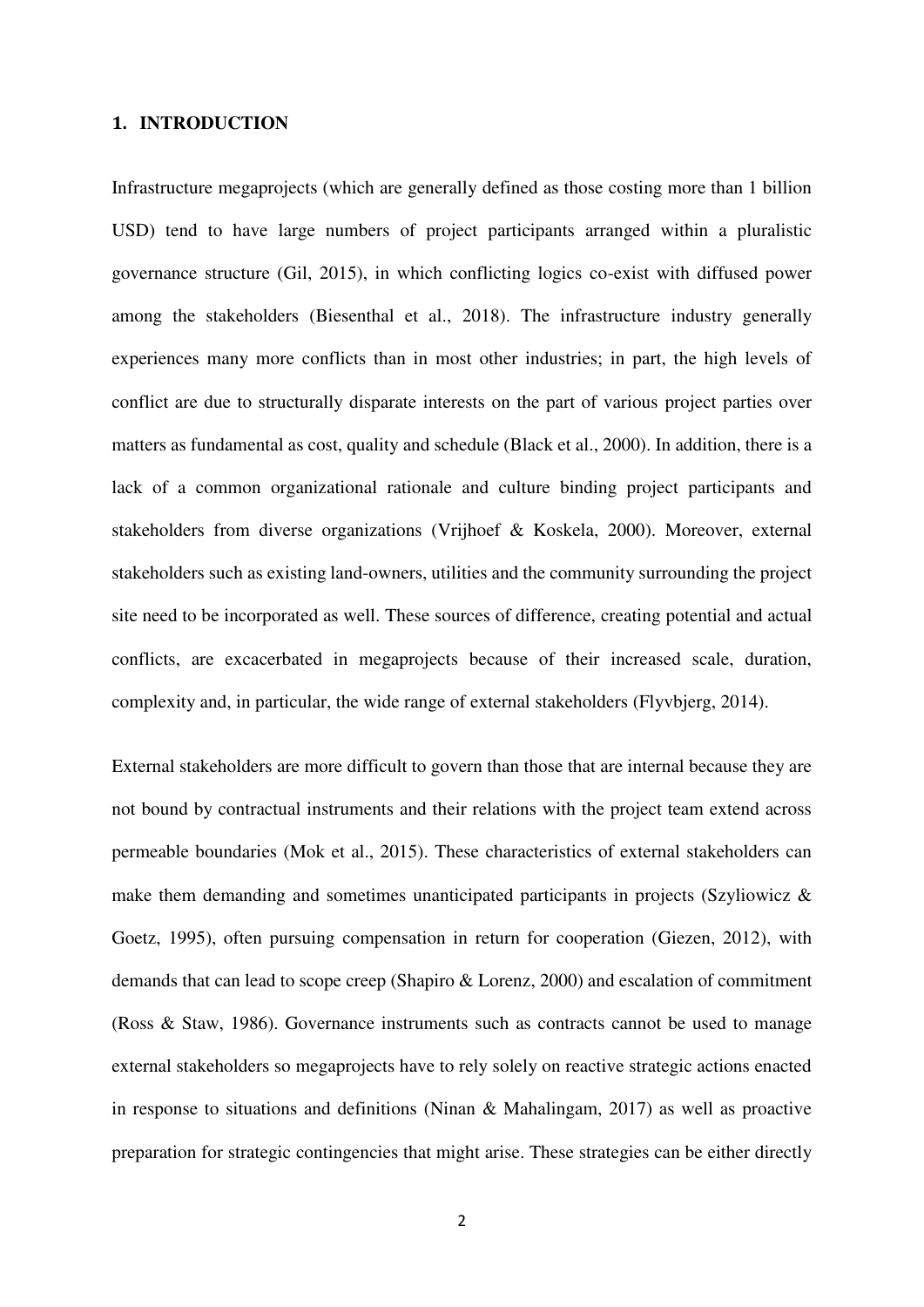observable or hidden. Both the literature on strategies-in-practice and the practice-based view of organizations emphasize the role of power and politics in framing strategic actions that are enacted and the ways in which order is produced in social settings (Nicolini, 2012). Consequently, we intend to use theories of power to study these strategies in practice.

Power theory encompasses both overt power and covert power (Clegg, 1989). It is said that power can be most effective when it is least observable (Lukes, 2005) and hence we rely on the theory of governmentality – a key construct in the literature on covert power (Milani, 2009). Foucault defines governmentality as an "ensemble formed by the institutions, procedures, analyses and reflections, the calculations and tactics, that allow the exercise of this very specific albeit complex form of power" (Foucault 1991: 20). The term, governmentality, is a fusion of 'government' and 'mentality' and means, actively, governing through mentalities (Muller et al., 2014). We research how governmentality of a project network is sought through branding that is aimed at making the exercise of power seem rational and natural (Lemke, 2002). The subtle and mundane branding strategies used in an infrastructure megaproject to manage external stakeholders will be explored. Attempts at governmentality relying on branding also have an impact on internal stakeholders, especially the project team in the way their normative universe is shaped as they deploy strategies to manage external stakeholders in the project community. Specifically, the paper addresses two research questions (1) How is governmentality through branding used to manage the megaproject community and the project team? (2) What are the effects of governmentality through branding on the project community and the project team? We address these research questions using a case study of a metro rail megaproject in India in which we discuss and analyze social media discourses surrounding the project and the branding that they create. In doing so, we link theorizing at the intersection of governmentality, branding and social media through understanding how these practices contribute to stakeholder management in megaprojects. Specifically we contribute to the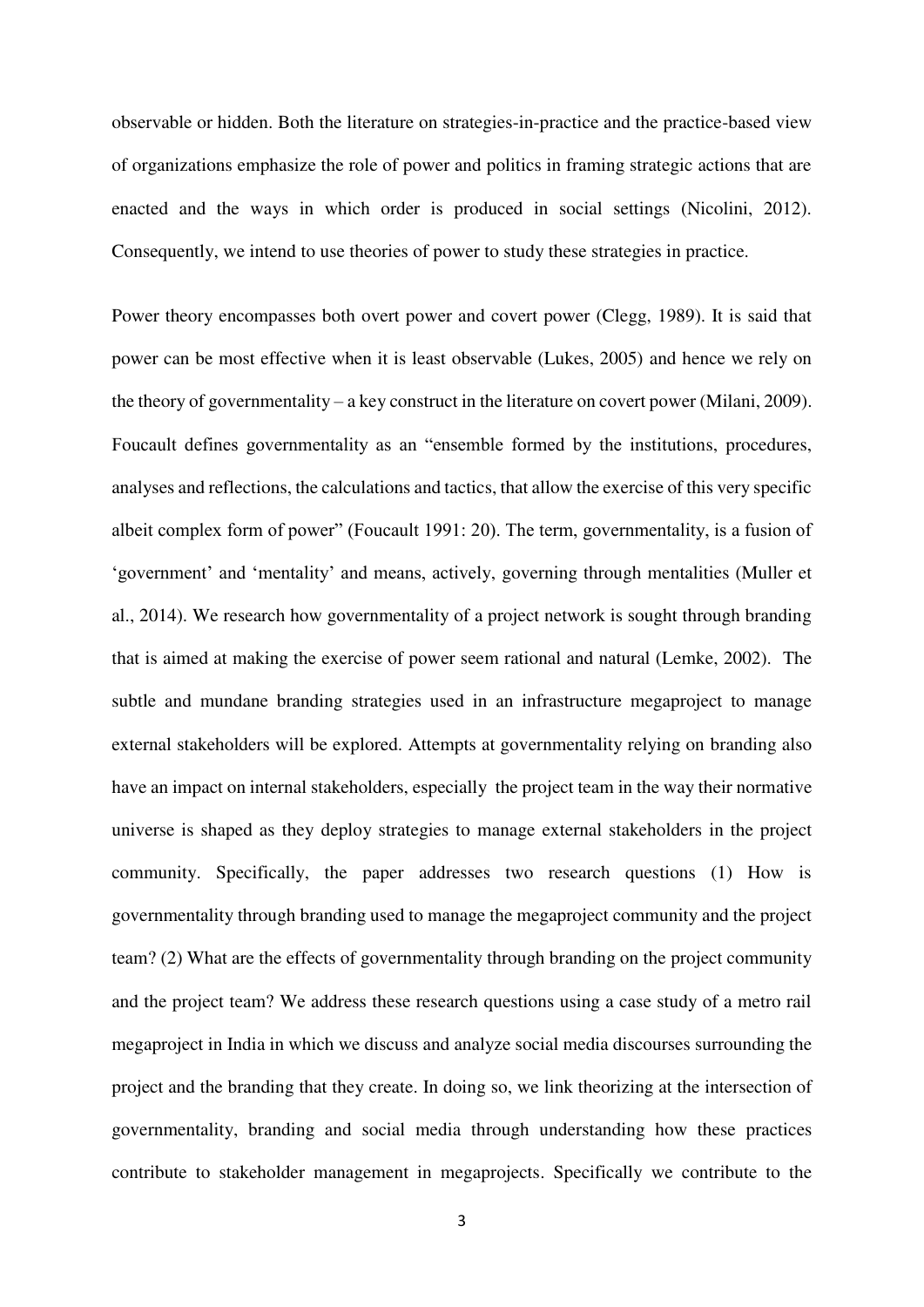discussion on community engagement practices in megaprojects by highlighting the subtle use of branding instruments to create governmentality effects that, in turn, allow for the management of project stakeholders. In the process we generate six propositions for further megaproject research.

In this section, following the 5C's framework of structuring a research article proposed by Lange & Pfarrer (2017), we have summarized the need for effective stakeholder management in megaprojects as the 'Common ground' and the difficulty in managing external stakeholders who cannot be governed by contract as the 'Complication.' The underperformance in megaproject resulting from scope creep and escalation of commitment is the 'Concern'. Following a brief literature review of governmentality and branding in the next section, we arrive at a specific research objective for megaprojects our work in Section 2. The research methodology employed in studying a complex topic such as governmentality through observing social media is the 'Course of action' – the fourth 'C' outlined in Section 3. The data observed is subject to content analysis and the findings discussed in relation to existing literature on branding and governmentality in Section 4. We then conclude with the summary of the key findings and 'Contributions' – the fifth 'C' in the form of six propositions along with limitations of the approach and propose directions for future research in Section 5.

## **2. GOVERNMENTALITY**

### **Governance**

Governance is a broad term defined as "the sum of the many ways individuals and institutions, public and private, manage their common affairs" (Carlsson et al., 1995). While corporate governance is the system of financial control through the board of directors, the term governance has also been used relationally. Relational governance aims at influencing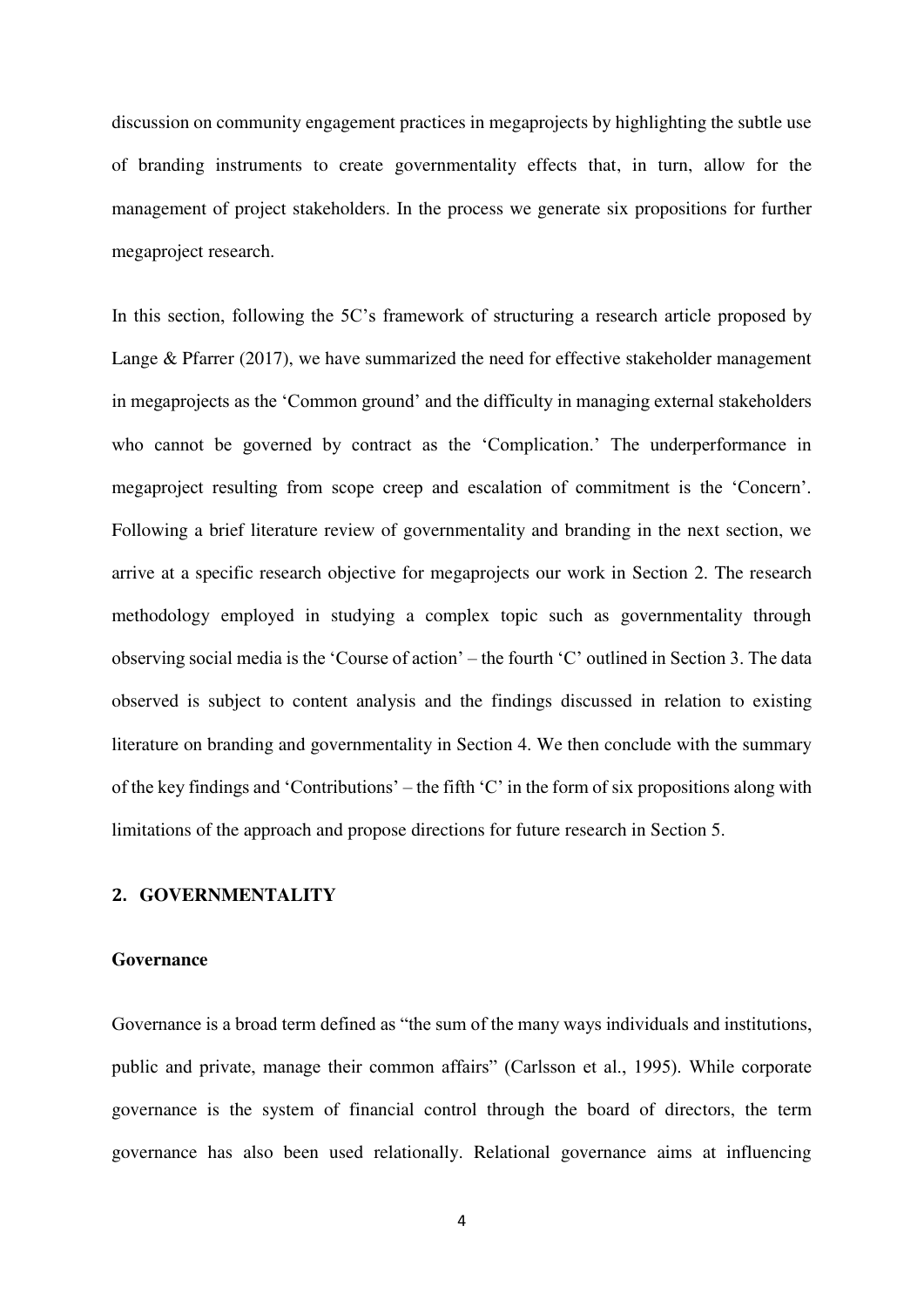networks to create innovation, reciprocity, trust and self-organization, recommended by Gorod et al. (2018) for organizations that require collective action, such as megaprojects (Gil, 2016). The concept of relational governance comes closer to the meaning of governmentality than the more common term, corporate governance, while not capturing its subtlety.

#### **Governmentality**

The concept of governmentality is attributable to the historian of ideas, Michel Foucault, particularly lectures given at the Collège de France during 1977-1984. Governmentality can be understood in various ways. Extending his earlier concern with instruments of power through which prisoners and students become self-governed (Foucault, 1977) he focused in these lectures on the processes of government, the art of government, looking at a broader range of strategies than those of the panopticon, the focus of *Discipline and Punish*. In thinking of governmentality Focuault's focus is very much on the practical arts of 'government', conceived in the broad sense, as management of a specific population through specific techniques and strategies. Governmentality focuses on techniques embedded in specific rationalities that are oriented towards creating certain sorts of subject mentalities. Essentially, the objective is to generate 'liberal subjects' whose compliance with governmentality is premised on their freedom to choose rather than their subordination. Such freedoms are socially constructed. Those subject to the normative control of governmentality, at best, believe themselves to be free of extraneous power and free to choose, a subtle type of concord that has parallels with Gramsci's prison notes on hegemony, which discusses 'rule by consent' (Anderson, 1976), building on the works of Machiavelli (1882).

Focusing on the analytics of governmentality helps us understand how political processes work and how they include cultural processes of self-formation and subjectivity (Barnett et al., 2014). Foucault (2007, 108) describes three processes as the core of governmentality. The first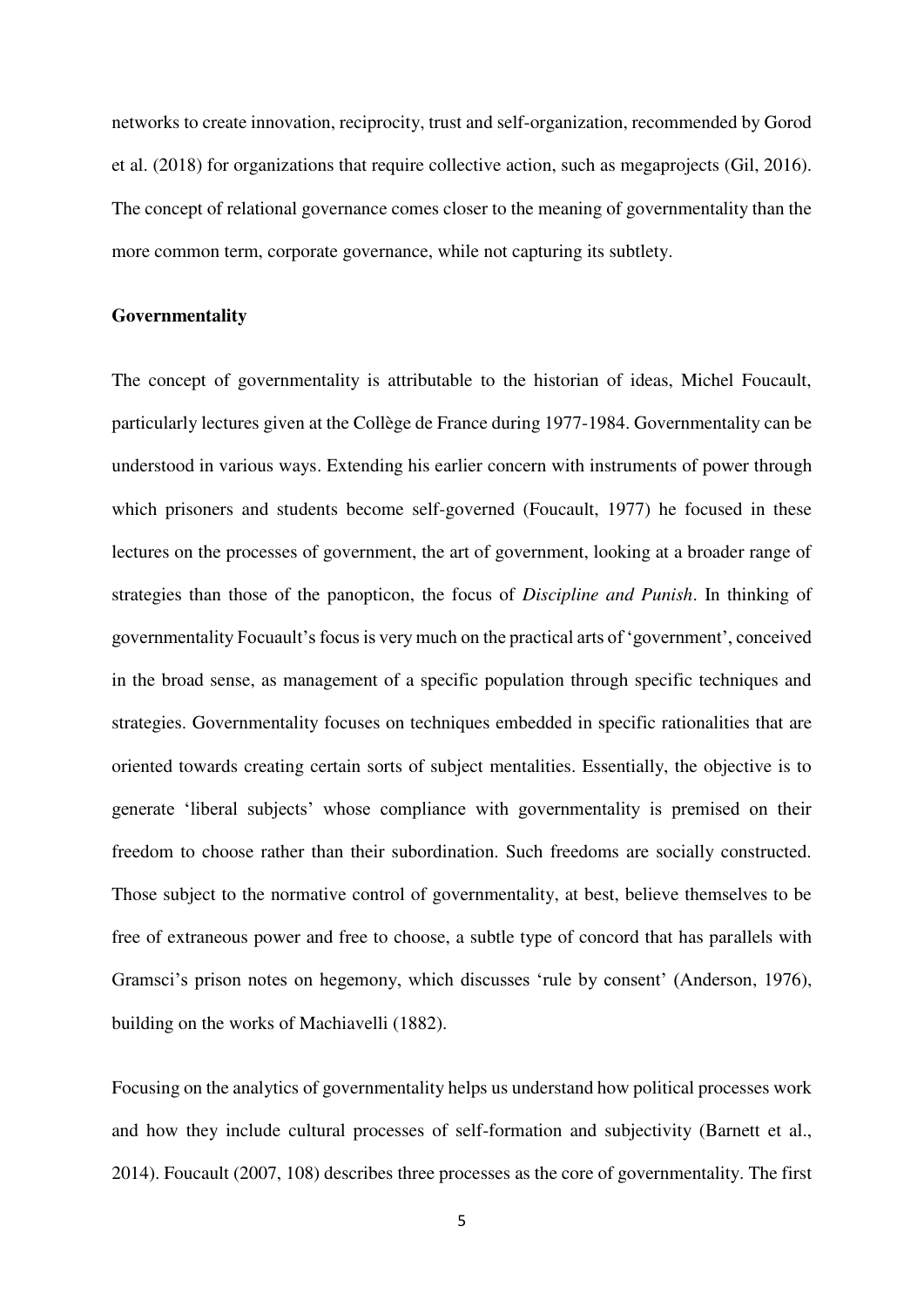process involves creating taken for granted practices, drawing both from existing institutions and procedures as well as *de novo* reflections, calculations and tactics. Foucault (1997) emphasizes that these practices are not invented by the individuals, but are imposed upon by their culture, society and social group. The second process involves deploying knowledge via a power-knowledge nexus that includes the state and the learned professions. Foucault (1980) calls this knowledge that is both the creator and creation of power. The third process involves developing 'technologies of the self' resulting, at best, in a changed personal identity of those governed. These technologies revolve around the question 'who we are?' (Foucault, 1982), and represents a broader epistemological shift in seeing actors neither as autonomous nor as cultural dopes but characterizes them as being 'entrepreneurs of their selves' (Foucault, 2010). Together, these three processes help us understand the ways in which governmentality operates (Mitchell, 2006).

Governmentality is an alternative to reliance on governance with its emphasis on prescribed codes, often legally framed; by contrast to govenance which tends to be regulated governmentality is often referred to as self-surveillance (Sewell, 1998) and subjectification, where the governed become subjects of an exercise of covert power (Fleming & Spicer, 2014) that achieves outcomes through attraction rather than coercion or payment (Nye, 2008). Governmentlaity can be seen as the culmination of "the search for a technology of government that can address the recurrent complaint that authorities are governing too much" (Rose et al., 2006). The aim in using what can be described, analytically, as a governmental approach, is for the personal ambitions of the governed to become enmeshed with those of organizations and their top management teams. For the latter, the intent is managerial control; the former are designated as the targets of this governmentality, which is designed to create them as willing subjects.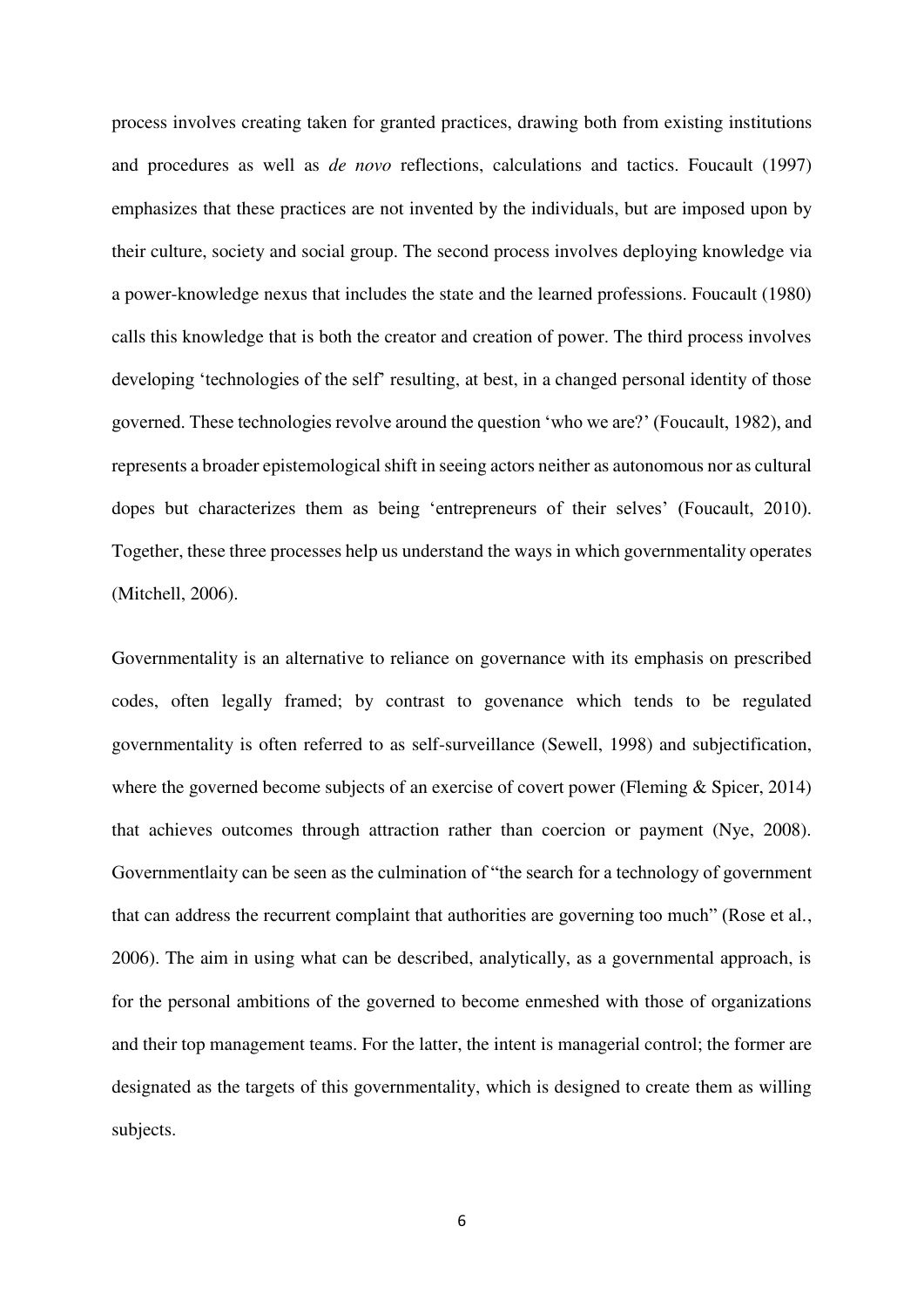#### **Governmentality in Projects**

Empirical governmentality studies problematize taken-for-granted systems which often appear natural and seem netural (Lövbrand et al., 2009). Research on governmentality focuses on micro-practices and minor aspects of governance seen through a power perspective (Merlingen, 2011). The art of achieving governmentality involves the use of devices, including instruments, technologies and techniques, as forms of administrative powers and knowledge shaping everyday lives. Such instruments are frequently seemingly innocuous devices that penetrate deep into the fabric of social life (Merlingen, 2011).

The successful use of governmentality will have positive impacts on outcomes at both the project and organizational level (Müller et al., 2017). Project-based organizations are temporary; thus, the key attribute of project organization governmentality is the rapid ability to develop a team of self-responsible and self-organizing people (Müller et al., 2014) blended from a larger number of organizations members that constitute the project-based organization. In construction projects, Clegg et al. (2002) studied the practices of surveillance and control in alliance contracting and how they achieved governmentality within the project team. Subtle instruments were prominently displayed in the project headquarters, such as banners bearing images of the desired outcome of the project, slogans proclaiming team members to be guided by "whatever is best for the project," as well as stories of the project from media reports and notices of project-related social events were used. While Clegg et al. (2002) explore the practices of governmentality *internally*, within the project team, where the incentives of actors are interconnected through contractual obligations, in this paper, we explore how project teams use strategies in practice to infuse governmentality *externally* to the project team, within the larger stakeholder community. One such practice of governmentality, adopted from the sphere of consumption, is branding (Binkley, 2007).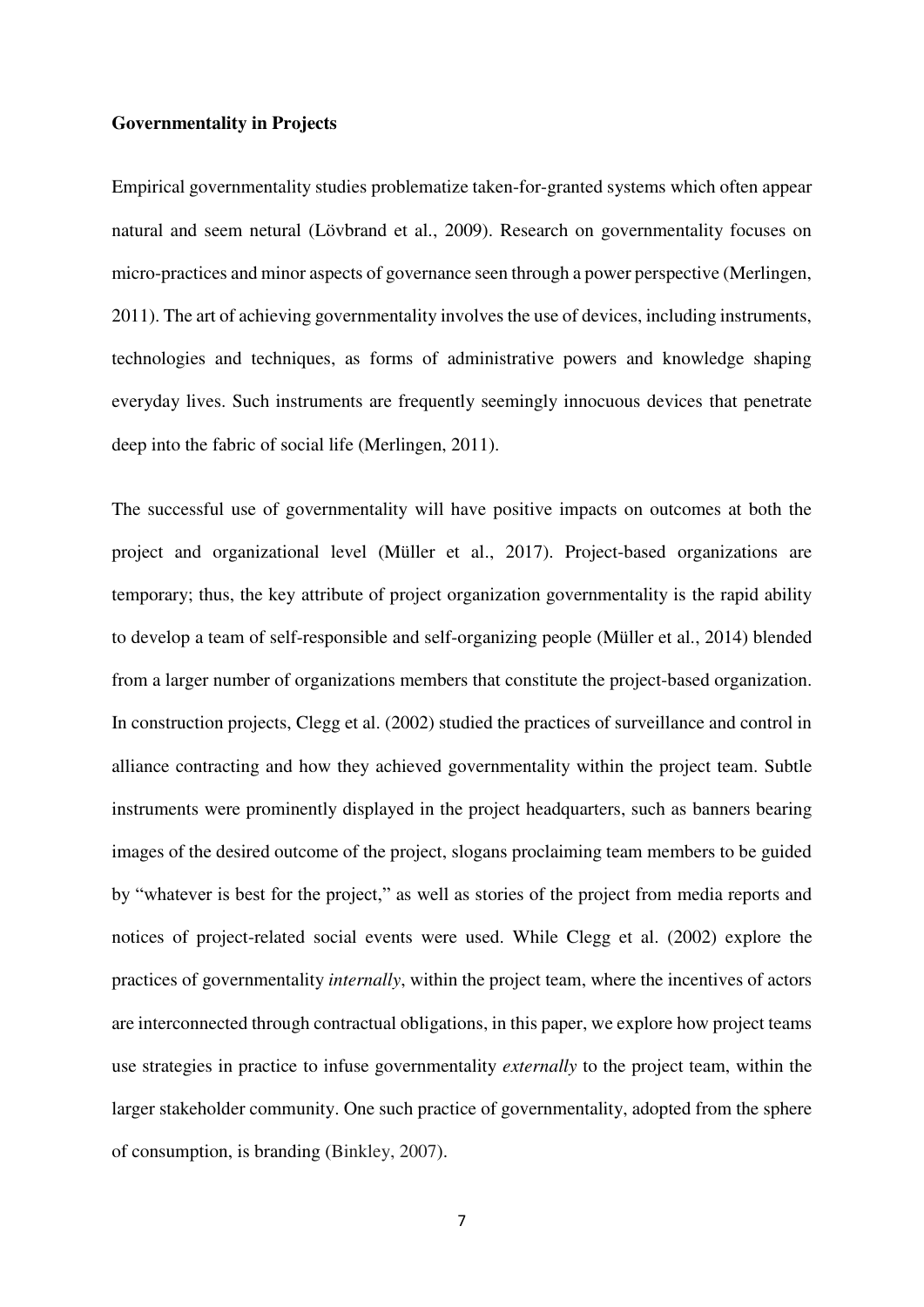#### **Governmentality through Branding**

The use of diverse forms of branding to influence consumers has some similarity to governmentality practices: both make the exercise of power seem rational and natural (Lemke, 2002), such as consumption of specific brands as a matter of brand loyalty becoming a part of everyday rationality, as Marcuse (1964) outlined in an early critical account. Branding extends a complex set of meanings, associations and experience which create emotional, relational and strategic elements in the minds of those perceiving and enacting dispositions towards brands (Aaker, 1996). Branding increasingly penetrates everyday life, ranging from business communications to interpersonal relationships (Lect, 2012).

Branding techniques include various forms of organizational self-presentation and promotion (Scott, 2010), including product and corporate branding (Fan, 2010). While product branding is largely oriented to improving sales, corporate branding aims to enhance reputation and is an apt vehicle through which to study attempts at governmentality. The ultimate goal of branding is to enhance customers' brand loyalty (Shen & Bissell, 2013). There are many advantages of increased customer loyalty, such as customer's insensitivity to prices with the main game being an increase in company's profitability (Dawes, 2009) but branding can also, when successful, have a positive impact on employees by increasing job attraction (Dineen & Allen, 2016), enabling recruitment of a talented workforce (Tumasjan et al., 2016) and helping retain employees (*ibid.*). There is a dearth of literature on branding in construction (mega)projects. Langford and Male (2008) argue that the marketing and promotional approaches embraced by companies in other sectors should be championed by construction companies. They claim that in the construction industry, branding of construction contractor companies is difficult compared to design companies, where the design companies' output is on view to the public.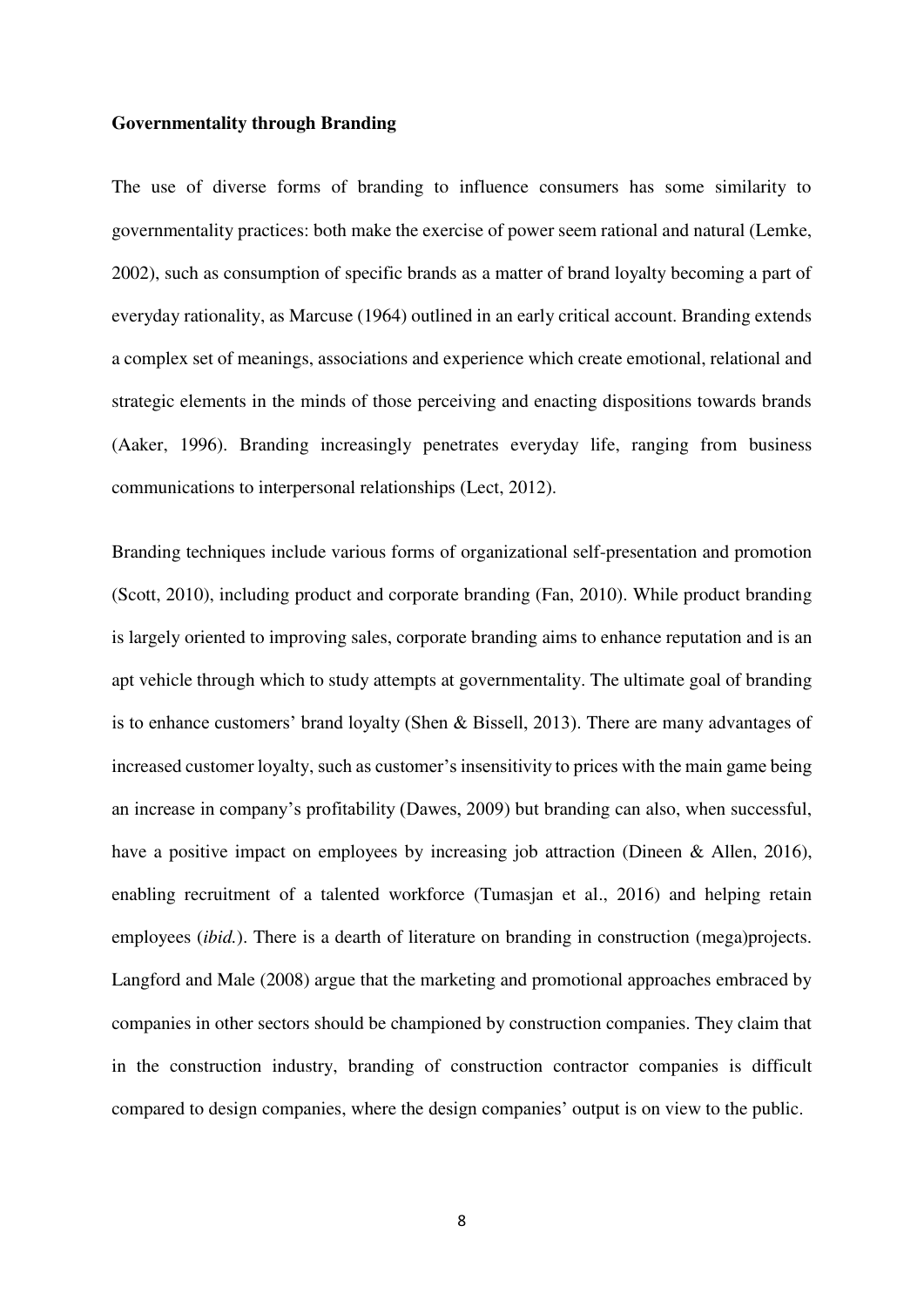We aim to explore practices of branding as instruments of governmentality in a construction client company and the governmentality effects of these techniques on the project team and the project community by looking at social media discourses. For branding, organizations are no longer confined to traditional advertising, publicity, or endorsements and leverage the power of the Internet through social media (Geurin & Burch, 2017; Sivertzen et al., 2013). By using social media, organizations engage with consumers and influence consumer perceptions of the brand (Brodie et al., 2013). Social media enhances the bond between the consumer and the organization by using user-generated content to achieve brand goals (Geurin & Burch, 2017); thus, social media creates opportunities for organizations to engage publics directly and on whatever occasion is desired. In commercial organizations, this direct communication is invariably oriented to sales promotion; in construction companies it is more likely to be oriented towards specific stakeholder publics whose potential impact on the progress of a project is significant. Hence, branding in construction is much more targeted, which makes it an appropriate vehicle for governmentality.

Clegg et al. (2002) researched governmentality applied to the study of construction project organizations through the creation of a designer culture; however, the construct has not really been applied to understanding how stakeholders in the project community may be managed. Hence, this is an application gap in terms of Sandberg and Alvesson's (2011) framework. More specifically, the use of social-media and branding as tools to shape governmentality is generally relatively neglected and under-theorized. Addressing these gaps in the literature, we ask how branding and the use of social media frame governmentality in the context of external (project community) and internal (project team) stakeholders of an infrastructure megaproject, and how such governmentality is in turn used to manage the project community.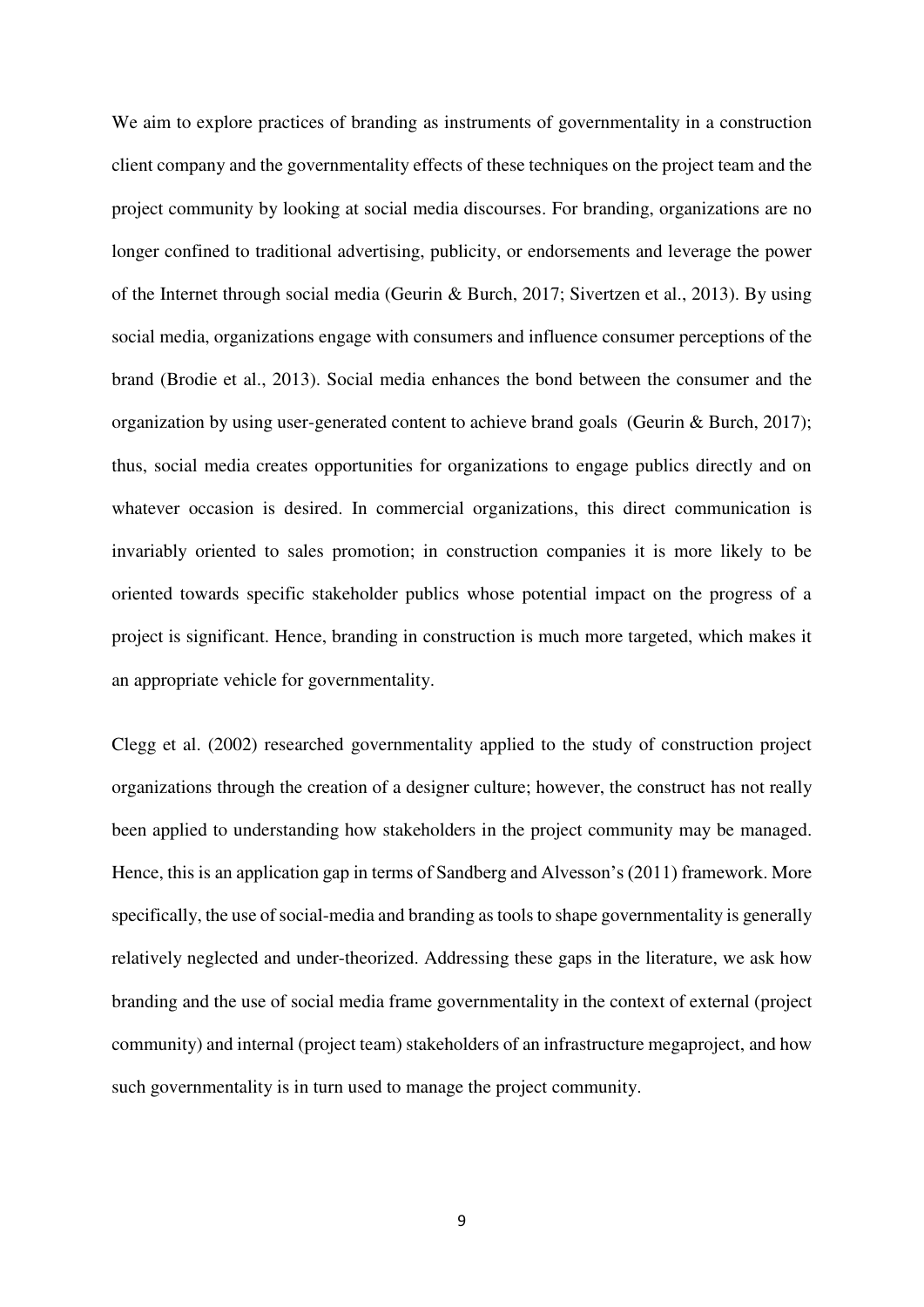#### **3. RESEARCH SETTING AND METHOD**

To answer our research questions, we studied an infrastructure megaproject in India. Scholars claim that a single case qualitative study offers excellent opportunities to enhance contextual understanding because of the depth in data collection and analysis (Lundin & Steinthorsson, 2003; Flyvbjerg, 2006). The project that we studied is the first phase of a metro rail project and was budgeted to cost 2.2 billion USD spanning over 45 kms in length with both elevated and underground sections. The project was developed because of the city's rapid urbanization, which resulted in an increase in privately owned vehicles, road congestion and consequent air quality problems. The project was aimed at providing interconnectivity with existing public networks and an eco-friendly alternative to existing modes of transport. The project organization came into being in 2007 and in 2009, after funding was approved, construction activities commenced. The first phase of the project began operation in 2015. We chose this megaproject for our study since the project extensively used social media, which enabled us to study its role in terms of governmentality. Moreover, we also chose this project since we were easily able to access key personnel and data. Additionally, during the preliminary interviews, we heard quotes such as the following from the public relations officer of the metro rail project, which seemed to affirm our initial intuition about the link between social media and project governmentality:

# *"It (the metro stations) was a hub for youngsters to come and see, take selfies. It became a tourist attraction. That's how we pull crowd"*

To understand the practices of governmentality through branding, we sought to capture and content analyse discourses engaged in by the megaproject with the community. Discourses are a powerful tool in the study of governmentality as subjects are governed both through and by socially constructed vocabularies, grammars and rationalities (Prince et al., 2006). To enable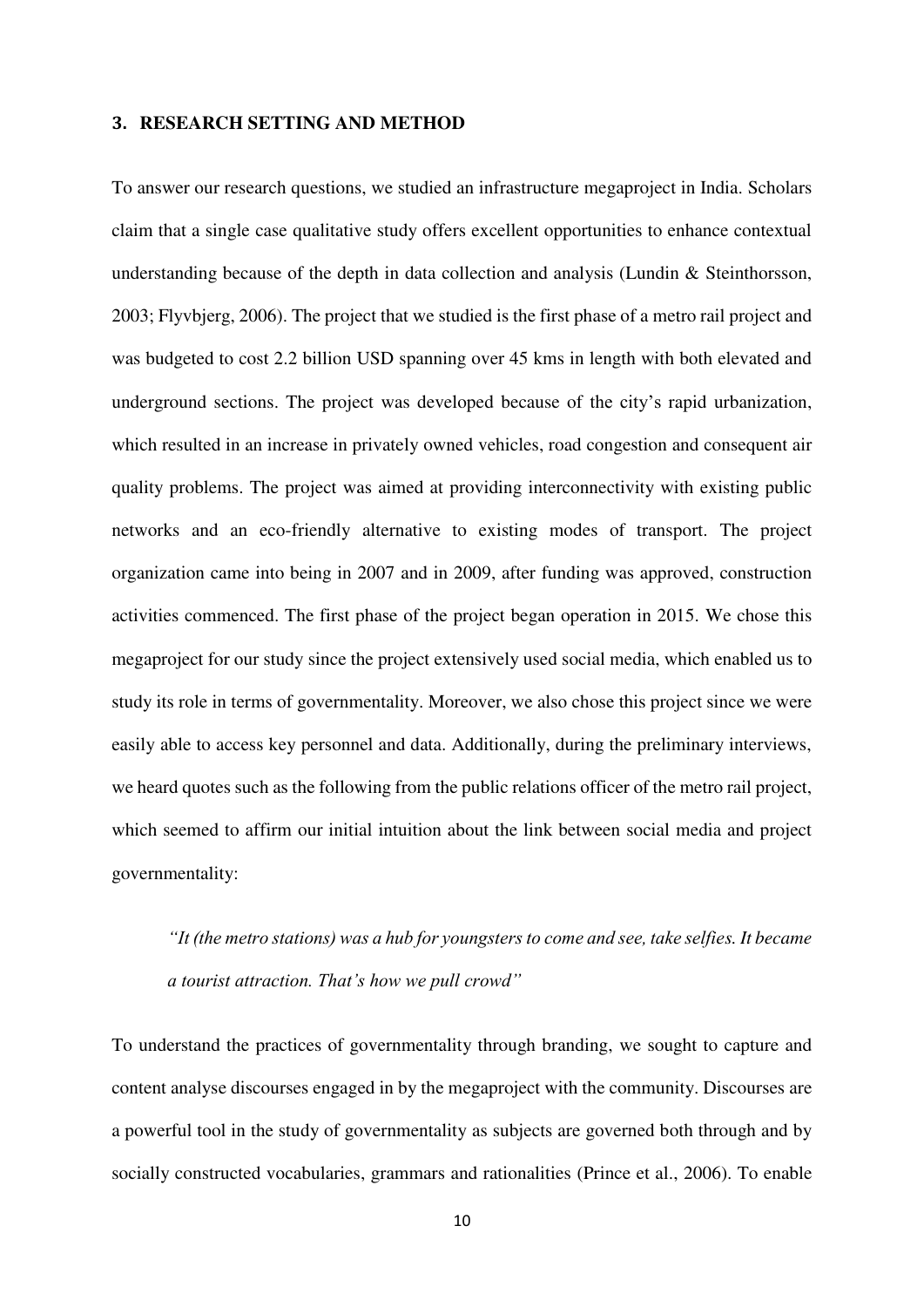the study of discourses, we adopted a qualitative research methodology using content analysis to focus on the contextual meaning of text (McTavish & Pirro, 1990) rather than merely ranking message variables based on the frequency with which they occurred. Social media data has been treated as a valuable resource for research into customer sentiments, opinions and relationships (Mostafa, 2013). In addition to social media networking the project deployed multiple communication instruments to communicate with the community, such as press briefings and direct interactions.

The reason for focusing on social media interactions above other media is that, in the current context, social media are used to summarize interaction efforts in other media. There are posts of press briefings, public meetings, community events and information regarding annual reports to be found in social media interactions. Social media interactions are also more frequent than other media, often occurring on a daily basis. They act as giant word-of-mouth machines by catalyzing and accelerating the distribution of information (Gallaugher & Ransbotham, 2010).

The number of users in social media is increasing as people turn to it for entertainment, news, information, socializing, self-status seeking (Park et al., 2009) and maintaining friendships. The effect of social media in creating gradual political change, animating social movements (Ghobadi and Clegg, 2015) and sometimes even toppling governments, is accepted in the literature (Shirky, 2011). Social media are now a significant tool of governmentality, as Marwick (2013) argues. While she looks at the effects of social media in governing the body and appearance, we are focused on the ways in which it is used to govern stakeholder publics. We look at the governmentality effects of branding using social media as an extension of businesses' innovative use of social media (Kaplan & Haenlein, 2010).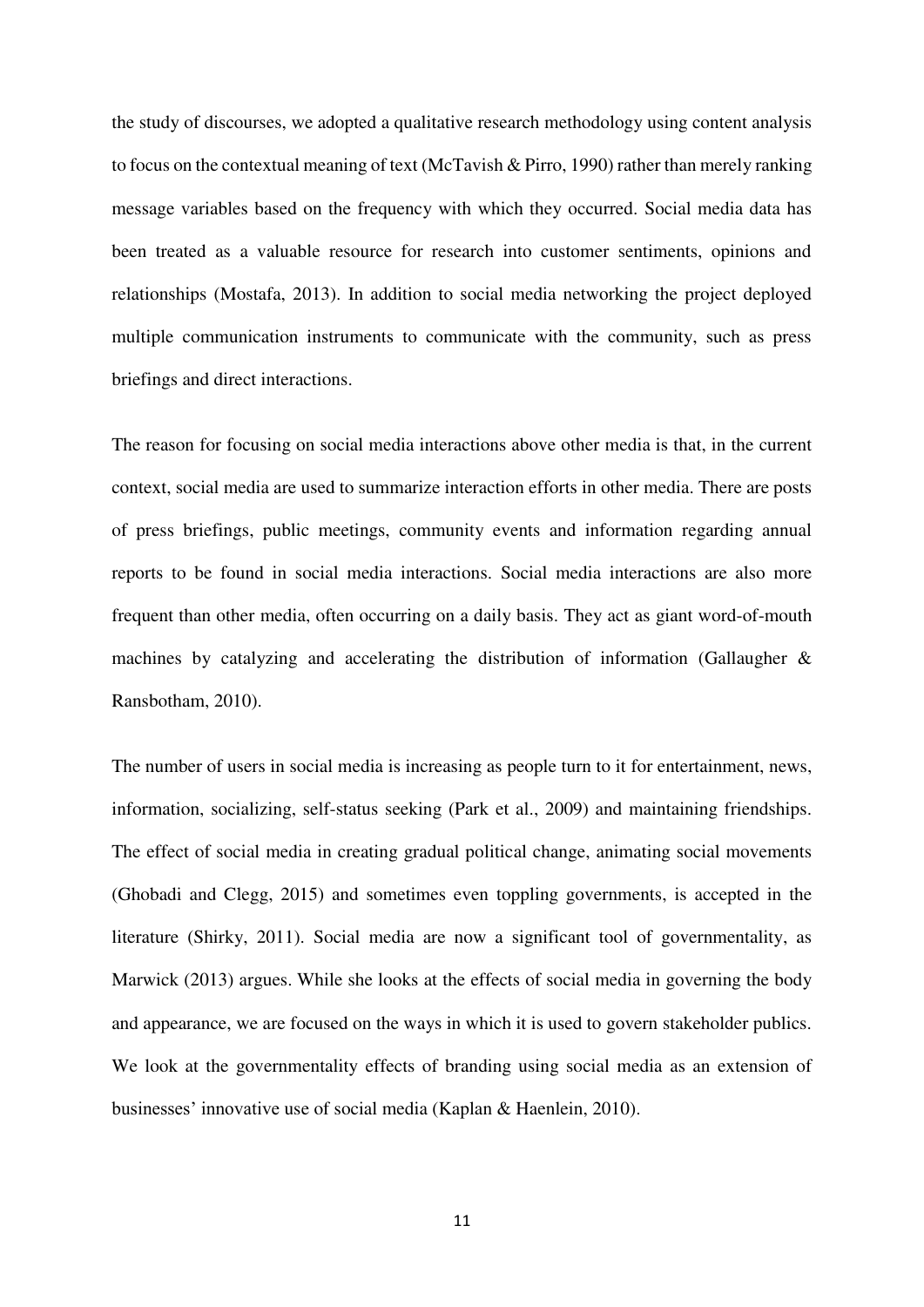The metro rail organization's public relations team maintained social media accounts on websites such as Facebook, Twitter, Instagram, and YouTube. The posts on Facebook and Twitter were similar, often with the same post echoing across both media. Twitter offered a better medium to develop an initial set of codes related to the branding efforts because each post on Twitter was limited to 140 characters and hence was crisp and easy to code as it contained only one message. While Facebook allows more active user participation, Twitter provides concise updates and noteworthy information (He et al., 2013). For this reason, we used Twitter to capture the interactions of the project to the community and Facebook for understanding community responses. Since social media posts did not allow for understanding of the effects of branding on the project team, we conducted semi-structured interviews with them. The research methodology used for addressing the two research questions are summarized in Figure 1. While we adopted conventional content analysis for analyzing the data collected for RQ1, we used open coding and grounded theory to derive categories from data for RO2.



**Figure 1**: Research Methodology adopted for the study

The official Twitter page of the project organization had 5,137 followers, and the official Facebook page had 240,954 followers as of 3rd October 2017. Kaplan & Haenlein (2010) note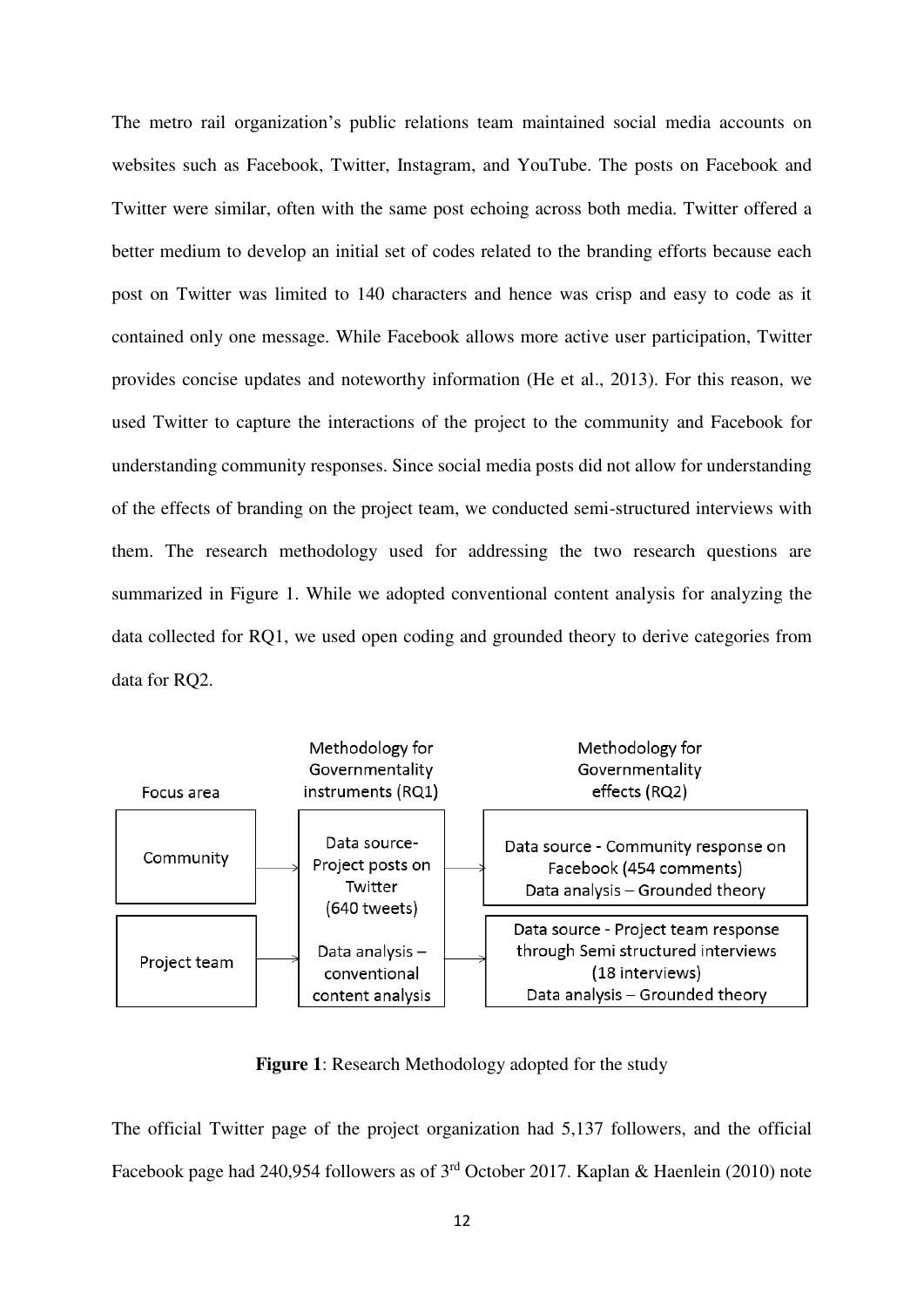that social media is largely used by younger age groups who have substantial technical knowledge and digital familiarity as well as a willingness to engage online. Since the metro rail project is located in an urban setting with an increasing middle-class population, the income divide in the representations received is not so significant: the target stakeholders were the digitally aware rather than the digitally excluded. The Twitter page had 641 tweets from April 2012 (date of first posting) to August 2017. All of the tweets were in English, except one, which was a New Year greeting in regional language, which was not considered necessary to code. Parameswaran (1999) notes that after India obtained independence from British in 1947, the use of English has continued to grow not only in educational institutions but also in commerce and the mass media; hence, the use of English is common practice in India. A total of 640 tweets from the official Twitter page were considered for the content analysis. While the frequency of tweets varied, the project organization consistently tweeted every month. The construction activities of the metro rail project are still ongoing even though operation of a completed phase of the project started in June 2015. Since these tweets did not change significantly with the start of operations, it indicates that these continued to be aimed at the construction phase of the project to build support for construction activities.

The tweets were open coded into categories as shown in Table 1. The purpose of the content analysis is not mere counting of words used but an examination of the meaning of these words, thereby classifying a large amount of text into an efficient number of categories that represent similar meanings (Weber, 1990). We used conventional qualitative content analysis wherein the coding categories are derived from the text data (Hsieh & Shannon, 2005). Qualitative content analysis is recommended by Kracauer (1952) as meanings and insights can be derived holistically from the text. Qualtitative content analysis can be defined as "*a research method for subjective interpretation of the content of text data through the systematic classification process of coding and identifying themes or patterns*" (Hsieh & Shannon, 2005). We used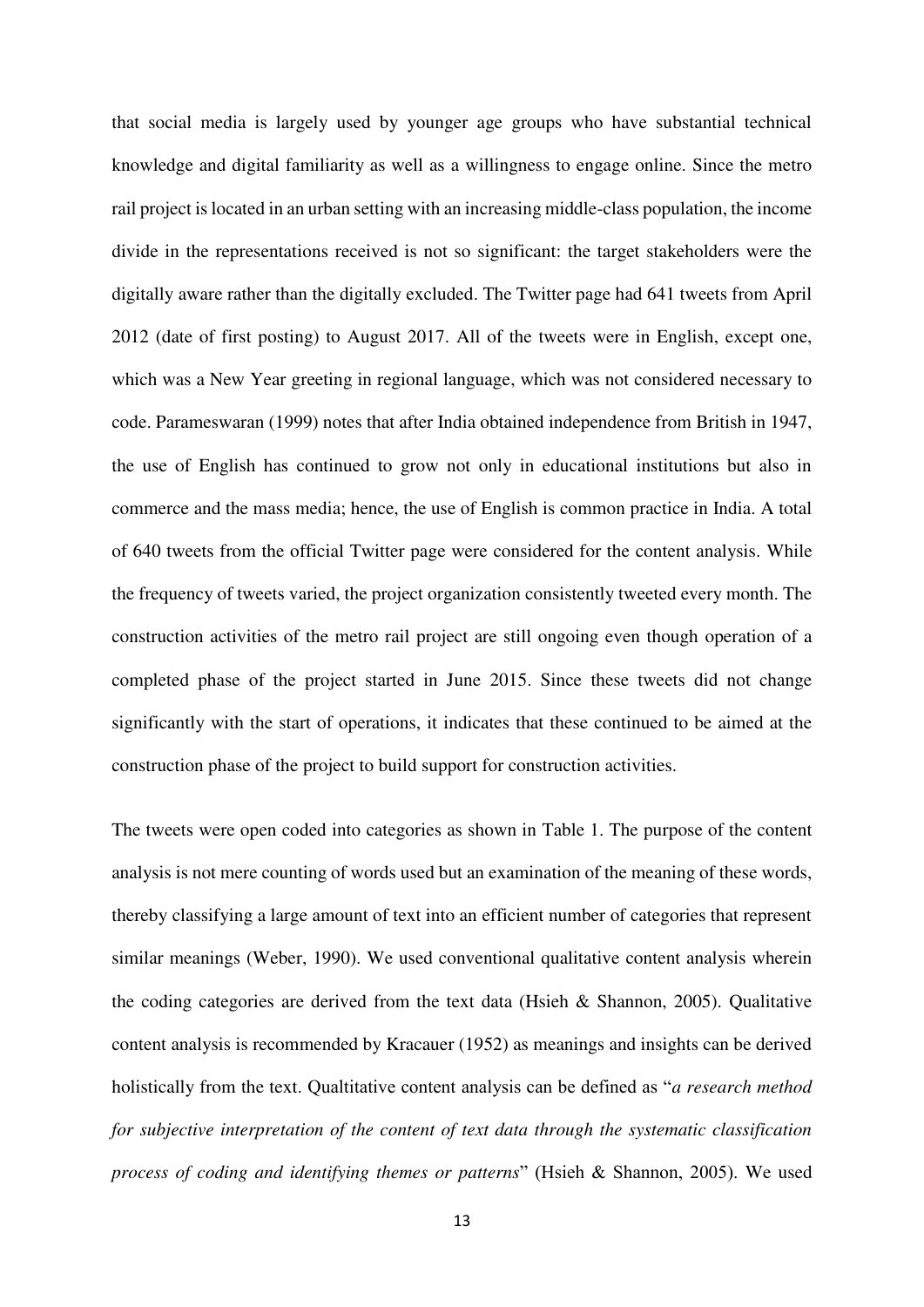manual coding of the social media data as automatic methods can create a barrier to understanding (Kozinets et al., 2014). Revisions were made to the coded categories such that the categories remain mutually exclusive and collectively exhaustive as suggested by Golden-Biddle and Locke (1997). For example, we coded all tweets aimed at making the community aware of the progress of the project as 'giving progress updates.' This category included tweets with photos, project news, metrics and service information. Even though 'targeting sections of the community' had only 19 out of 640 tweets, since we followed qualitative content analysis, we found it as a relevant category for our study on governmentality.

|                                     | <b>Number of</b> | Percentage |
|-------------------------------------|------------------|------------|
| Category                            | tweets           | in each    |
|                                     | analyzed         | category   |
| Promoting the organization          | 96               | 15%        |
| Giving progress updates             | 392              | 61%        |
| Appealing to the community          | 98               | 15%        |
| Targeting sections of the community | 19               | 3%         |
| Not clear                           | 35               | 5%         |
| Total                               | 640              | 100%       |

**Table 1**: Number of tweets in each category

We did not consider 35 out of the 640 tweets for coding as the message in these tweets were not clear. These included tweets with reference to a dead website link without a title, such as links to Facebook posts and newspaper articles that had expired at the time of coding: in these cases we were not able to make sense of the content, as there was no title. We also segregated and removed repeated tweets with the same wording recurring daily. In some instances, there were as many as three extra tweets with the same wording on the same day. We suspect this to be an error due to network issues and coded it in the 'not clear' category. We, however, considered the tweets if they had different wordings but the same content or if the same worded tweet occurred on different days as it could be a reminder to an earlier post.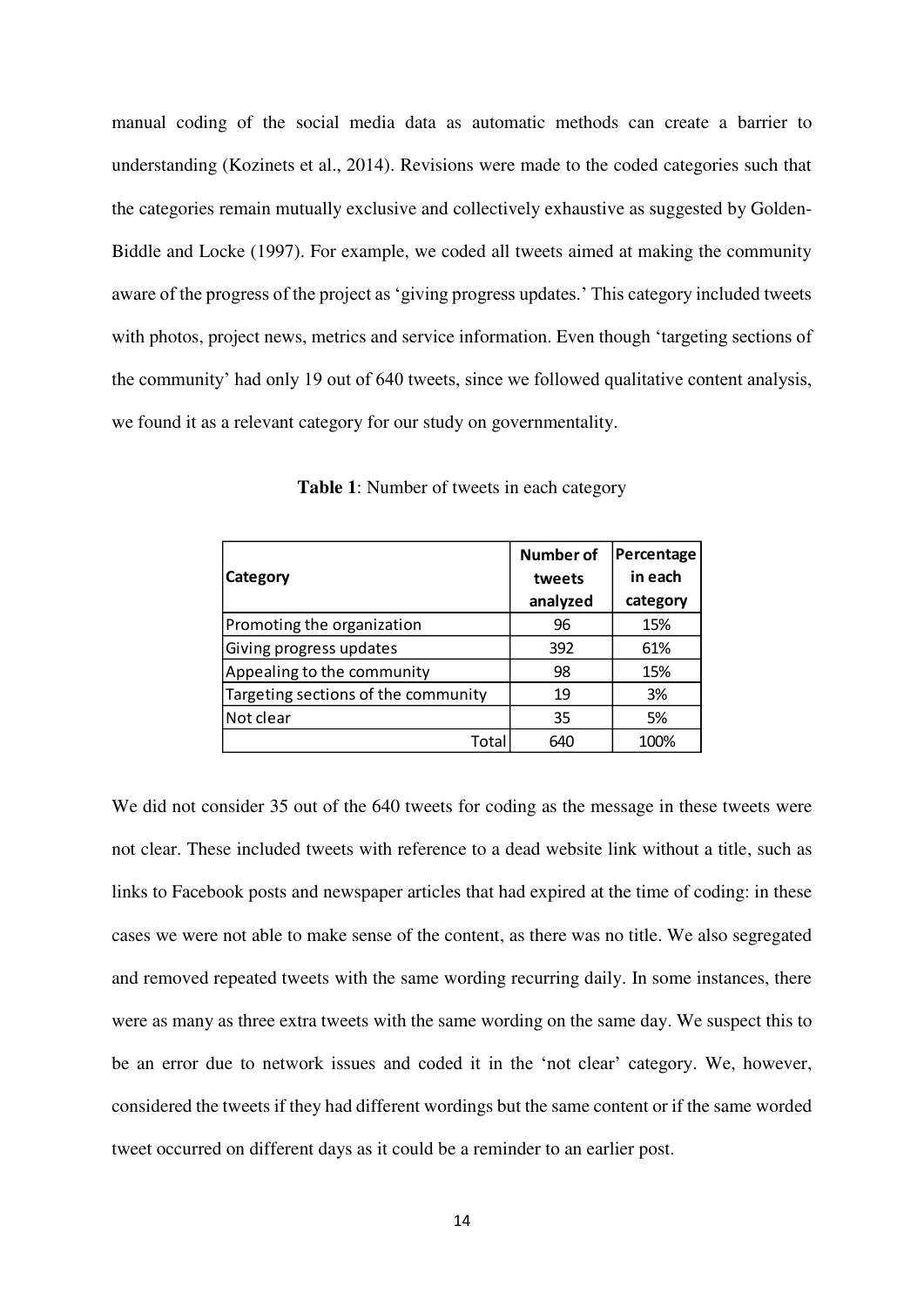We used Facebook data for understanding the effect of governmentality instruments on the project community. The Facebook posts act as a discussion forum with users' comments and debates available for each post concerning the project. 56 Facebook posts by the metro rail organization spread across four months from May 2017 to August 2017 received a total of 454 comments from the project community which were analyzed to capture the impact of governmentality on the community. Thus, the average response rate was 8.1 community comments per metro rail organization posts. We do acknowledge that all comments were not positive and there were some dissenting voices but since they were few and did not add to the construct of governmentality but resistance to it, which is a separate topic, they are not discussed in this paper.

As shown in Figure 1, we conducted 18 semi-structured interviews, using open-ended questions with the project team, in which we sought to understand the effect of governmentality on the project team. Rather than asking direct questions about the impact of social media on the project team, we asked informants about the challenges the project encountered from external stakeholders and analyzed their answers for evidence of attempts at governmentality. The interview duration ranged from 1 hour to 3 hours and they were conducted over a span of 3 months.

We used grounded theory methods (Glaser & Strauss, 2017) and first open coded both the Facebook data and interview data. During the process of coding, we went through each of the Facebook comments and interview transcripts and looked for instances of the project community and the project team supporting the project. Each of these incidents was assigned to a category that emerged from our data. Doing this enabled us to create broad categories relating to effects of governmentality such as 'support for construction activities' for the project community and 'attract talents' for the project team. Hence, through a systematic process of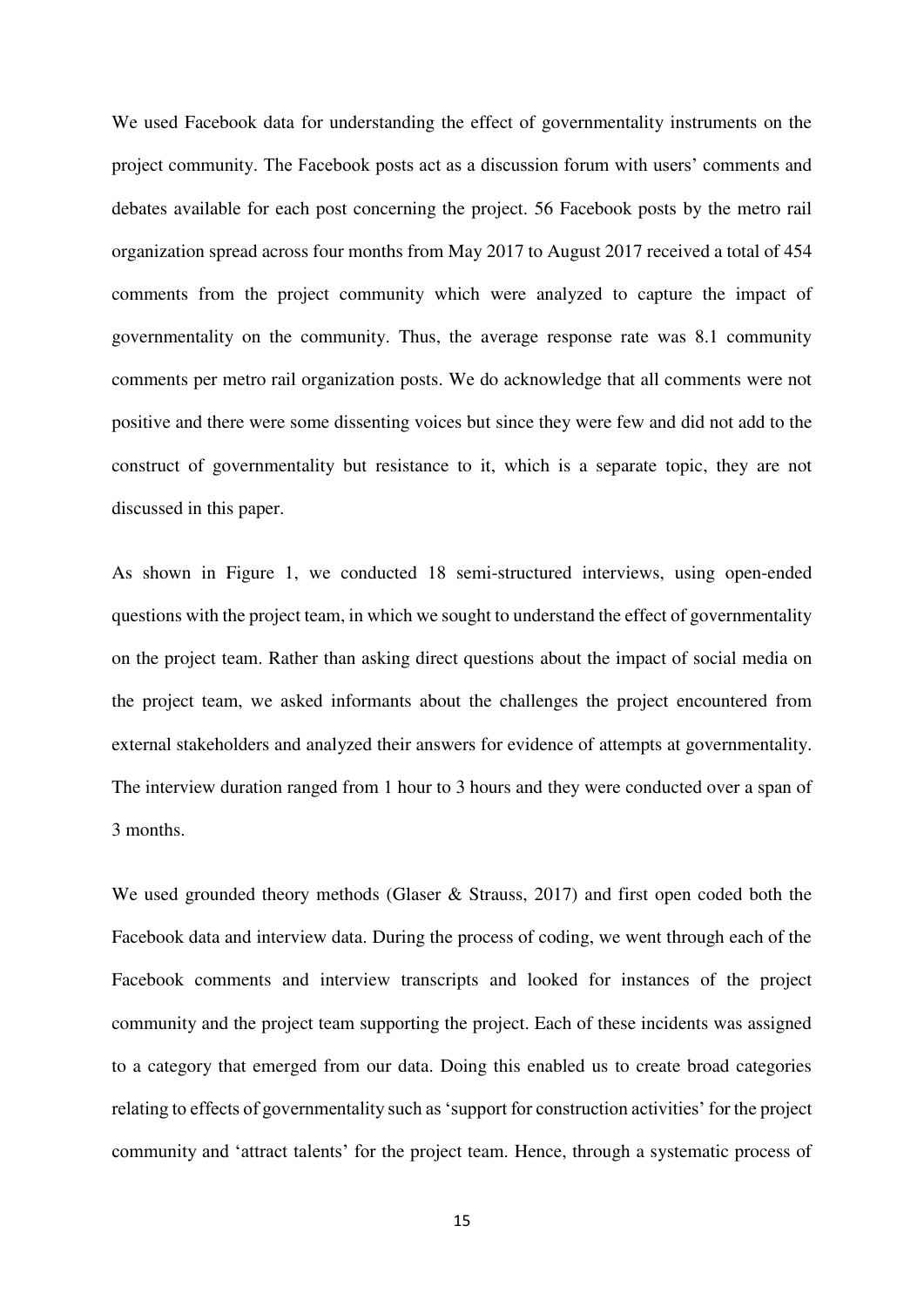categorizing incidents we were able to create a list of governmentality effects. We then followed this with multiple cycles of coding, crosschecking and theoretical review (Strauss  $\&$ Corbin, 1990) to connect our incidents to the three distinct themes of governmentality (Foucault, 2007) – practices, knowledge and transformation. This allowed us to better understand the effects of governmentality through branding on the community and the project team, and their relationship with the governmentality instruments. We thus followed Eisenhardt's (1989) guideline on 'building theories from case study research' wherein she suggests anchoring new theory in literature which then increases internal validity and generalizability.

### **4. FINDINGS AND DISCUSSION**

The content analysis of the social media communications of the metro rail organization to the community enables us to understand governmentality through a variety of branding instruments that we now discuss below.

#### **Governmentality instruments for the community**

This section covers the content analysis of the official Twitter page of the metro rail organization. We observed the use of four branding instruments from the tweets that we analysed. Each of them is now discussed:

1. *Promoting the organization* – The messages which promote the metro rail organization included promotional events, awareness programs and use of promotional words. The promotional events involved making the community experience the metro rail through use of prototype models of metro rail coaches and lift prototypes, videos of walk-in of stations and animations of the inside of trains to create an appreciation of the project's services. An indicative tweet is provided below: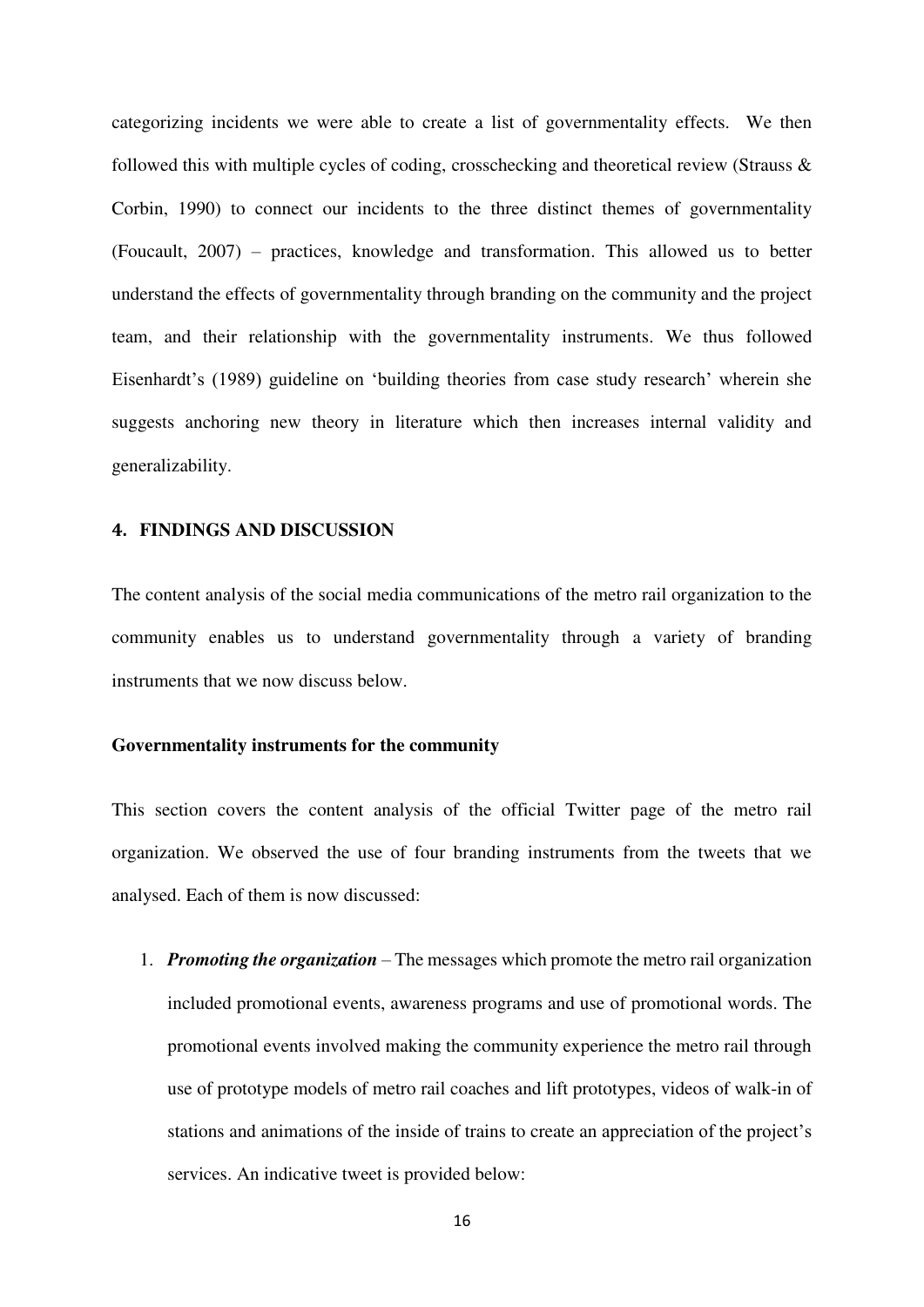*Lifts and Escalators. The Prototype of the lifts which are to be used in \*\*\* (name of metro rail organization) project was installed at \*\*\* (location name)* (Tweet by official page on 15 November 2012)

These prototypes are an example of the strategic use of visual cues, a means to win indecisive customers and evoke experiences (Kauppinen-Räisänen, 2014). The outcome expectations of the project affect the perception of the organization and hence its brand image (Heslop & Nadeau, 2010). Awareness programs were conducted in shopping malls and metro stations to project the benefits of having a metro rail for the community. Tweets surrounding these were aimed at making the general public aware of the benefits of using the metro rail service. Long et al. (2008) mentions how awareness campaigns are aimed at developing and promoting a brand that would create a strong emotional connection. Documentaries on television channels and radio also made the public aware of the discounts and benefits offered by the metro rail service. Details of such programs were shared through tweets such as those below.

*"6 Possible ways how \*\*\* (metro rail) is going to change our lives" – Courtesy 104.8 FM* (Tweet by official page on 29 July 2015)

*Public Awareness program at \*\*\* (name of park) park. \*\*\* (metro rail organization) in coordination with the Corporation of \*\*\* (name of city) conducted awareness program* (Tweet by official page on 25 August 2012)

The use of promotional words was seen in tweets which mentioned the salient features of the project in order to try and encourage people to engage with the project. The metro rail track near the airport runway, which had to be made underground because of requirements by the airport authority, was projected as,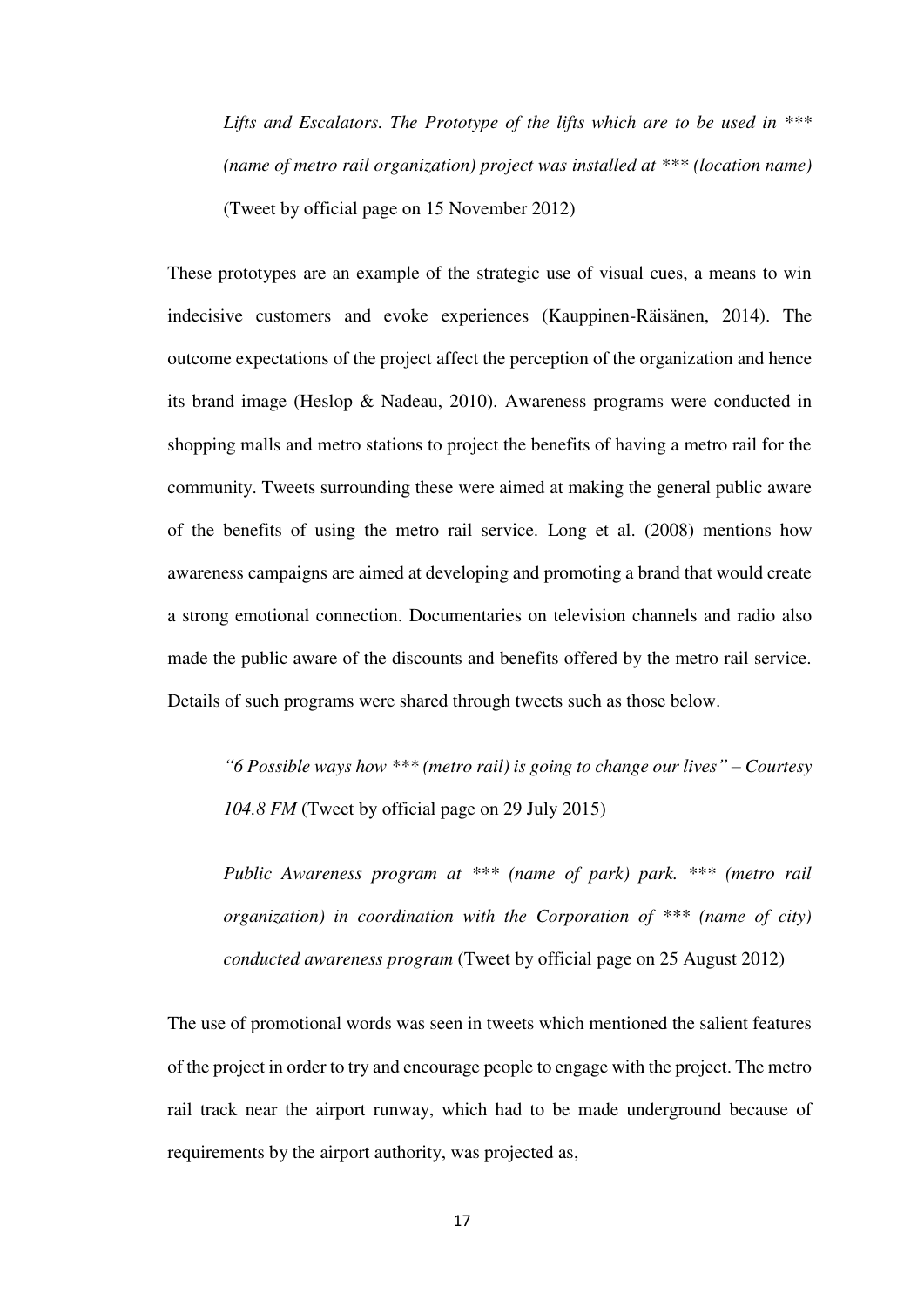*Metro dips and climbs over city- \*\*\* (station name) -Airport Line to Rise Over \*\*\* (location), Go Underground Near Airport* (Tweet by official page on 19 November 2012)

When traffic regulations only allowed construction work to be undertaken during night hours when traffic flow is less, the metro rail organization projected it as "*Metro staff toil as city sleeps*" showing their work commitment to the city. The promotional words also focused on updates of awards and appreciations conferred on the metro rail organization or its contractors for their exceptional performance in the project such as,

*UITP (International Association of Public Transport) congratulates \*\*\* (metro rail organization) for inaugurating the first line of \*\*\* Metro Rail Services to public* (Tweet by official page on 6 August 2015)

Mastos et al. (2015) note the role of framing and dominant interpretation in shaping construction projects. The use of promotional words here resembles the 'aesthetics of strategy' in the work of Kornberger & Clegg (2011), wherein the techno-rational discourse of the planner is substituted with the seductive, media-focused language of the strategist. Through these events, programs and promotional words, the metro rail organization branded their organization.

2. *Giving progress updates* – Updates on the metro rail construction were given in the form of service information, progress reports, progress photos and progress metrics. The tweets of service information were aimed at giving first-hand information about service disruptions and traffic diversions due to the metro construction, such as the one below.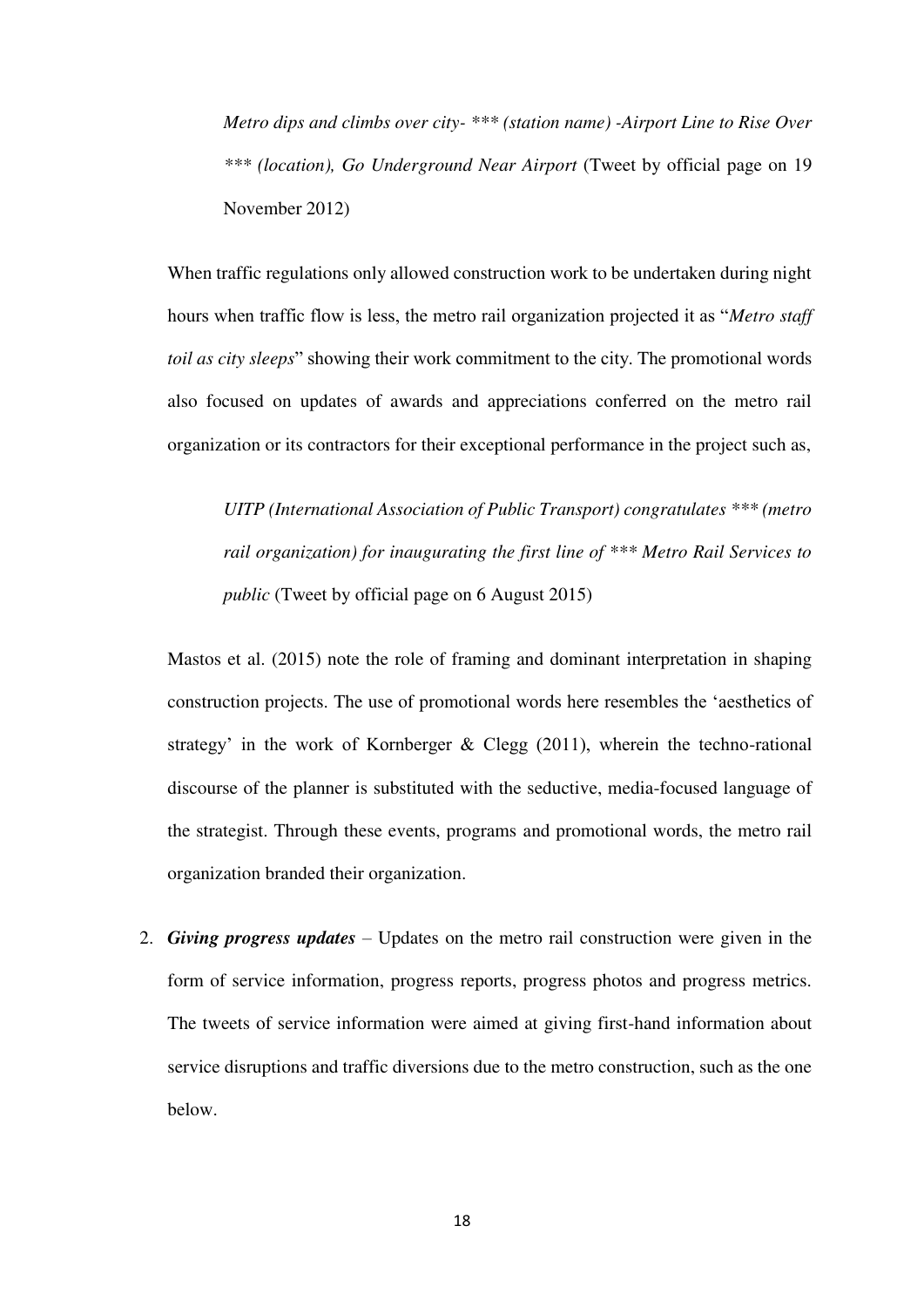*Metro rail work switches sides at \*\*\* (Name of location). Traffic Will Be Routed After Black-Topping earlier worksite* (Tweet by official page on 25 December 2012)

The progress photos included photographs of work in progress as well as those of completed metro rail stations and viaducts. The news included construction updates such as construction work in progress and also non-construction updates such as reports of new metro coaches which reached the depot and updates of the trial runs conducted. The progress reports mentioned only positive news about work completed and did not cover negative news such as accidents and delays. Even the progress photos did not cover sensitive areas such as accidents or traffic diversions and were restricted to appealing and aesthetic images. Issues and failures can lead to negative emotions and can potentially negate the constructive effects of a brand (Rose et al., 2016). The progress metrics include quantitative measures of the work completed per day or over a time period. The progress news, photos, and metrics included the location of the activity so that the community and metro rail users could connect to the construction progress such as seen in the tweets below,

*\*\*\* (station name) Metro station work progress. Roof, base and concourse slab is fully completed in the main station box.* (Tweet by official page on 27 March 2015)

*Track work progress as on 18-12-13. Plinth completed for a length of 17,719m on viaduct between \*\*\* (station A) and \*\*\* (station B).* (Tweet by official page on 18 December 2013)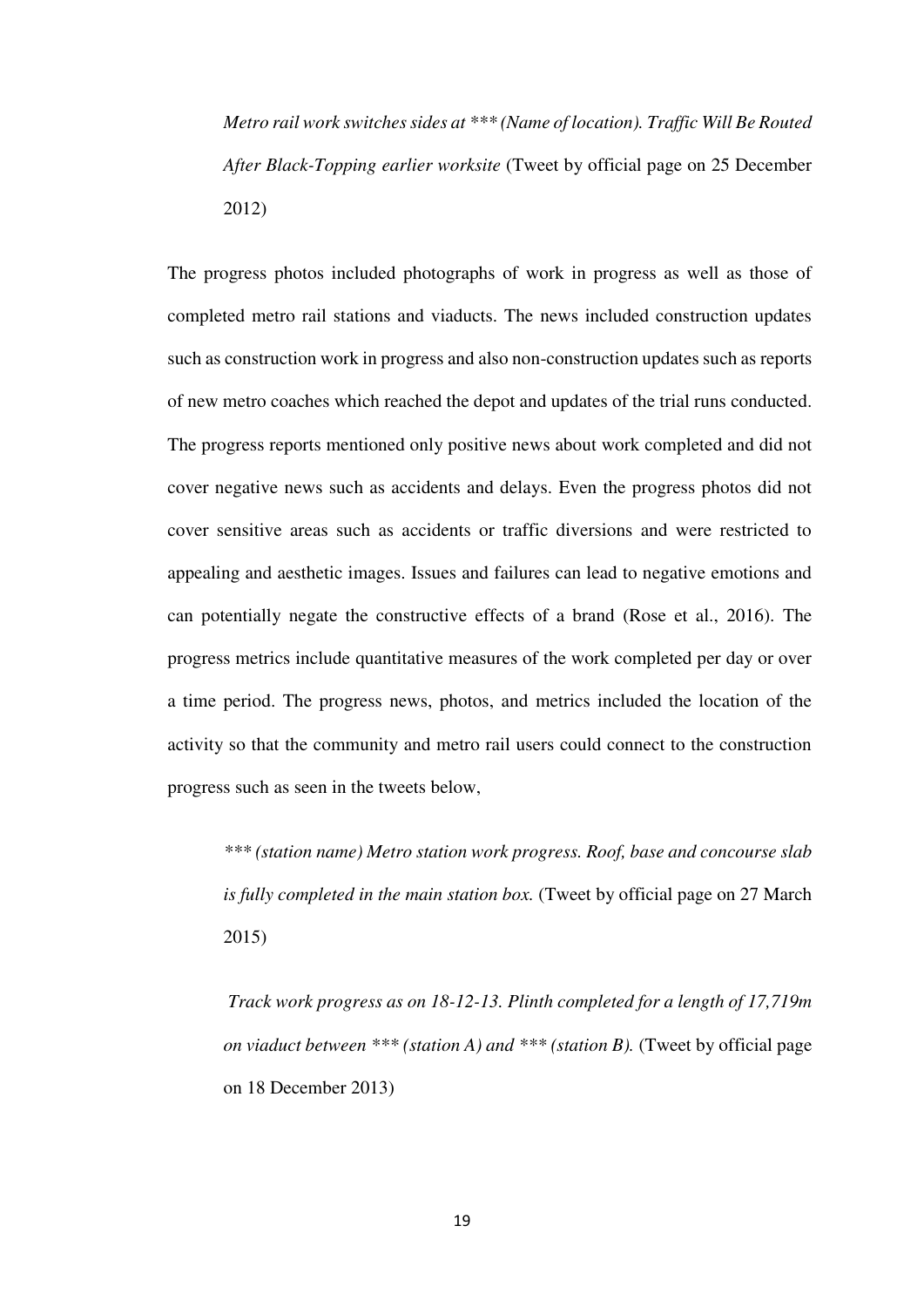Giving progress updates for branding seems to be unique to the construction industry as they attempt to connect the community, when contrasted with efforts such as promoting customer's participation that are prevalent in other industries for a similar purpose as noted in the literature (Casaló et al., 2008). We can categorize 'giving progress updates' as analogous to aided awareness defined by Abrams et al. (2010) as communicating what the brand is and does. Given the large social value that infrastructure projects purport to deliver however, providing updates that positively orient stakeholders towards the completion of the project could enhance governmentality.

3. *Appealing to the community* – Appeals to the community were made through projecting the metro's social commitment and by appealing to both national and regional sentiments. These multilevel appeals meant that all of the community were reached out to in one way or another. Social commitment was shown by the project organization's role in improving existing services and church buildings in the region, safeguarding trees by restoring damaged ones, conducting rescue operations for the community in events of fire or building collapse, conducting medical camps, conducting food carnivals, etc., as demonstrated by the following tweets.

> *\*\*\* (metro rail organization) repaired and beautified the \*\*\* Church at \*\*\* (name of place) and was handed over to the church authorities* (Tweet by official page on 18 June 2014)

> *Honorable Chief Minister felicitated \*\*\* (metro rail organization) officers for \*\*\* (area) rescue operations.* (Tweet by official page on 10 July 2014)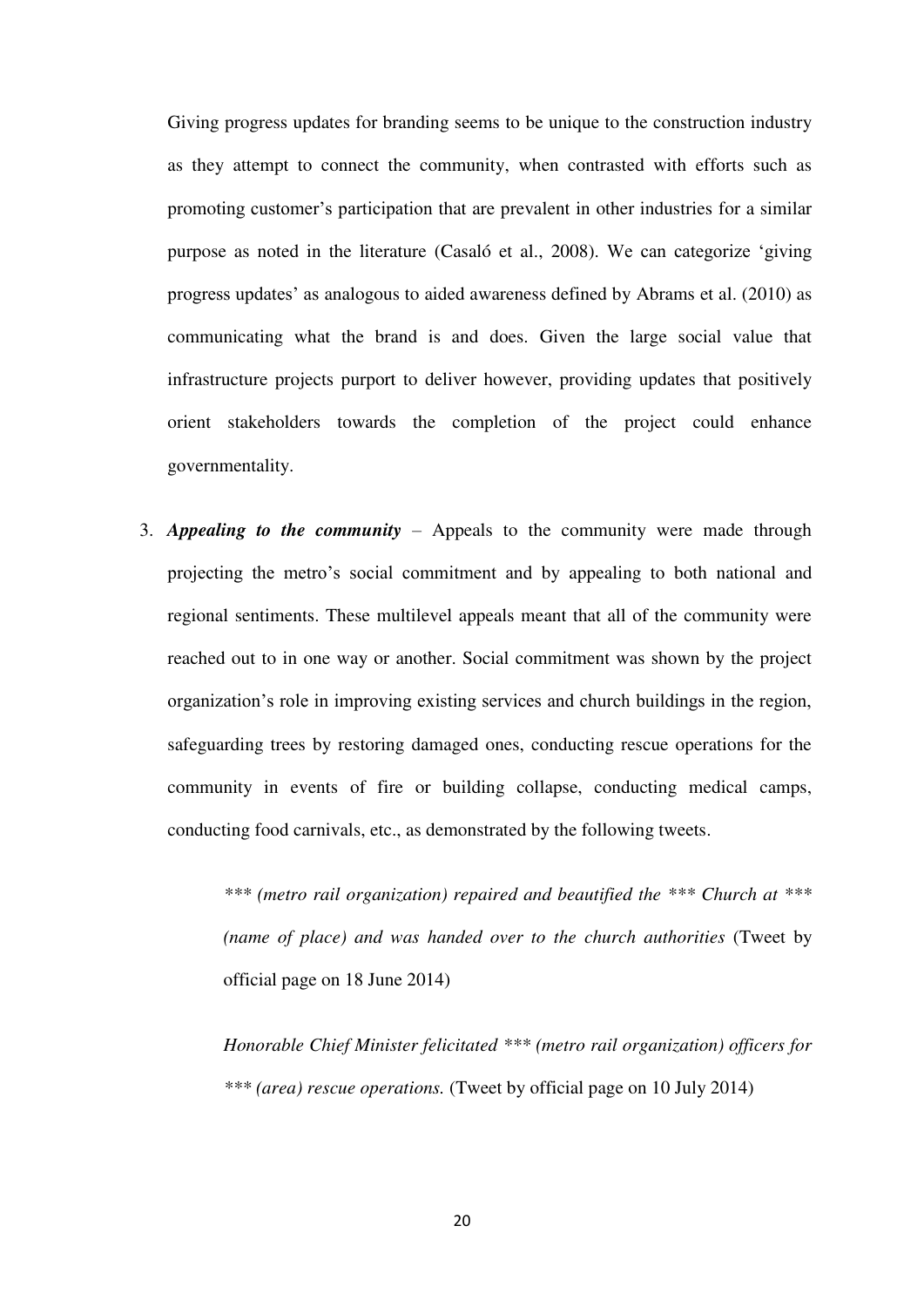Other literature, which stresses that Corporate Social Responsibility (CSR) as a political process producing ethical subjectivities in the organization (Spence & Vallentin, 2015) and community, resonates with these findings. Some of these social commitment initiatives included activities taken up on behalf of the project affected community, such as educational benefits for children, distributing mosquito nets, etc. The tweet below provides one example.

*\*\*\* (Name of metro rail organization) Education Support Program Conducted. Under the income restoration program for the project affected ...* (Tweet by official page on 19 August 2013)

The extra construction works carried out for external stakeholders in the form of renovating drains were also included as part of the metro rail organization's social commitment. These projected the efforts of the metro rail organization in showing its responsibility to the environment, wildlife, and eradication of diseases, as well as helping the community in which the project was housed. The appeal to national sentiments included conducting flag hoisting on national days such as Independence Day and Republic Day, celebrating days of national significance such as Vigilance Day by carrying out awareness training and other events. The metro rail organization celebrated such days and conducted events around their theme as the following tweet shows:

*Skit on Truth Alone Triumphs Performed: To mark the occasion of Vigilance awareness week …* (Tweet by official page on 1 November 2014)

Rose et al. (2016) notes that such trust-enhancing facets of a brand are used to generate stronger commitments. The organization also projected their support for national goals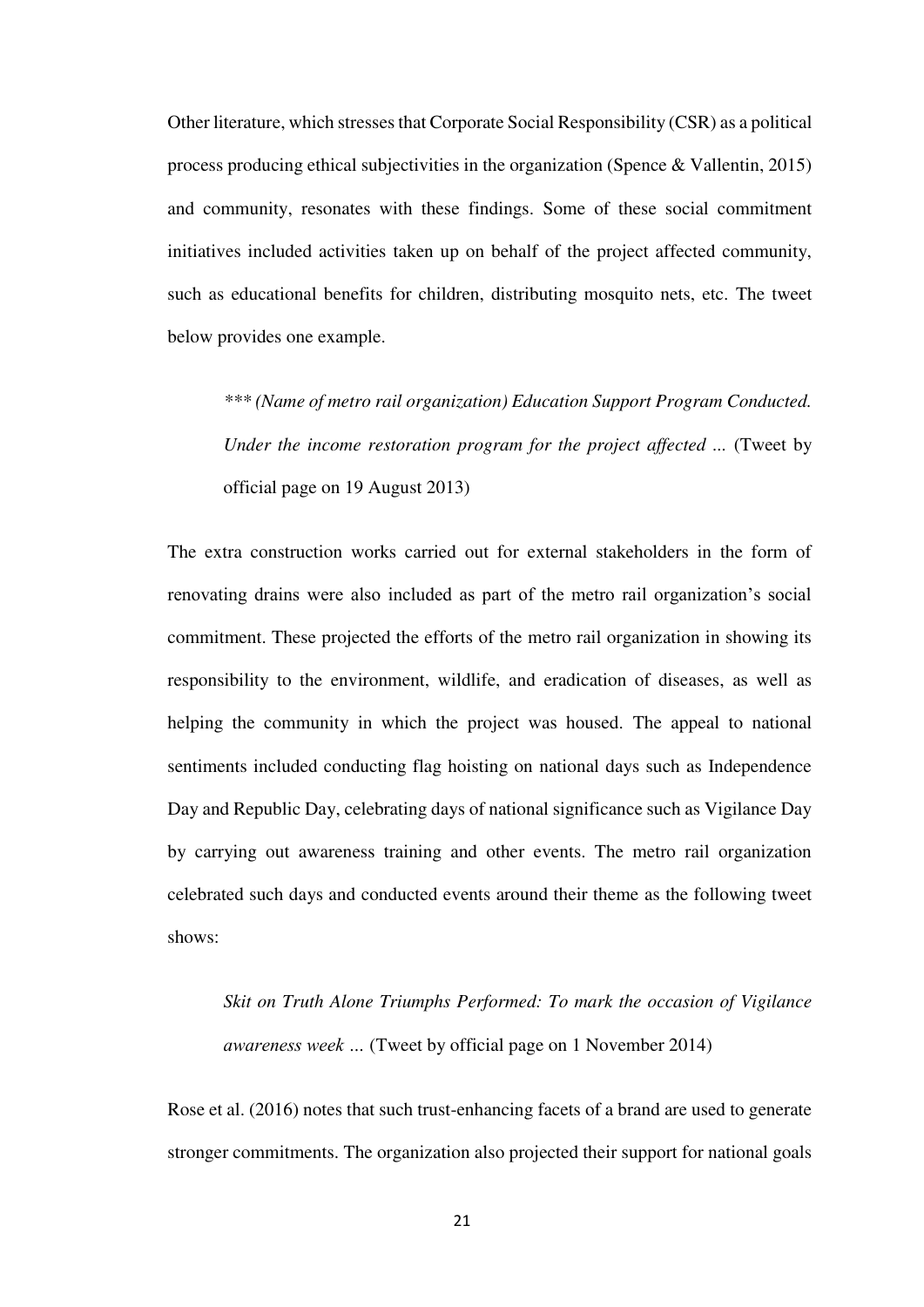such as the use of indigenous made-in-India equipment in the construction and operation of the megaproject as evinced in the following tweet.

*Visit to \*\*\* (city name) As part of indigenization of the Metro coach manufacturing* ... (Tweet by official page on 26 November 2012)

Similar to this, in a study on processed food, it was noted that customers preferred local produce over produce that was foreign sourced (Hu et al., 2011). The appeal to regional sentiments included celebrating regional festivals and publicizing the visit of regional leaders and celebrities to the construction site. Take the following tweet for instance:

*\*\*\* (Name of metro rail organization) celebrates \*\*\* (name of regional festival) festival at \*\*\* (name of metro rail station) Metro Station on 7th &8th Jan 2017* (Tweet by official page on 6 January 2017)

Such efforts also projected the city and the metro rail as something the whole nation looked up to, highlighting visits from other metro rails within the country to learn from this city's metro rail project and reaffirming the project's and the community's leadership in developing urban infrastructure in the city. An example of a related tweet is seen below.

*### Metro (rail) comes calling - A team from ### Metro Rail Limited along with the Managing Director visits* (Tweet by official page on 17 August 2015)

Nguyen et al. (2015) highlights familiarity, emphasized in the megaproject as appeal to community sentiments, as an important antecedent to brand likeability. Similarly, Gopaldas (2014) reports how brands carefully select, calibrate and broadcast sentiments to entertain consumers and transform the marketplace. These cultural branding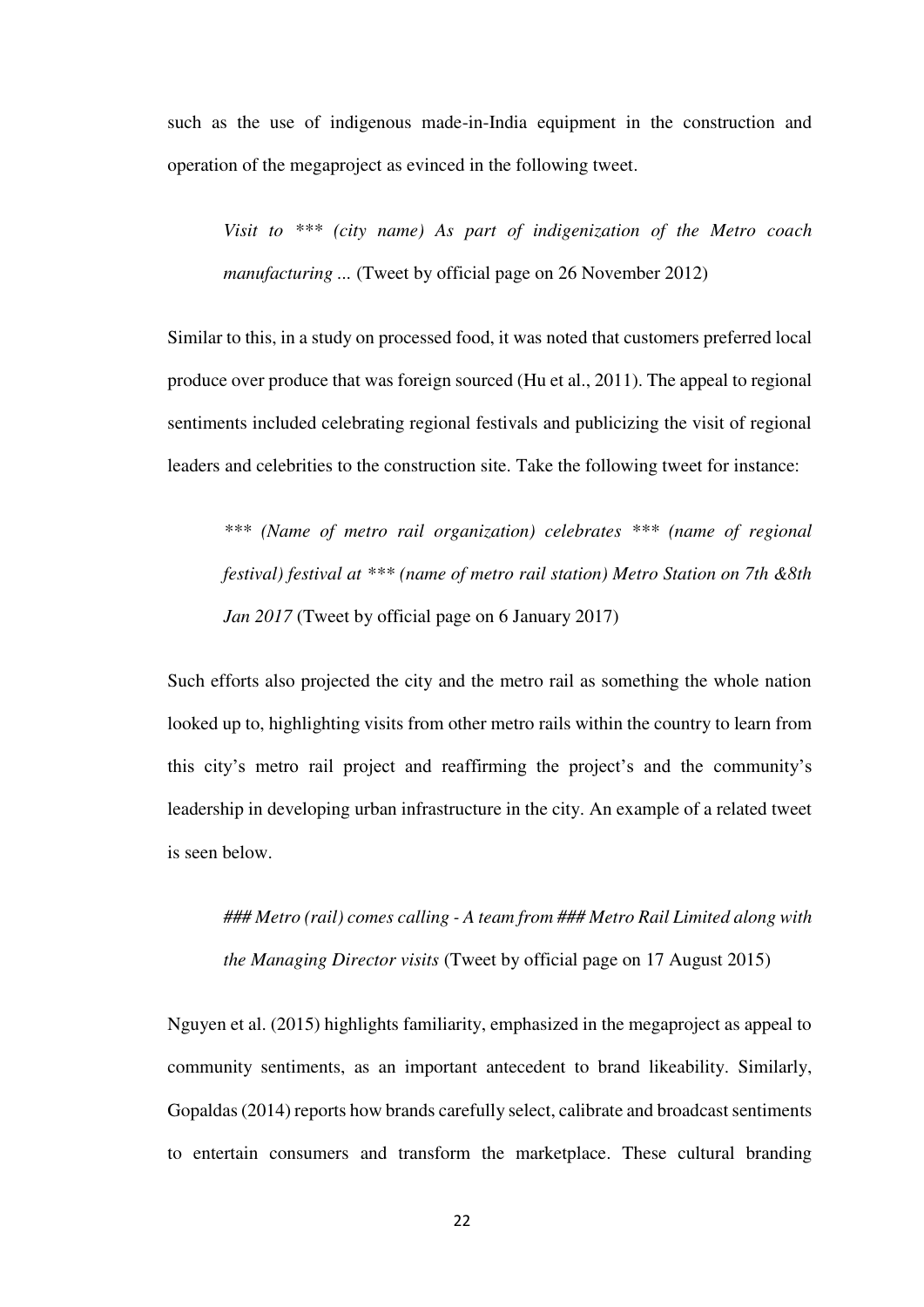initiatives on the part of the metro rail organization sought to make their brand iconic (Holt, 2004).

4. *Targeting sections of the Community* – Dahl (1961) suggests that almost the entire population has at some time been subject to some degree of socialization through schooling; not surprisingly, the metro rail organization also reached out to schools and colleges. The metro rail organization targeted specific sections of the general population such as school children, college students, women and disabled people. Selecting such target sections that are acceptable to all sections of the community is important as it should instil positive sentiments within a greater majority (Fan, 2006). The organization offered free rides and conducted drawing competitions and quiz programs for the school children. The quiz programs were conducted on the children's awareness of the metro rail and the painting competition was organized around the theme "go green metro" to project the metro rail as environmentally friendly. The tweet below provides an example of how a community event was advertised through social media.

> *Painting competition at 4pm Today!!! Topic - Go Green Metro -Timing 4pm to 6 pm - Don't forget to bring your colors.* (Tweet by official page on 4 June 2016)

All these events were centered on the metro rail's features and advantages in order to try and plant them in the minds of young school children. Other tweet categories included women, college students and disabled people. Special programs were conducted for women and college students as the tweet below suggests.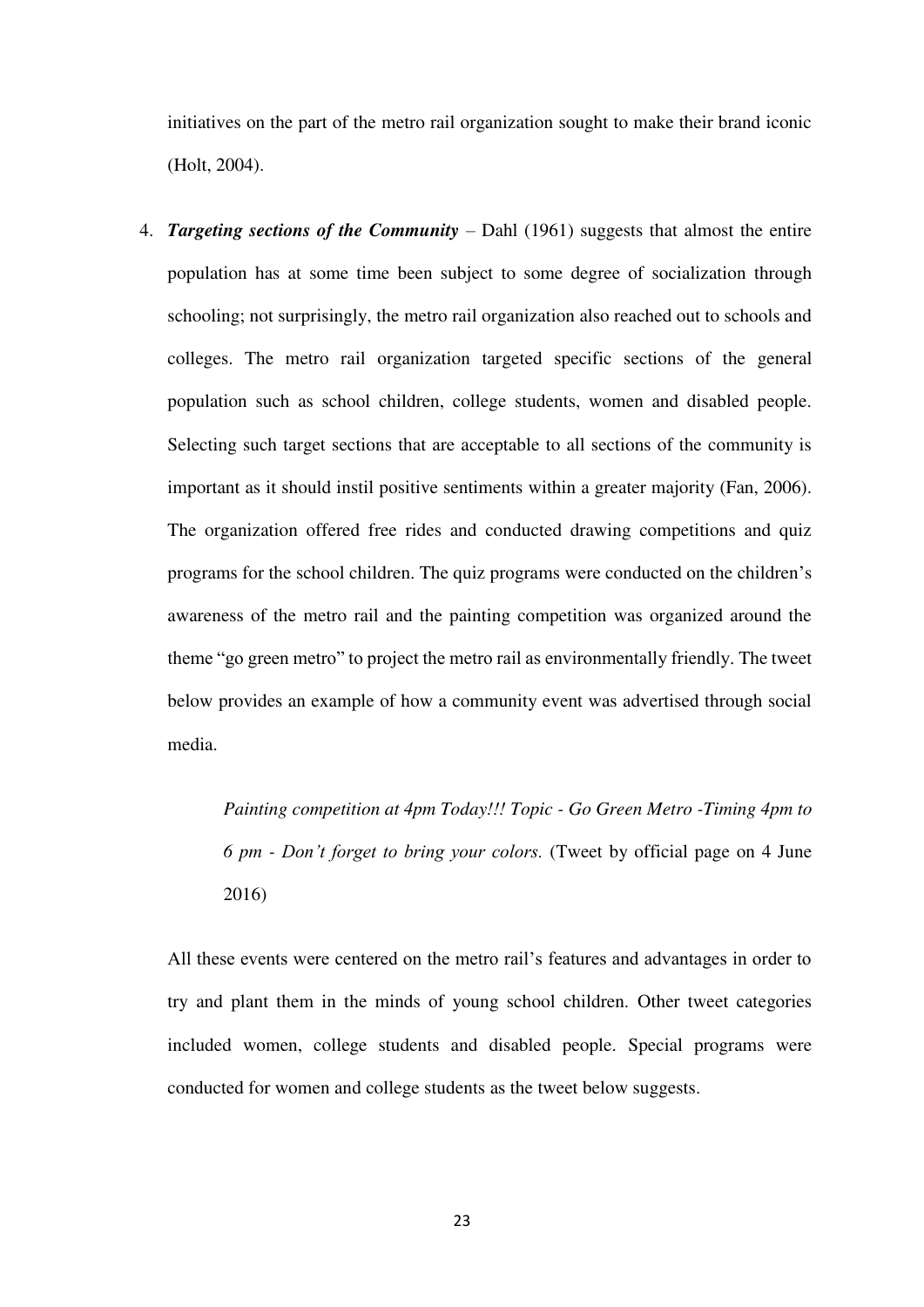\*\*\* (name of region) Week celebration – Flash Mob dance on women empowerment & rainwater harvesting - at \*\*\* (station name) Metro ... (Tweet by official page on 23 August 2013)

The metro rail organization also communicated messages implying that their services were friendly to the physically challenged. Zenker (2015) reports that it is crucial for organizations to understand the values, needs, preferences, and behavioural choices of specific target groups in the community for target group branding. These steps aimed to instil the use of metro rail as a lifestyle choice, acceptance of which implied learning specific disciplines and rituals (Foucault, 1977). For Foucault, identity is shaped by institutions such as schools, self-help groups, work environments and social workers (Foucault, 1991): in view of our data we might add megaprojects to this list of institutions that strive to shape identity.

#### **Effects of Governmentality on the project team and community**

The branding instruments employed in megaprojects mimic the three different themes of governmentality: practices, knowledge and transformation (Foucault, 2007). The knowledge of the megaproject's positive impact as a taken-for-granted practice on the regional and national landscape can be seen from the use of 'appeal to the community' and 'promote the organization' instruments. The recourse to and interventions in specific target areas such as schools, women and the disabled sought to implicate these targets in specific technologies of the self. In making these interventions the project deployed a power-knowledge nexus centred on the needs and interests of specific target groups; more generally, it drew on discourses of sustainability for broad promulgation. The cumulative effect of the instruments of governmentality observed in the case of the megaproject resulted in taken for granted practices,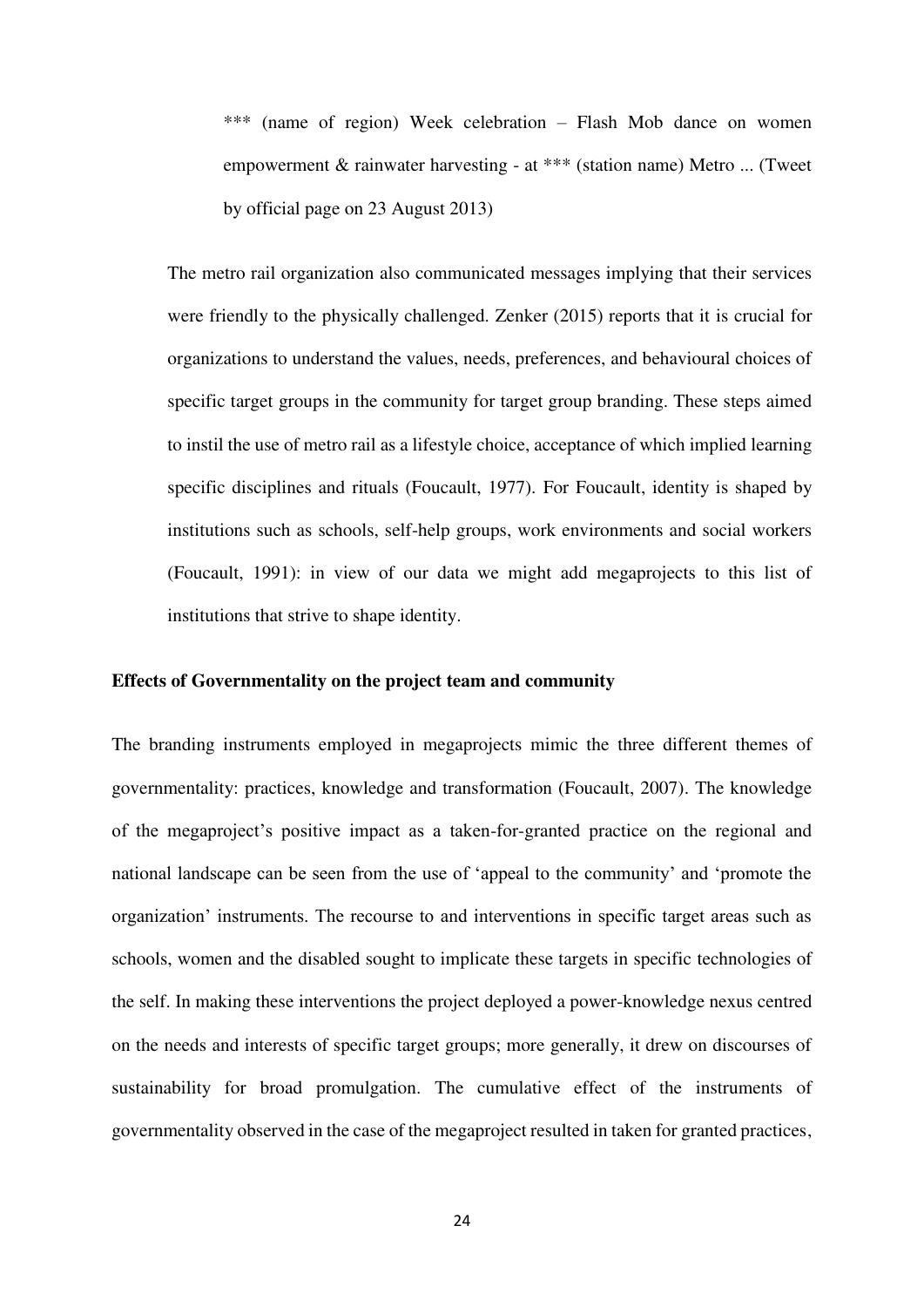development of a series of targets for information and the development of technologies of selfgovernance.

The effects of these governmentality instruments had an impact on the project community and the project team, as shown in figure 2. The perceptions of the community about the metro rail megaproject were obtained from the comments on Facebook, while those of the project team were obtained through semi-structured interviews.



**Figure 2**: Governmentality instruments and governmentality effects from the case

The three sets of effects of governmentality on the community and the project team that we observed in accordance with Foucault (2007) – practices, knowledge and transformation - are now discussed below.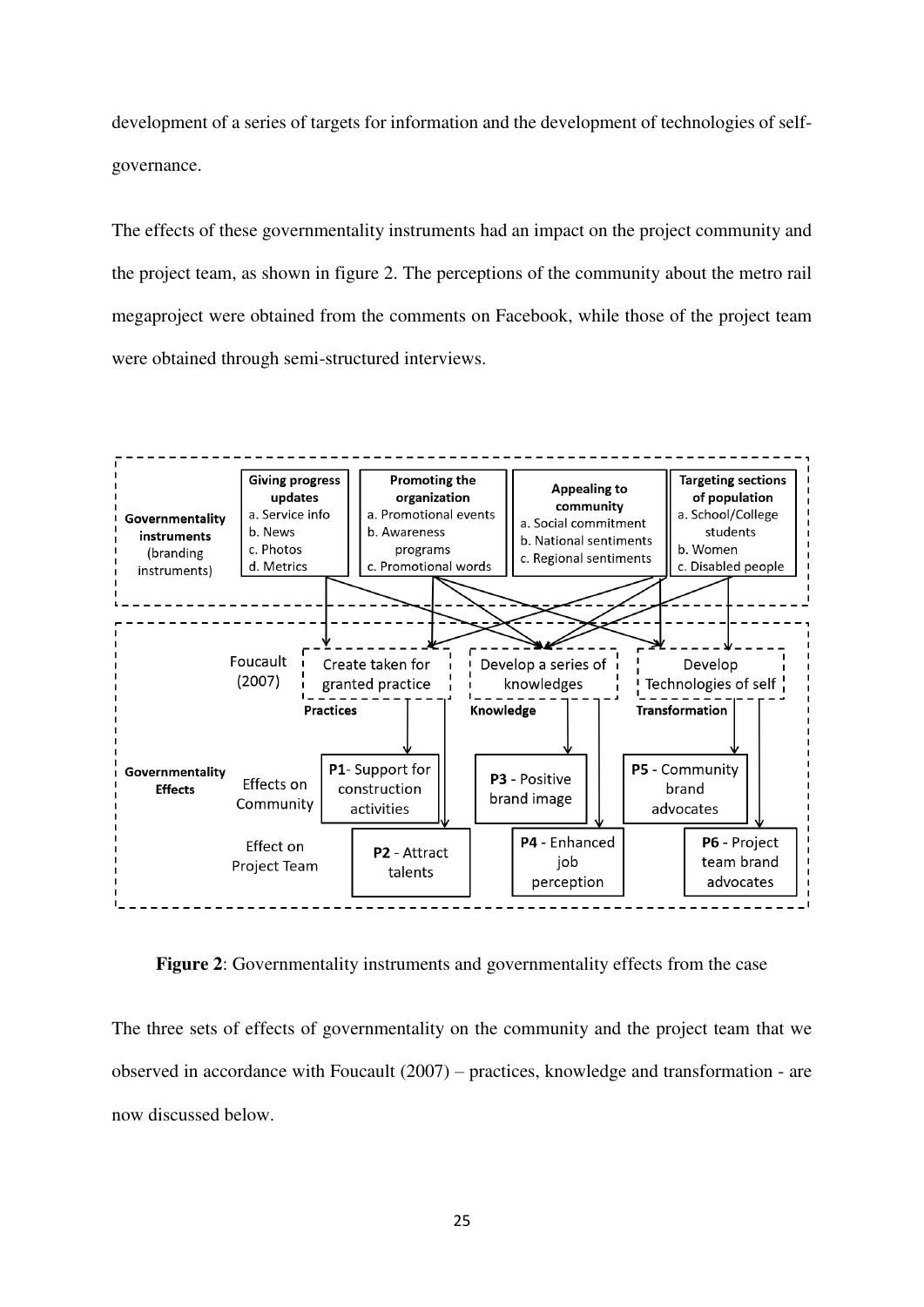1. *Practices*: The governmentality instruments created practice effects on the community that supported construction activities as the metro rail organization enjoyed special preference and support from the community during construction. A metro rail organization employee commented during an interview that,

> *"When we create traffic diversions for work ... There is no agitation from public ... They (project community) have accepted us."*

Dawes (2009) explored the role of branding in creating customer insensitivity to prices. Similar insensitivity is seen here in megaprojects with the project community not being affected by traffic diversions (and consequent indirect costs) due to the megaproject construction because of governmentality through branding. The community members empathize with the construction hurdles of the megaproject as one of the posts from the project community shows.

*"In so many hurdles, \*\*\* (Name of metro rail organization) workers completing projects ... May God bless them to live long with safety and happiness."*

This message resonates with the similarly worded social media post that "metro staff toil as city sleeps" that the metro rail organization posted as part of the 'promoting the organization' instrument. The community echoed dominant, complementary, persuasive and legitimating discourses posted by the project organization in social media that empirically shows the effect of governmentality (Doherty, 2007). The 'giving progress updates' instrument with construction locations resulted in the project community knowing the progress and resonating with it. Emphasizing especially appealing characteristics such as the progress can attract customers as seen in the case of place branding discussed by Zenker (2009). Involving key community gatekeepers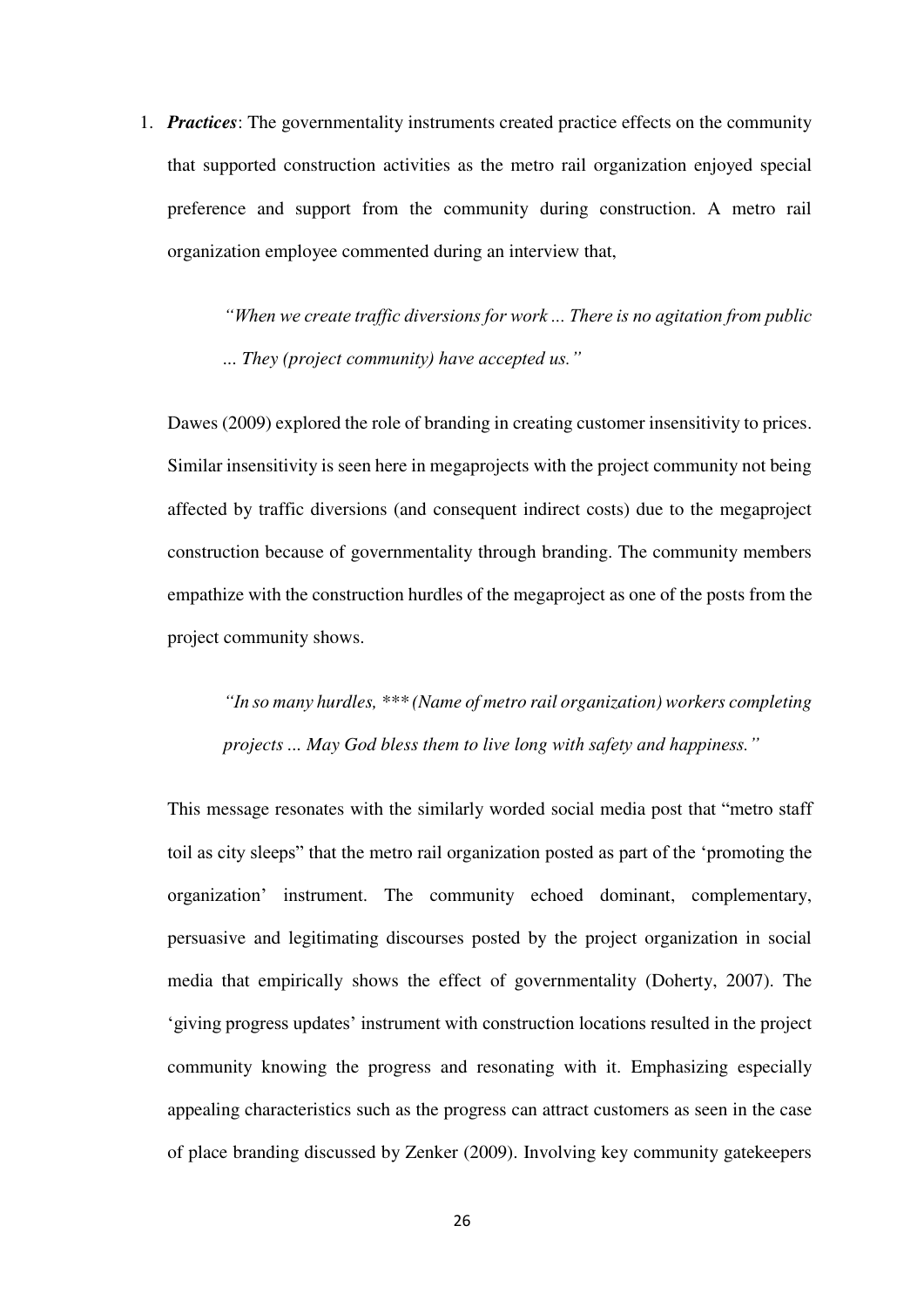such as regional leaders as well as bringing celebrities to visit construction sites is vital to generating community support (Kesterton & de Mello, 2010). None of these will have any effect if there is not an adequate reach of the media, in this case social media, in projecting the qualities of the project deemed desirable in informing selected stakeholder publics. We therefore posit that,

*Proposition 1: Community support for construction activities result from the reach of the media promoting the organization, giving progress updates and appealing to the community.* 

While community support is mentioned as one of the critical success factors for delivering successful infrastructure megaprojects (Osei-Kyei & Chan, 2015; Rohman et al., 2017), this proposition discusses ways in which it can be achieved.

The practice effect of governmental branding resulted in the organization being able to recruit talented employees as they attracted employees from international metros and other esteemed jobs in India to work for the metro rail organization. The organization has employees with previous experience in Riyadh metro, Singapore metro, etc., as is evident from the semi-structured interviews with the project team. As a result of recruiting these talents, the metro rail organization was able to implement state of the art technologies and offer innovative design solutions. An engineer working in the organization said,

*"I resigned a government job to be here ... This is a big project happening in my city ... I want to be part of it."*

Job attraction is mentioned as one of the effects of branding on employees by Dineen & Allen (2016). Sivertzen et al. (2013) notes that branding through social media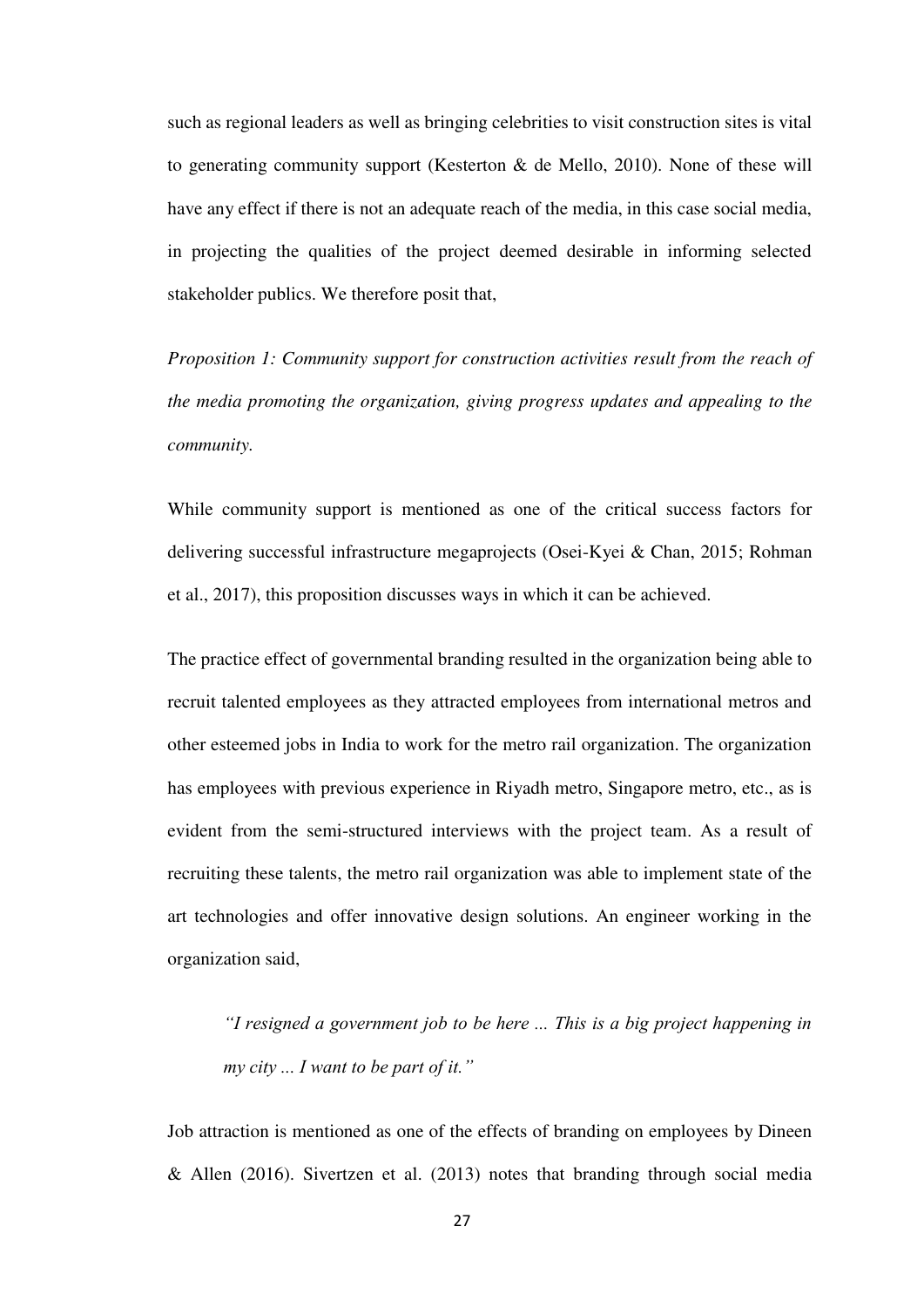positively relate to organization reputation, which motivates employees to apply for a job in the organization. The role of branding in enabling the recruitment of talented workforce has been noted previously in Tumasjan et al. (2016). With megaproject employees' coming from international projects and government services the talentattracting effect of governmentality through branding is evident. Therefore, similar to our observation on knowledge within the project community, we posit that

*Proposition 2: Job attraction from the project team results from the reach of the media promoting the organization, giving progress updates and appealing to the community.* 

Within the construction project industry, project participants are attracted to or repulsed with the project organization depending on the aligning of their values, norms and attitudes with those of the organization (Love et al., 1998). Here, in the megaproject studied, we see how the megaproject projected characteristics and aligned with the values of the project team by appealing to their sentiments.

2. *Knowledge*: The governmentality instruments augmented the project community and project team's existing knowledge of the project and this changed the project's brand image and job perception for these entities respectively. The announcements of free rides to sections of the population, such as school children and the disabled, as part of the 'targeting sections of the population' instrument, were perceived as "*good initiatives*" in the comments section on Facebook. On a post about recycling water used for washing coaches of the metro rail, one user commented,

"*You mean to say the 140 liters is recycled to get RO water? If yes, it is good.*"

Another project community member responded, "*I feel proud. Thanks to \*\*\* (metro rail organization).*" To the metro rail organization promoting its initiative of organizing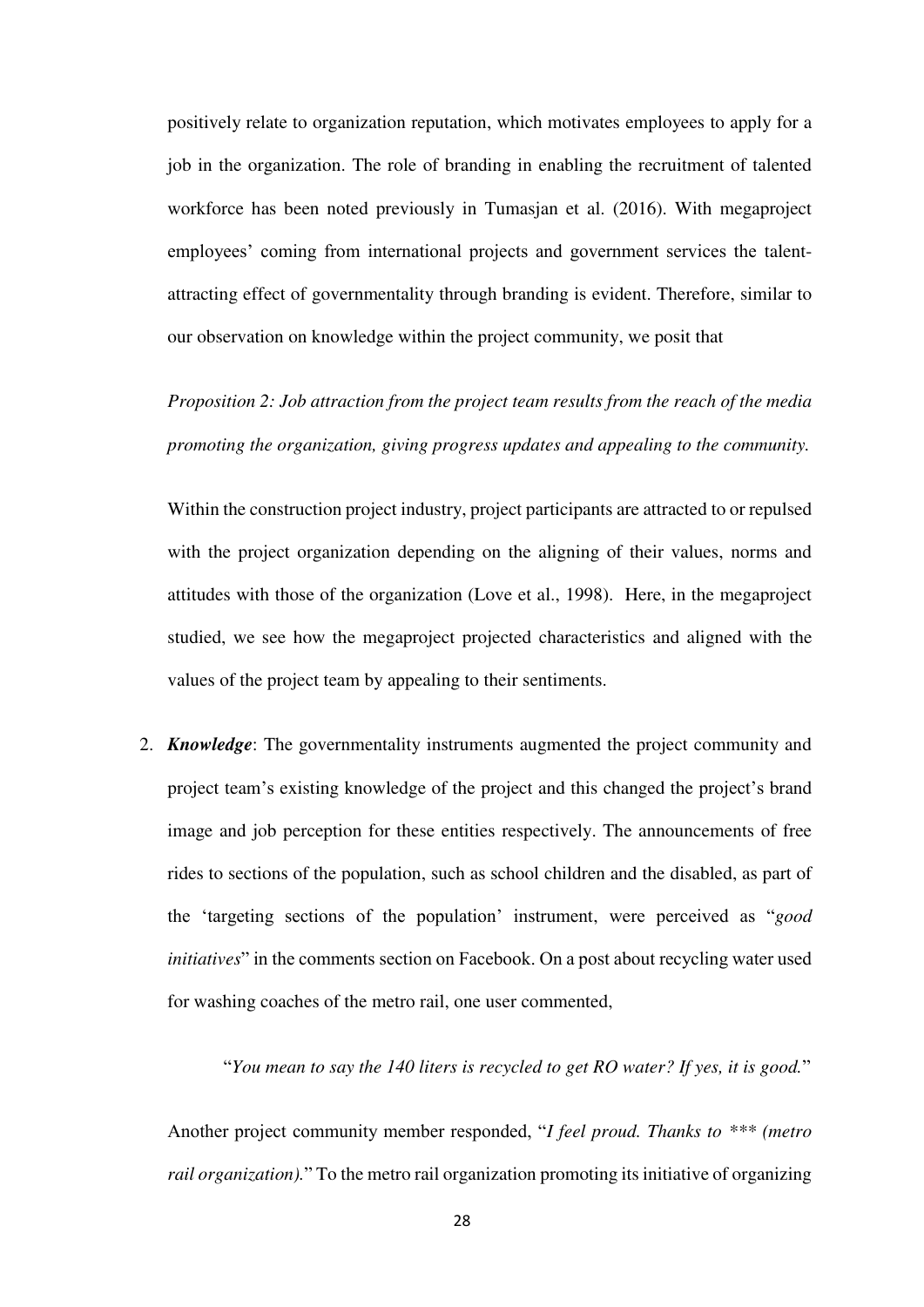bicycles for last mile connectivity, one member responded, "*Good and healthy initiative*." Marketing programs such as 'promoting the organization' in our study achieve a certain level of awareness and become linked to a set of associations and preferences in consumers' minds (Keller, 1998; Alreck & Settle, 1999). When the metro rail organization reported progress such as tunnel breakthroughs, there were compliments from the project community. One of the project community members responded,

# *"Hats off to all those who are involved!"*

Awareness, such as 'giving progress updates', enhances the community's level of familiarity and their brand attitudes in the case (Abrams et al., 2010). The metro rail project was considered by many members of the community to be a marker of the identity of the city in which the project is housed, as is evident from the Facebook comment below.

*"Suggestion - \*\*\* (name of metro rail organization) celebrate \*\*\* (regional festival) festival in grand manner and become one of the identity to the great \*\*\* (Name of city) …"*

The community members tied the metro rail organization's celebration of the regional festival to the organization becoming an icon of the identity of the city, complementing similar discourses of 'appealing to the community' found in the social media interactions of the organization. Research from the construction industry also resonates with these findings, where investments in CSR activities result in an improved corporate image for organizations (Huang & Lien, 2012). We therefore posit that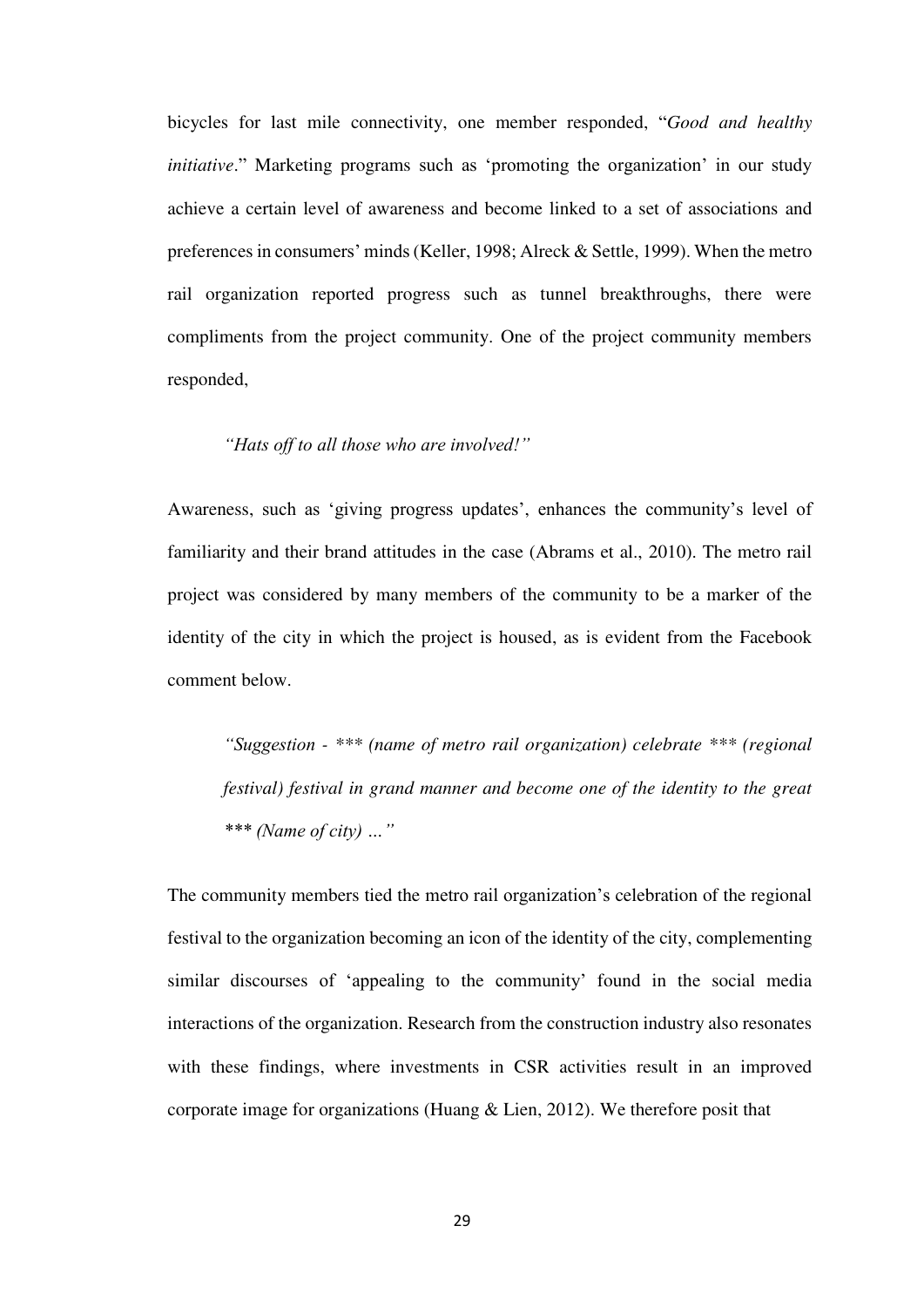*Proposition 3: A positive brand image in the community results from the reach of the media promoting the organization, giving progress updates, appealing to the community and targeting sections of the population.* 

This proposition is supported by Li et al. (2005) and Osei-Kyei & Chan (2015), who highlight the importance of transparency to external stakeholders throughout the delivery of the project leading to its successful delivery. Being absolutely honest is not a form of project communication that is stressed, as the megaproject in our study chose to hide negative and sensitive news and only projected the positive news in their progress updates, those messages designed to improve their brand image.

Similar to the project community, we also observed the knowledge effects on the project team in terms of job perception. Interns who got an opportunity to work at the metro organization tweeted and created Facebook posts highlighting this as an achievement.

# *"Last day as intern # (metro rail organization). Had a good time"*

Working in the organization was associated with being part of an icon with a strongly symbolic role in terms of community perceptions. The employees of the organization felt proud of working in the metro rail project. The Human Resource manager with the metro rail organization remarked,

# *"People are proud of working with us ... It's a national service."*

One of the Facebook comments, from someone probably associated with the metro rail organization quotes,

# *"Proud to be part of this project from 2009 to 2015."*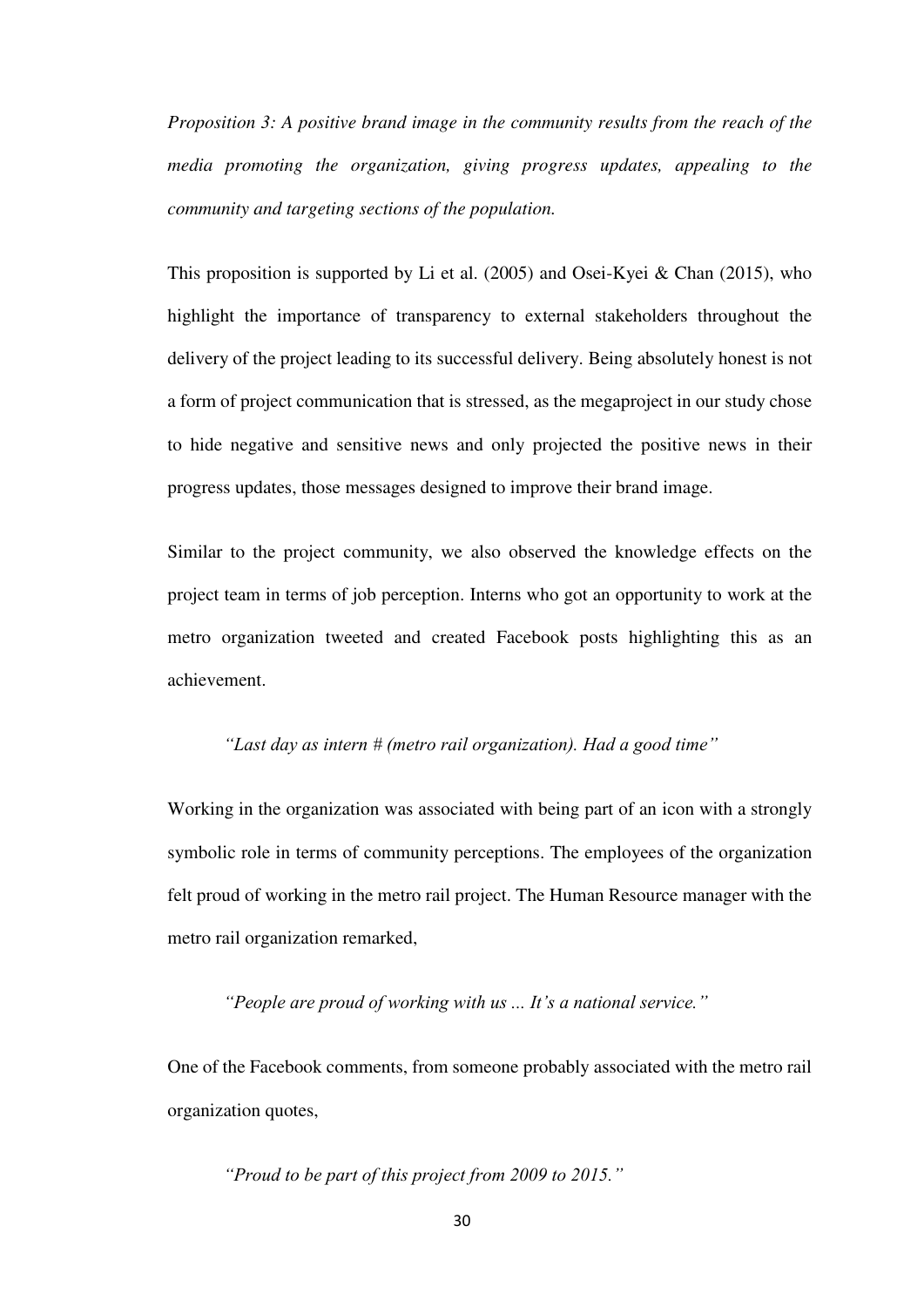In megaprojects, the effect of perceiving one's job as a form of service to the nation is often quite visible. Therefore, we posit that

*Proposition 4: Enhanced job perception on the part of the project team result from the reach of the media promoting the organization, giving progress updates, appealing to community and targeting sections of the population.* 

Supporting our proposition on enhanced job perception, Van Marrewijk (2007) notes that employees of the megaproject that he studied felt that they were constructing something unique. Through this proposition we highlight the role of promoting the organization by stressing its uniqueness, along with other governmentality instruments as central to enhanced job perception.

3. *Transformation*: The governmentality instruments turned into 'technologies of self' and transformed the identity of the community and the project team. The transformation in identity of the community made some community members strong brand advocates of the metro rail project. They took efforts to defend the actions of the organization in front of other community members and even posted clarifications and replies on behalf of the organization. A Facebook post on recruitment of new staff to the Public Relations team of the metro rail organization, attracting some criticism such as, "*this won't bring you more crowd for metro. Reduce the ticket rate*", led one of the members of the community to clarify,

> *"This is to have more interaction with the commuters and public to wipe out the inconveniences and to improve the efficiency of the service."*

Sashi (2012) mentions the role of customers in influencing the purchase decisions of others in peer-to-peer interactions as a form of advocacy in the buyer-seller relationship.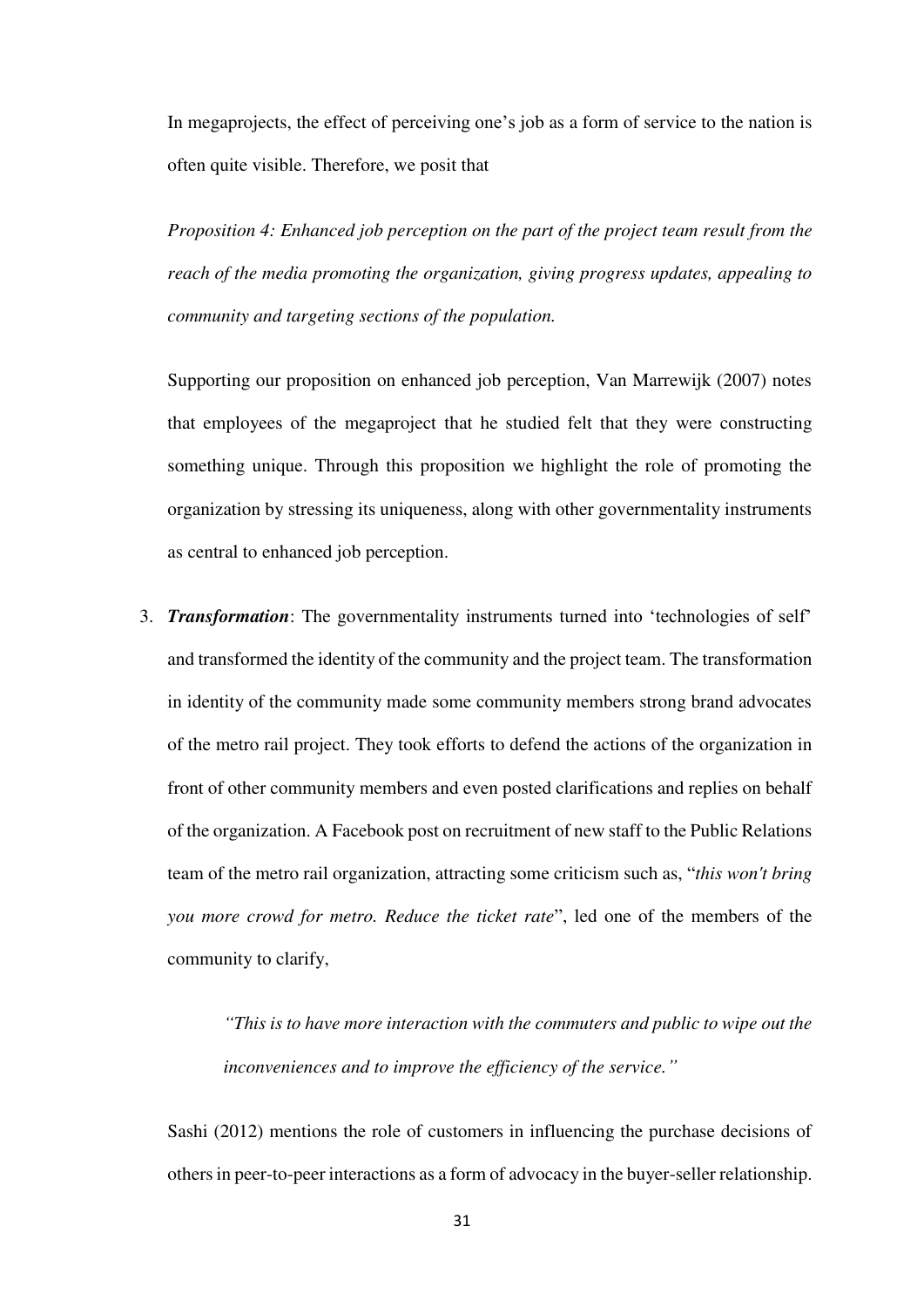Such interpersonal interaction in virtual communities such as Facebook enhances member loyalty and builds brand loyalty (Shen et al., 2010). Studies in governmentality using the concept of 'translation' from actor-network-theory (ANT) have examined how network builders use discourses strategically to recruit network members to mold their identities and make them future network builders (Callon, 1986; Merlingen, 2011). Transformation of identity occurred because the metro rail projected to and targeted particular sections of the population that it sought specifically to enrol and translate into loyal supporters of the metro. We therefore posit that,

*Proposition 5: A transformation of project community into brand advocates result from the social reach of the media promoting the organization, appealing to the community and targeting sections of the population* 

Flyvbjerg (2014) supports our proposition related to the project community advocating for the megaproject when he refers to the pleasure a community gains from looking at and using something that is iconically beautiful. He terms this the 'aesthetic' sublime and sees it as one of the important drivers of the scale and frequency of megaprojects. The metro may not strike the average western reader as a sublime but in an overcrowded, gridlocked, polluted and hot city in India it certainly has aesthetic appeal as well as functional utility. While Flyvbjerg (2014) refers to just the instrument of promoting the organization in his 'aesthetic' sublime, we add governmentality instruments such as appealing to the community and targeting sections of population to the list of instruments that can support this construct.

The project team also turned into brand advocates. Team members were very passionate about their work in the metro rail organization and justified actions that advanced the project at the expense of affected parties by positioning the inconvenience caused to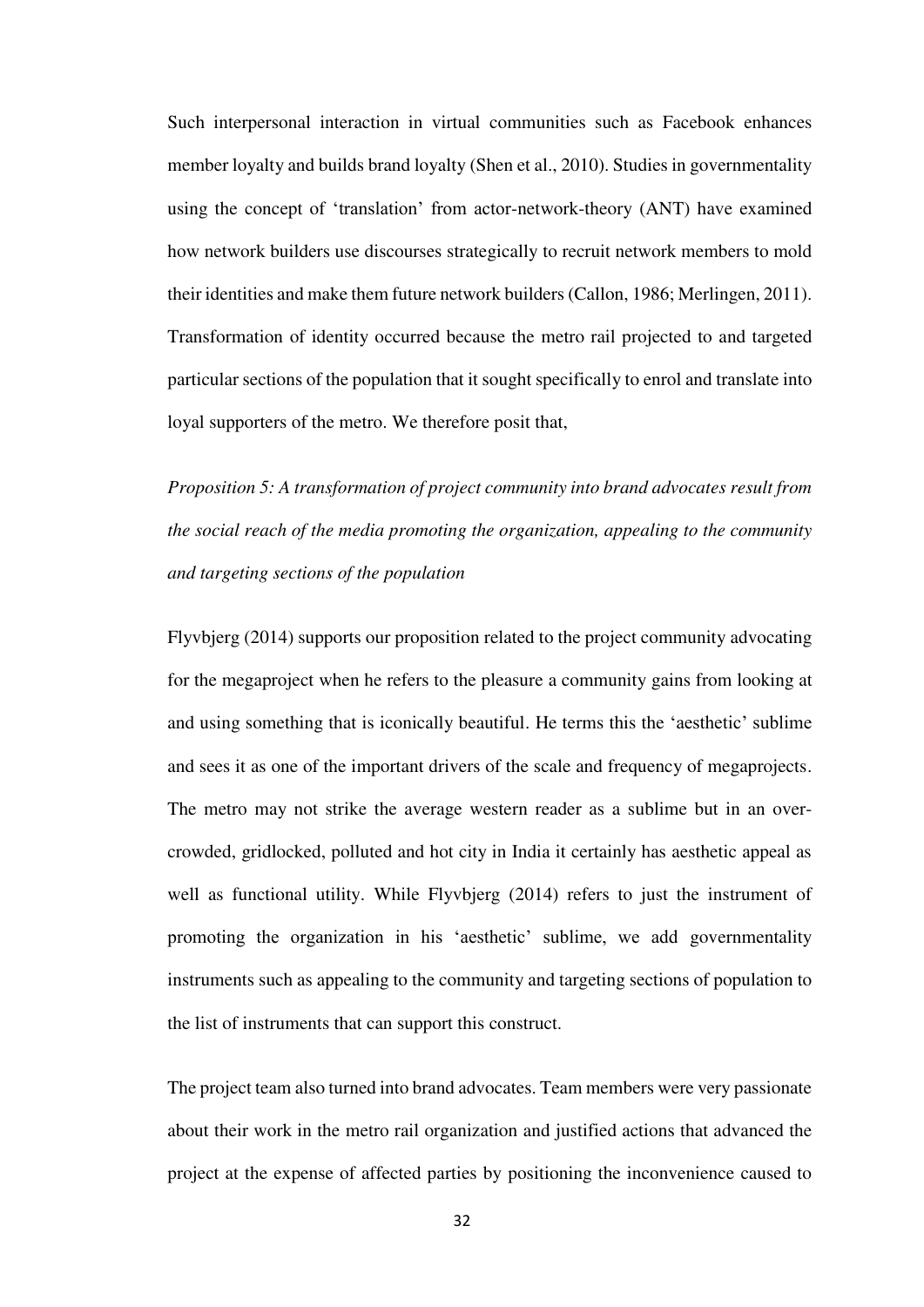some stakeholders as a small price to pay for a project of prime importance. The Public Relations Officer of the metro rail organization remarked,

# *"We have never had such a large scale project, so people have to adjust"*

Megaprojects are often criticized for the practice of 'strategic misrepresentation' (Flyvbjerg, 2008) as they attempt to over-estimate the benefits and underestimate the costs in an effort to make the project look good on paper in order for the project to be selected when in competition with other projects. This has led to the 'survival of the unfittest' (Flyvbjerg, 2009) where megaprojects that are most generous with their projected benefits are the final ones selected. The particular role of governmentality in shaping the normative universe of the project team and making them brand advocates needs to be investigated further in future research, given its criticality. Therefore, similar to our observation on transformation with project community, we posit that,

*Proposition 6: A transformation of project team into brand advocates result from the social reach of media promoting the organization, appealing to the community and targeting sections of the population* 

Supporting our proposition, Van Marrewijk (2007) notes the 'fighting spirit' in the case of the Environ megaproject as the employees committed themselves to the project and to a belief in the innovative concept promoted by the organization. Our proposition adds to this discussion on the strategies that megaprojects use to achieve transformation.

### **5. CONCLUSION**

Even though the construction industry occupies more than 10 % of the world's GDP, the use of social media data and its relevance in research on construction projects is under-explored.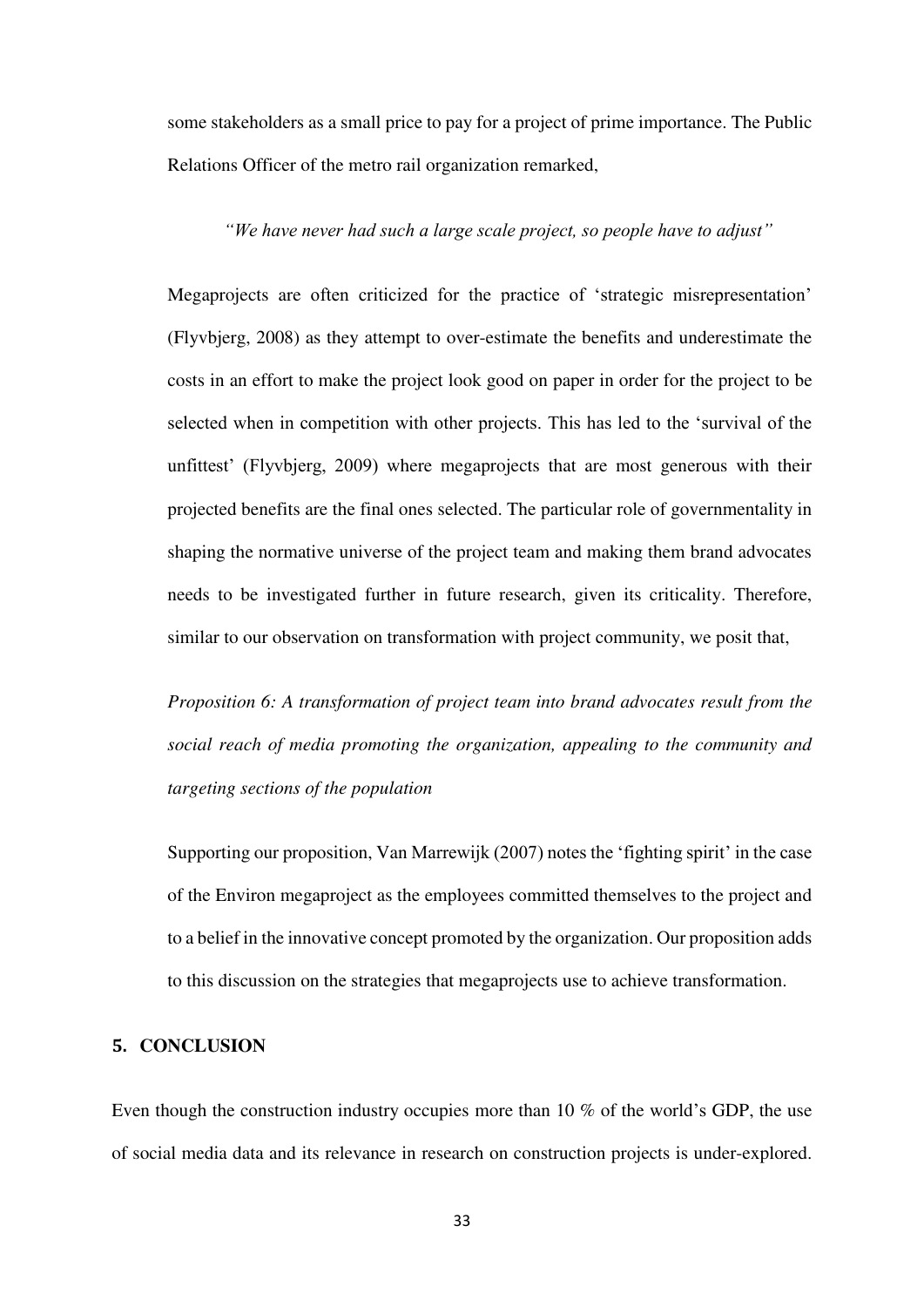Through this research, we explored the intersection of two under-researched areas in the construction sector, branding and social media, as message and media for governmentality influences managing the project community. We explored the role of social media in creating dominant, complimentary, persuasive and legitimate discourses.

The research objectives were to understand how and in what ways governmentality worked in a megaproject in relation to the external stakeholders and the internal project team. From the social media communications of the metro rail organization it can be seen that the megaproject used governmental strategies such as promoting the organization, giving progress updates, appealing to the community and targeting sections of the community. The effect of this governmentality on the community through the creation of a positive brand image was to build support for construction activities and to create community brand advocates. Not only was the project community influenced but so also was the project team recruited from the broader community. Project team effects included enhanced job perceptions, an ability to attract talent and produce project team brand advocates. As a result of the governmentality effects on the project community, team members saw the megaproject as socially committed, safe, clean, prestigious and iconic for the city.

We have highlighted six propositions that contribute to investigation of the management of external stakeholders in megaprojects through governmentality. The existing body of knowledge on stakeholder management that focuses on strategies fuelled by overt incentives, such as for instance explicit give-and-take behavior (Ninan & Mahalingam, 2017) characterizing land acquisition and the management of landowners who may be stakeholders in a project is complemented by this approach. We also contribute to discussion of community engagement practices in megaprojects that use subtle branding to foster governmentality. Research into governmentality through branding in the construction industry extends previous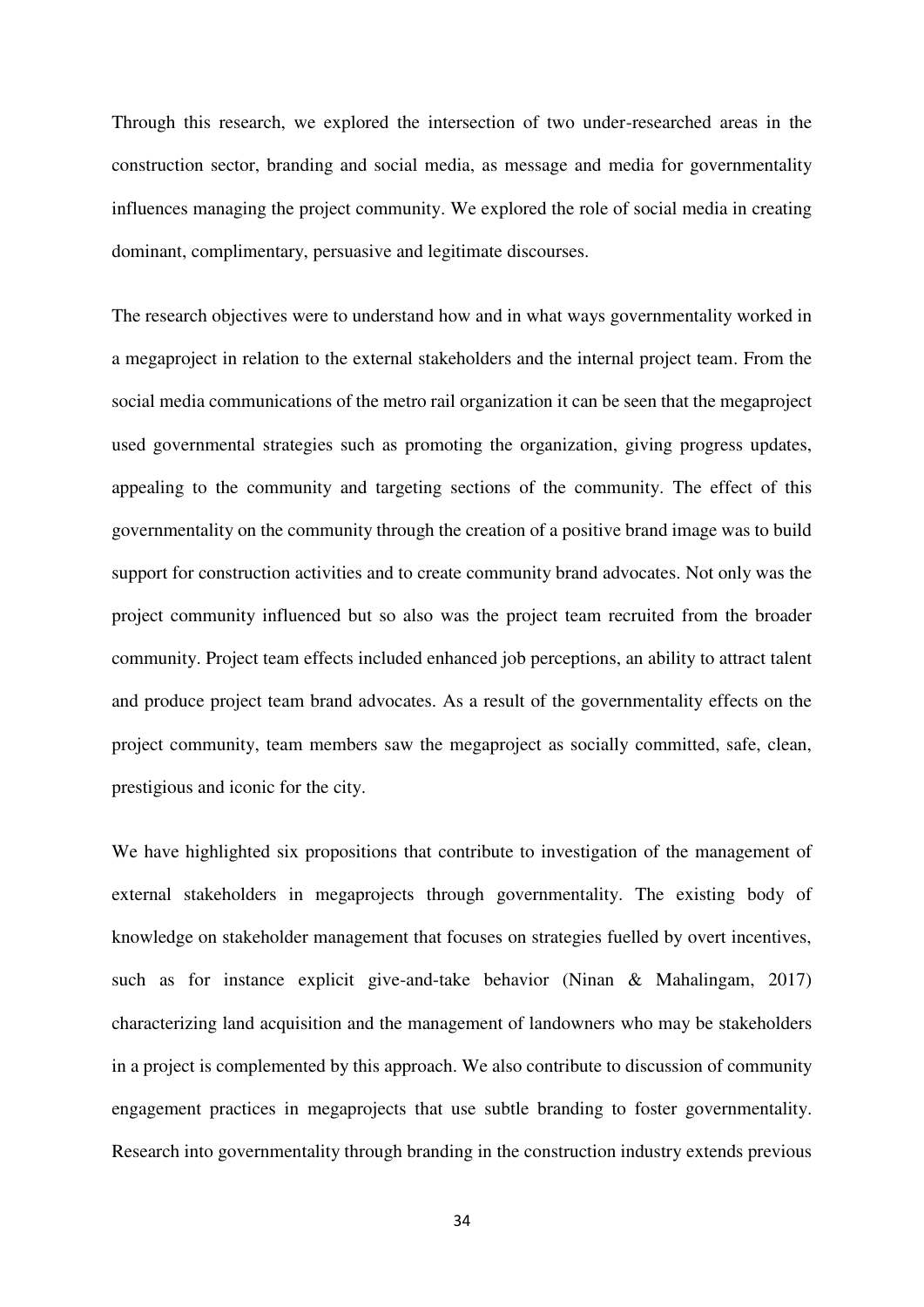literature on governmentality empirically: the construction industry has rarely been addressed in these terms (Clegg et al., 2002 being an obvious exception) and researching the role of social media in producing governmentality is novel. When contrasted to branding in other sectors, the construction megaproject we studied stressed, in particular, progress updates of the project that comprised 61% of all tweets. Progress updates include locations of activity so that the public can connect with construction progress, enabling them to feel connected to the materiality of the project. Appealing to the community through CSR activities in megaprojects is done mainly through the material renovation of nearby community buildings and parks. While progress in reaching project objectives on time and on budget is clearly of major interest to project managers the assumption seems to be that it will also be the major factor of interest to project stakeholders, an assumption that could be tested by researching community perceptions. Notably, the share of tweets promoting the organization was only 15% in contrast with 40% observed in other industries, such as pizza making (He et al., 2013). While existing literature mentions customer insensitivity to prices as an effect of branding, in megaprojects insensitivity to traffic diversions and other inconveniences caused due to the construction activities resonates similarly.

This study has some limitations. As Kaplan & Haenlein (2010) note social media is largely used by younger age groups, restricting the effects of governmentality. Also, while we cannot argue that the governmentality exercised through social media is the only reason for the lack of protests in the project considered, these strategies did aid in some part covertly influencing the community. Future research could provide further confirmation of these findings and identify the relative importance of social media induced governmentality in reducing public protests. Another limitation is that the current study is restricted only to the Indian context. Similar studies in other geographical and cultural contexts could help confirm or contrast with our propositions and in turn help refine current theory. Other avenues for future research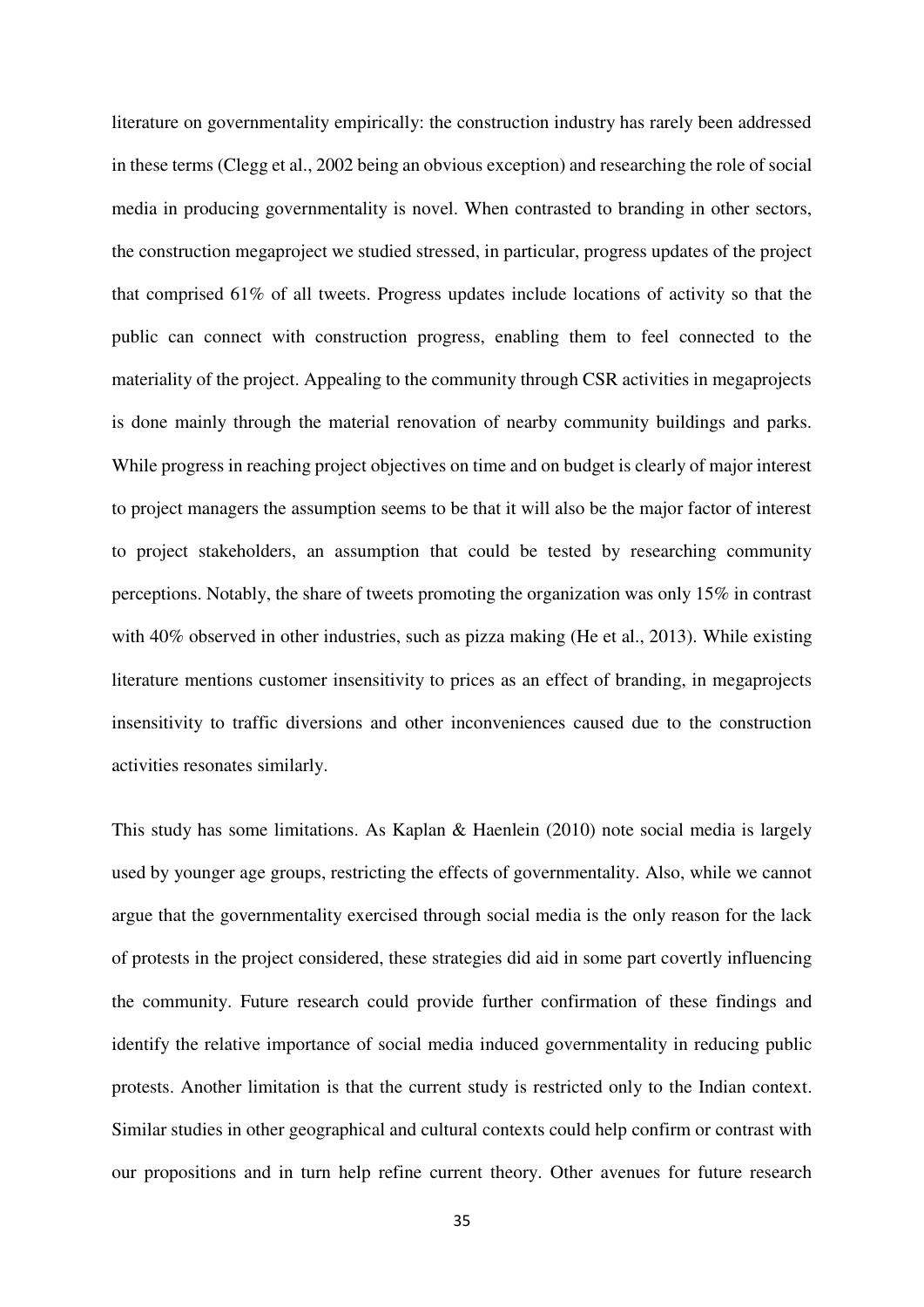present themselves as well: analysis of social media communications by project teams could be extended by analyzing how community discourses evolve over a period of time as well as inquire into the impact of events on the project. The role of governmentality in shaping the normative universe of the project team, turning them into brand advocates, needs to be investigated in depth. In this paper we have not focused at all on resistance to governmentality through social media and such resistance needs to be investigated in future. Future studies can also explore the relative importance of the governmentality instruments and effects through a triangulated, mixed-methods approach incorporating quantitative elements (quantitative content analysis for instance) that may help identify additional findings.

#### **REFERENCE**

- 1. Aaker, D. A. (1996). *Building Strong Brands*, Free Press, New York
- 2. Abrams, K., Meyers, C., Irani, T., & Baker, L. (2010). Branding the land grant university: Stakeholders' awareness and perceptions of the tripartite mission. *Journal of extension*, 48(6), 1-11.
- 3. Alreck, P. L., & Settle, R. B. (1999). Strategies for building consumer brand preference. *Journal of product & brand management*, 8(2), 130-144.
- 4. Anderson, P. (1976). The Antinomies of Antonio Gramsci. *New Left Review*, (100), 5.
- 5. Barnett, C., Clarke, N., Cloke, P., & Malpass, A. (2014). The elusive subjects of neoliberalism: beyond the analytics of governmentality. In *Cultural Studies and Anti-Consumerism* (pp. 116-145). Routledge
- 6. Binkley, S. (2007). Governmentality and lifestyle studies. *Sociology Compass*, *1*(1), 111-126.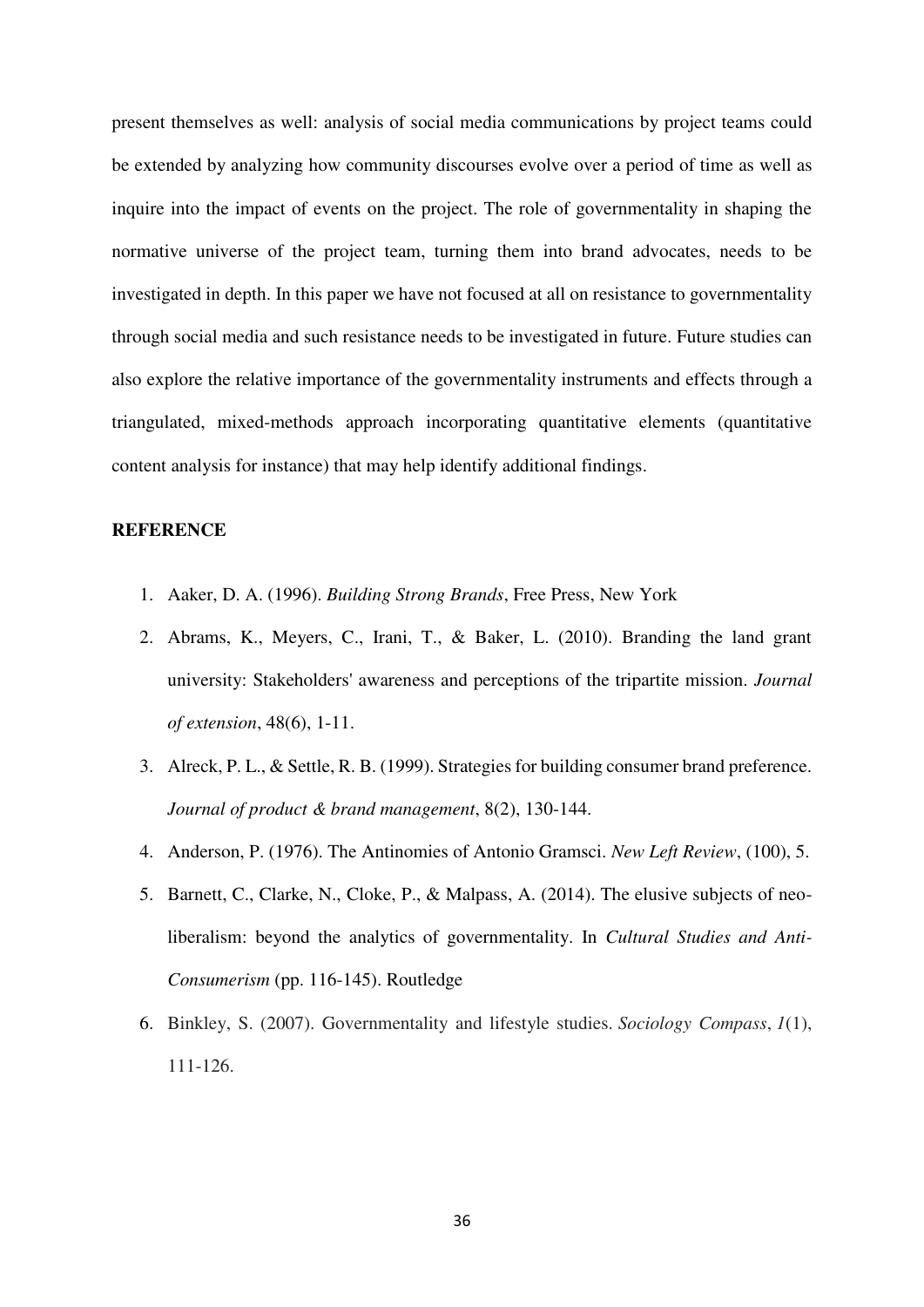- 7. Biesenthal, C., Clegg, S., Mahalingam, A., & Sankaran, S. (2018). Applying institutional theories to managing megaprojects. *International Journal of Project Management*, 36(1), 43-54.
- 8. Black, C., Akintoye, A. and Fitzgerald, E., (2000), An analysis of success factors and benefits of partnering in construction, *International journal of project management*, *18*(6), pp.423-434.
- 9. Brodie, R. J., Ilic, A., Juric, B., & Hollebeek, L. (2013). Consumer engagement in a virtual brand community: An exploratory analysis. *Journal of business research*, 66(1), 105-114.
- 10. Callon, M. (1984). Some elements of a sociology of translation: domestication of the scallops and the fishermen of St Brieuc Bay. *The Sociological Review*, 32(1\_suppl), 196-233.
- 11. Carlsson, I., Ramphal, S., Alatas, A., & Dahlgren, H. (1995). *Our global neighbourhood: The report of the commission on global governance*. Oxford: Oxford University Press.
- 12. Casaló, L. V., Flavián, C., & Guinalíu, M. (2008). Promoting consumer's participation in virtual brand communities: A new paradigm in branding strategy. *Journal of marketing Communications*, 14(1), 19-36.
- 13. Clegg, S. R. (1989). *Frameworks of power*. Sage.
- 14. Clegg, S. R., Pitsis, T. S., Rura-Polley, T., & Marosszeky, M. (2002). Governmentality matters: designing an alliance culture of inter-organizational collaboration for managing projects. *Organization Studies*, *23*(3), 317-337.
- 15. Dahl Robert, A. (1961). *Who governs? Democracy and power in an American city*. New Haven, CT: Yale University Press.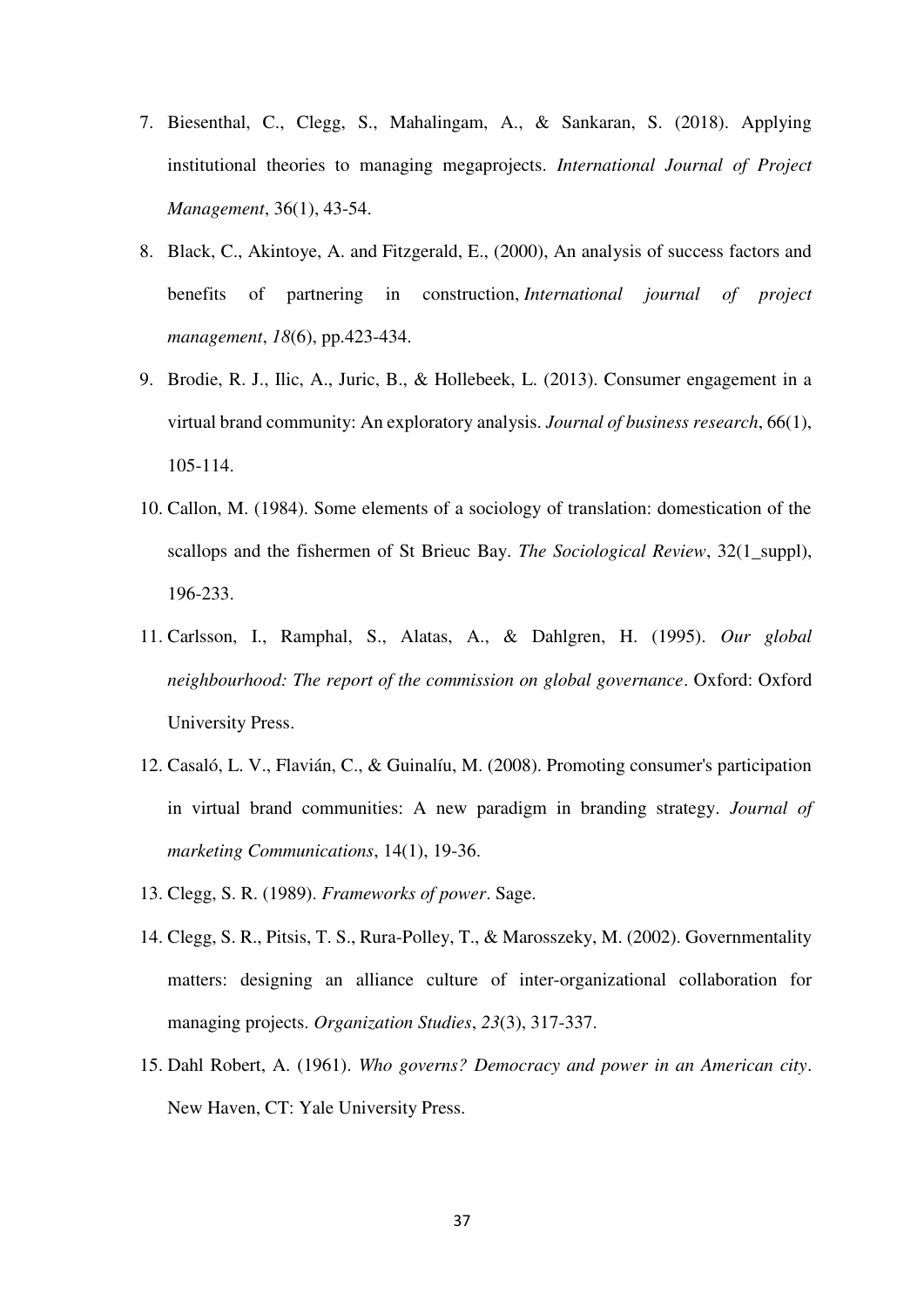- 16. Dawes, J. (2009). The effect of service price increases on customer retention: the moderating role of customer tenure and relationship breadth. *Journal of Service Research*, 11(3), 232–245.
- 17. Dineen, B. R., & Allen, D. G. (2016). Third party employment branding: human capital inflows and outflows following "best places to work" certifications. *Academy of Management Journal*, 59(1), 90-112.
- 18. Doherty, R. (2007). Chapter 13: Critically Framing Education Policy: Foucault, Discourse and Governmentality. *Counterpoints*, 292, 193-204.
- 19. Eisenhardt, K. M. (1989). "Building theories from case study research." *Academy of Management Review*, 14(4), 532–550.
- 20. Fan, Y. (2010). Branding the nation: Towards a better understanding. *Place branding and public diplomacy*, 6(2), 97-103.
- 21. Fleming, P., and Spicer, A. (2014). Power in management and organization science. *The Academy of Management Annals*, *8*(1), 237-298.
- 22. Flyvbjerg, B. (2006). Five misunderstandings about case-study research. *Qualitative inquiry*, 12(2), 219-245.
- 23. Flyvbjerg, B. (2008). Curbing optimism bias and strategic misrepresentation in planning: Reference class forecasting in practice. *European planning studies*, 16(1), 3- 21.
- 24. Flyvbjerg, B. (2009). Survival of the unfittest: why the worst infrastructure gets built and what we can do about it. *Oxford review of economic policy*, 25(3), 344-367.
- 25. Flyvbjerg, B. (2014). What you should know about megaprojects and why: An overview. *Project management journal*, 45(2), 6-19.
- 26. Foucault, M. (1977). Discipline and punish: The birth of the prison. *Trans. Sheridan A. Penguin Books. London*.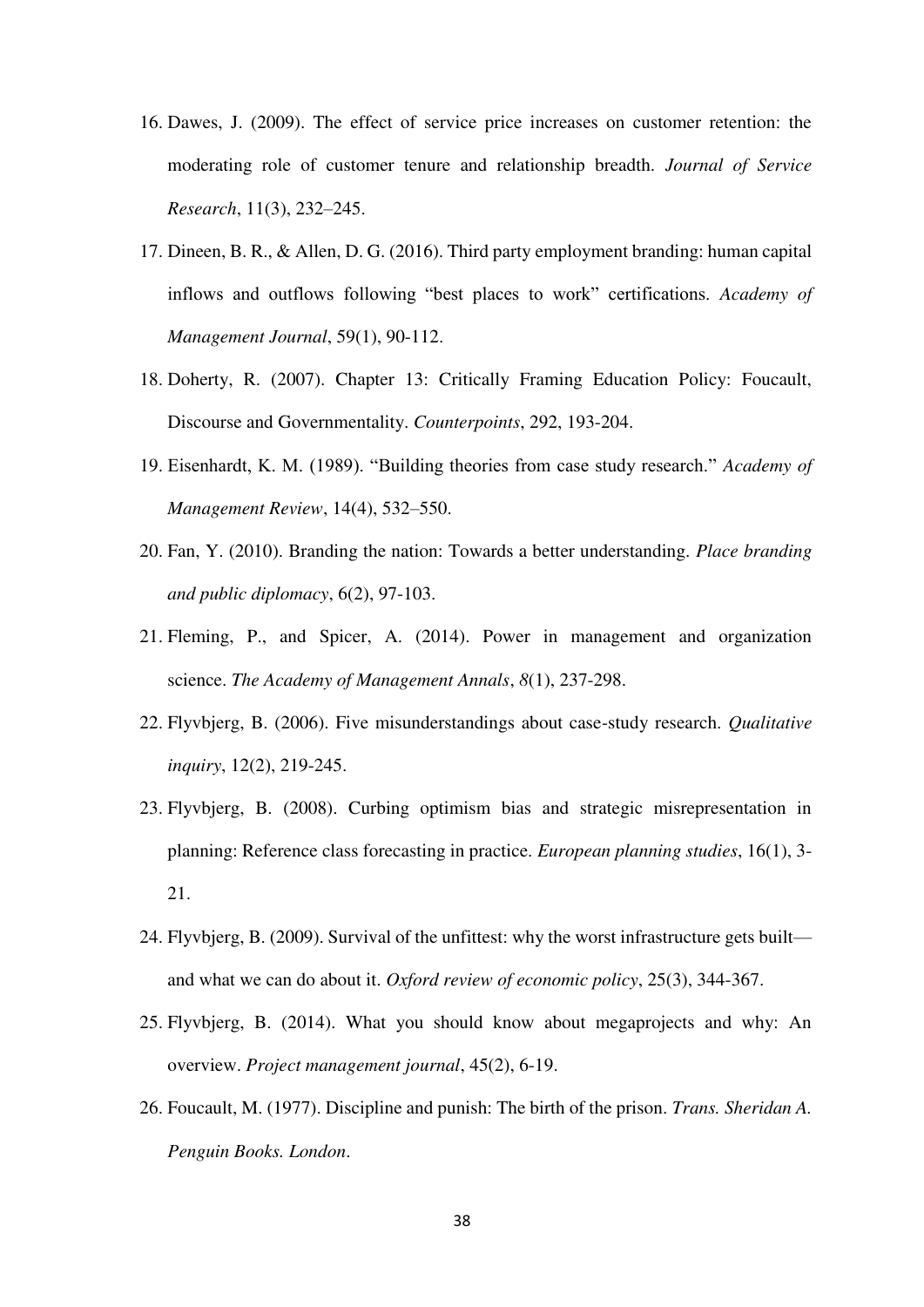- 27. Foucault, M. (1991) 'Governmentality', in G. Burchell, C. Gordon and P. Miller (eds), *The Foucault Effect. Studies in Governmentality*, Chicago: The University of Chicago Press.
- 28. Foucault, M. (1980). *Power/knowledge: Selected interviews and other writings*. New York: Pantheon
- 29. Foucault, M. (1982). The subject and power. In H. Dreyfus & P. Rabinow (Eds.), *Michel Foucault: Beyond structuralism and hermeneutics* (pp. 208–226). Chicago, IL: University of Chicago Press
- 30. Foucault, M. (1991). *The Foucault effect: Studies in governmentality*. University of Chicago Press.
- 31. Foucault, M. (1997). *Ethics: Subjectivity and truth. The essential works of Michel Foucault, 1954–1984* (Vol. 1). New York, NY: The New Press.
- 32. Foucault, M. (2007). *Security, territory, population: lectures at the Collège de France, 1977-78*. Springer.
- 33. Gallaugher, J., & Ransbotham, S. (2010). Social media and customer dialog management at Starbucks. *MIS Quarterly Executive*, 9(4).
- 34. Geurin, A. N., & Burch, L. M. (2017). User-generated branding via social media: An examination of six running brands. *Sport Management Review*, 20(3), 273-284.
- 35. Ghobadi, S., and Clegg, S. R. (2015) "These Days Will Never Be Forgotten …": A Critical Mass Approach To Online Activism, *Information and Organization*[, 25\(1\)](http://www.sciencedirect.com/science/journal/14717727/25/1): 52– 71.
- 36. Giezen, M. (2012). Navigating mega projects through complexity and uncertainty: strategic and adaptive capacity in planning and decision-making.
- 37. Gil, N. A. (2015). Sustaining Highly-Fragile Collaborations: A Study of Planning Mega Infrastructure Projects in the UK.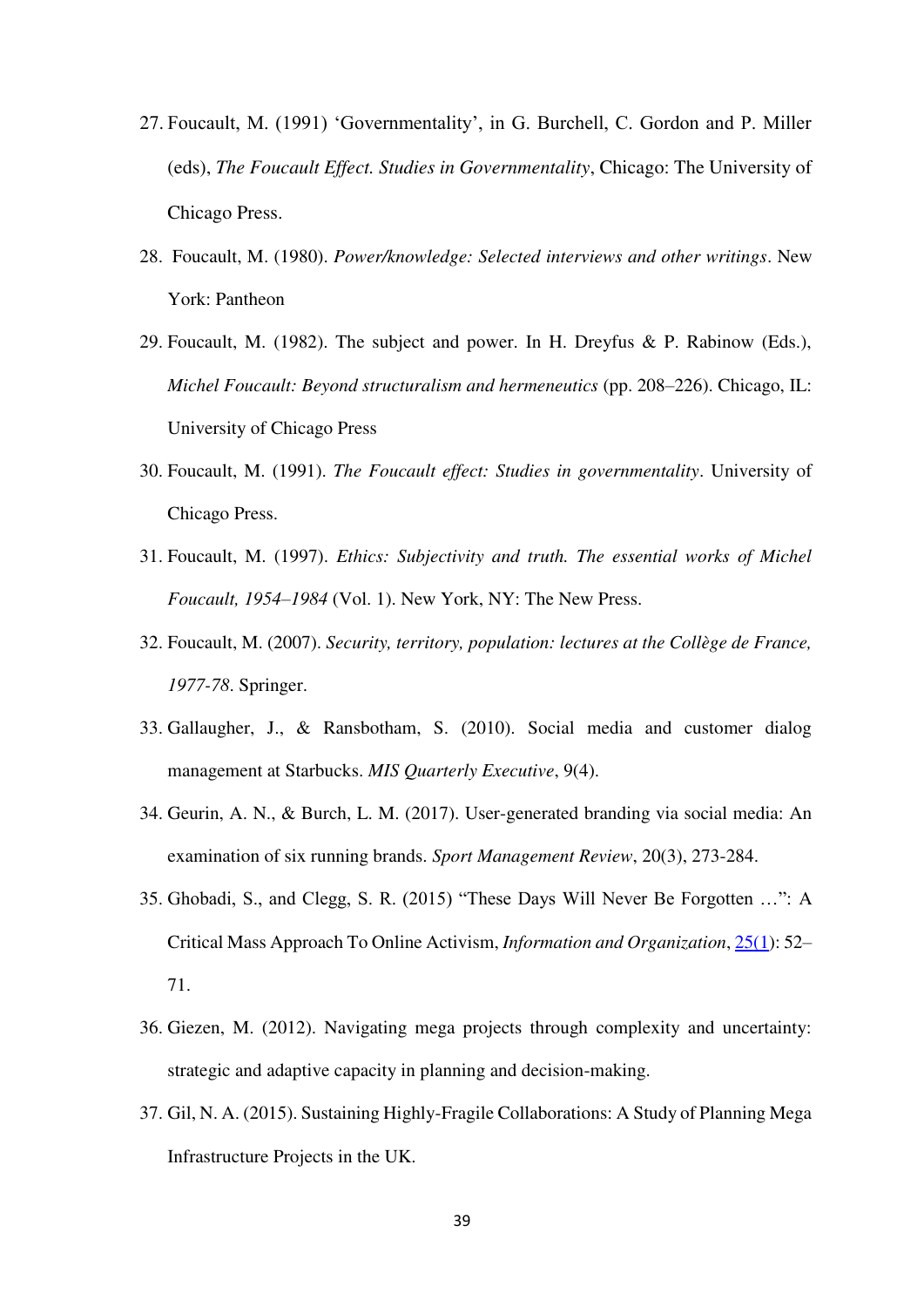- 38. Gil, N. (2016). A Collective-Action Perspective on the Planning of Megaprojects. *The Oxford Handbook of Megaproject Management*, edited by Bent Flyvbjerg, Oxford: Oxford University Press.
- 39. Glaser, B. G., & Strauss, A. L. (2017). *Discovery of grounded theory: Strategies for qualitative research*. Routledge.
- 40. Golden-Biddle, K and Locke, K.D. (1997) *Composing Qualitative Research*, Thousand Oaks, CA; SAGE
- 41. Gopaldas, A. (2014). Marketplace sentiments. *Journal of Consumer Research*, 41(4), 995-1014.
- 42. He, W., Zha, S., & Li, L. (2013). Social media competitive analysis and text mining: A case study in the pizza industry. *International Journal of Information Management*, 33(3), 464-472.
- 43. Heslop, L. A., & Nadeau, J. (2010). Branding MBA programs: The use of target market desired outcomes for effective brand positioning. *Journal of Marketing for Higher Education*, 20(1), 85-117.
- 44. Holt, D. B. (2004). *How brands become icons: The principles of cultural branding*. Harvard Business Press.
- 45. Hsieh, H. F., & Shannon, S. E. (2005). Three approaches to qualitative content analysis. *Qualitative health research*, 15(9), 1277-1288.
- 46. Hu, W., Batte, M. T., Woods, T., & Ernst, S. (2011). Consumer preferences for local production and other value-added label claims for a processed food product. *European Review of Agricultural Economics*, 39(3), 489-510.
- 47. Huang, C. F., & Lien, H. C. (2012). An empirical analysis of the influences of corporate social responsibility on organizational performance of Taiwan's construction industry: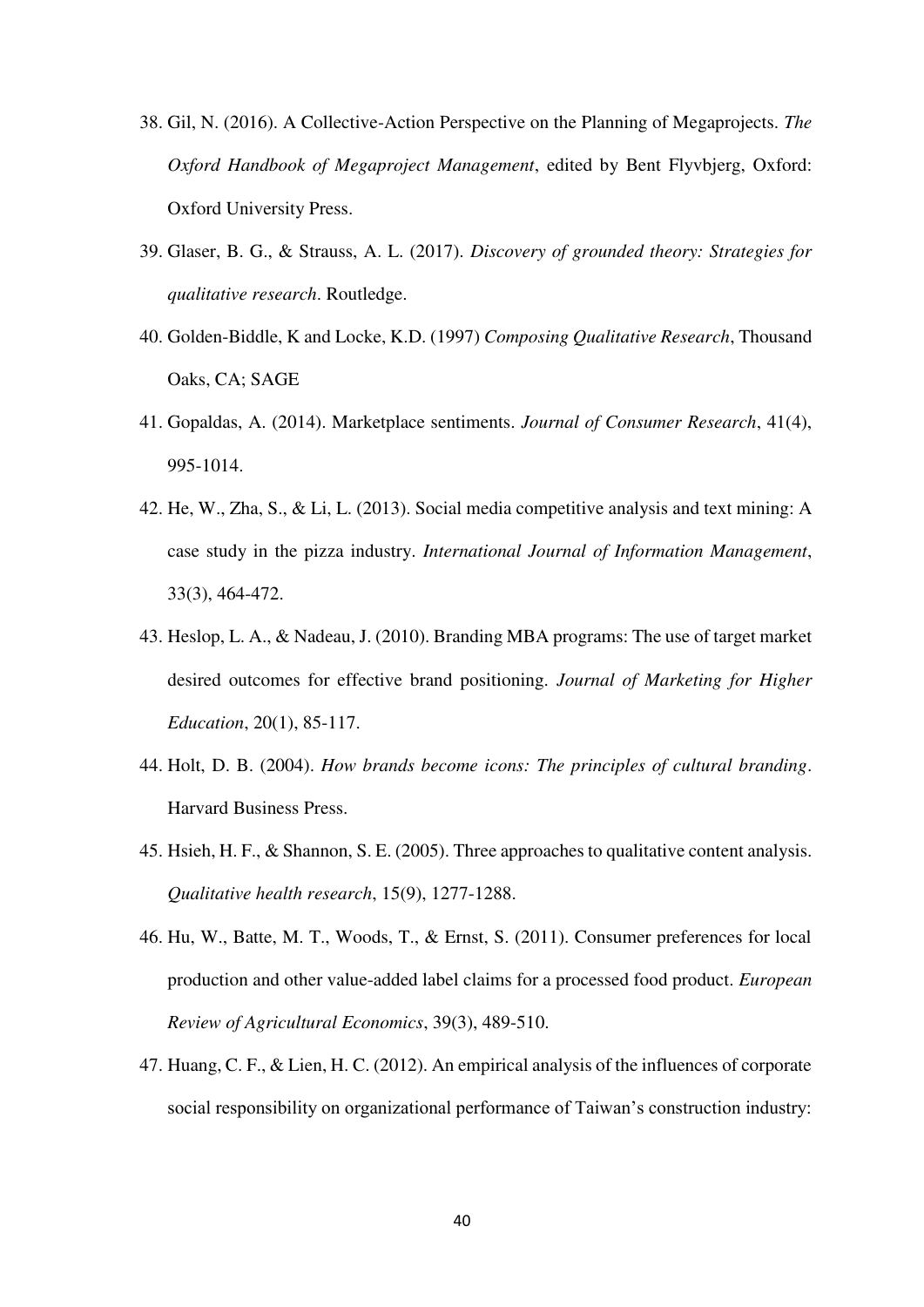using corporate image as a mediator. *Construction management and economics*, 30(4), 263-275.

- 48. Kaplan, A. M., & Haenlein, M. (2010). Users of the world, unite! The challenges and opportunities of Social Media. *Business horizons*, 53(1), 59-68.
- 49. Kauppinen‐Räisänen, H. (2014). Strategic use of colour in brand packaging. *Packaging Technology and Science*, 27(8), 663-676.
- 50. Keller, K. L. (1998). Branding perspectives on social marketing. *ACR North American Advances*.
- 51. Kesterton, A. J., & de Mello, M. C. (2010). Generating demand and community support for sexual and reproductive health services for young people: A review of the Literature and Programs. *Reproductive health*, 7(1), 25.
- 52. Kornberger, M., & Clegg, S. (2011). Strategy as performative practice: The case of Sydney 2030. *Strategic Organization*, 9(2), 136-162.
- 53. Kozinets, R. V., Dolbec, P. Y., & Earley, A. (2014). Netnographic analysis: Understanding culture through social media data. *The SAGE handbook of qualitative data analysis*, 262-276.
- 54. Kracauer, S. (1952). The challenge of qualitative content analysis. *Public Opinion Quarterly, 16*, 631-642
- 55. Lange, D., & Pfarrer, M. (2017). Editors' comments: Sense and structure the core building blocks of an AMR article. *Academy of Management Review, 42*, 407-416.
- 56. Langford, D., & Male, S. (2008). *Strategic management in construction*. John Wiley & Sons.
- 57. Lect, C. I. (2012). Basic Notions of Branding. Definition, History, Architecture. *Journal of Media research*, 5(3), 110.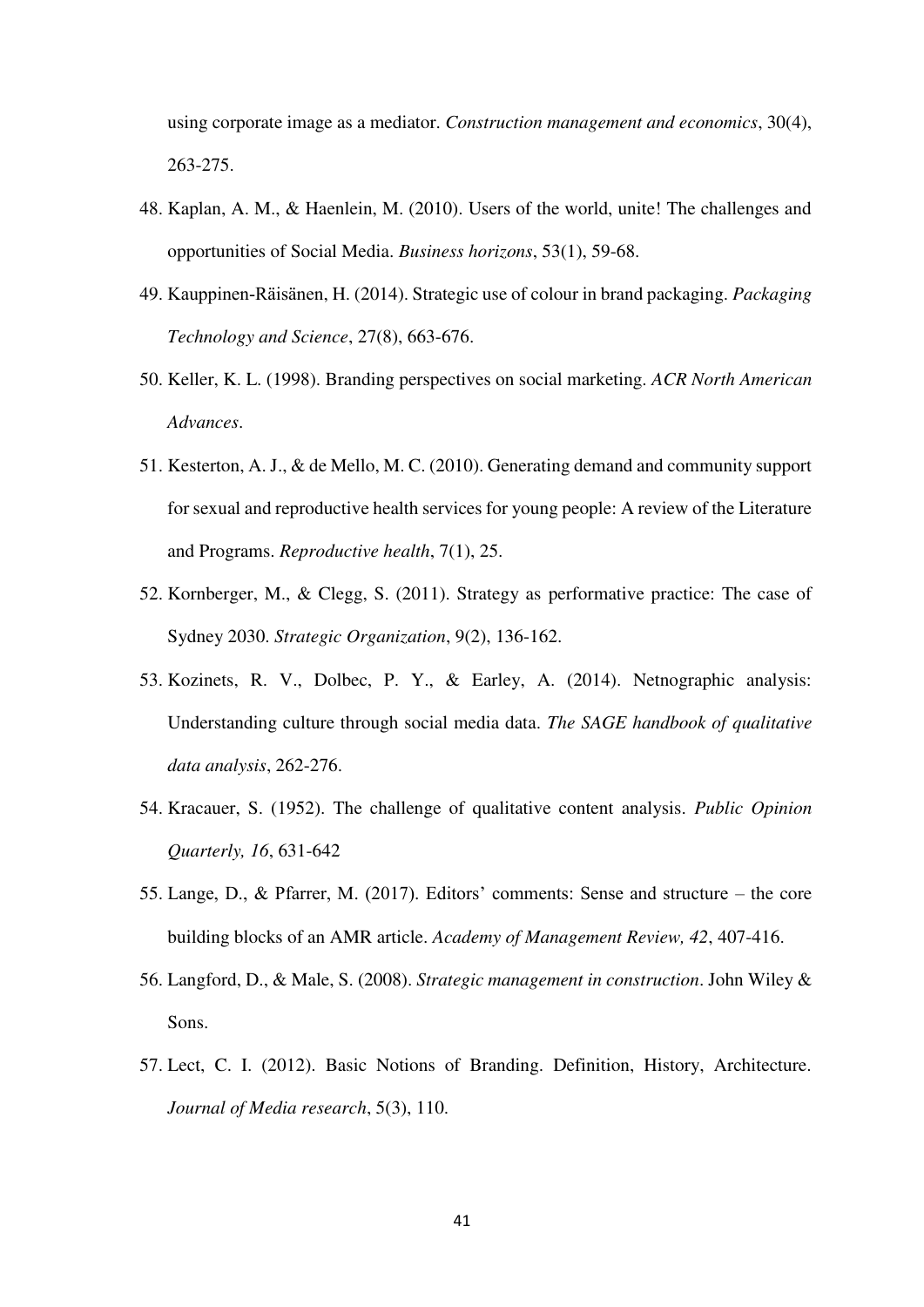- 58. Lemke, T. (2002). Foucault, governmentality, and critique. *Rethinking marxism*, 14(3), 49-64.
- 59. Li, B., Akintoye, A., Edwards, P. J., & Hardcastle, C. (2005). Critical success factors for PPP/PFI projects in the UK construction industry. *Construction management and economics*, 23(5), 459-471.
- 60. Long, T., Taubenheim, A. M., Wayman, J., Temple, S., & Ruoff, B. A. (2008). The Heart Truth: Using the power of branding and social marketing to increase awareness of heart disease in women. *Social marketing quarterly*, 14(3), 3-29.
- 61. Lövbrand, E., Stripple, J., & Wiman, B. (2009). Earth system governmentality: reflections on science in the Anthropocene. *Global Environmental Change*, 19(1), 7- 13.
- 62. Love, P. E., Gunasekaran, A., & Li, H. (1998). Concurrent engineering: a strategy for procuring construction projects. *International Journal of Project Management*, 16(6), 375-383.
- 63. Lukes, S. (2005). Power: A radical view. The original text with two major new chapters.
- 64. Lundin, R. A., & Steinthórsson, R. S. (2003). Studying organizations as temporary. *Scandinavian Journal of Management*, 19(2), 233-250.
- 65. Machiavelli, N. (1882). The Prince (translated from the Italian by NHT). *Kegan Paul, Trench & Co*.
- 66. Marcuse, H. (1964) *One-Dimensional Man*. London: Routledge & Kegan Paul.
- 67. Marks, J. (2000). Foucault, Franks, Gauls: Il Faut Défendre la Société: The 1976 lectures at the Collège de France. *Theory, Culture & Society*, *17*(5), 127-147.
- 68. Marwick, A. E. (2013). *Status update: Celebrity, publicity, and branding in the social media age*. Yale University Press.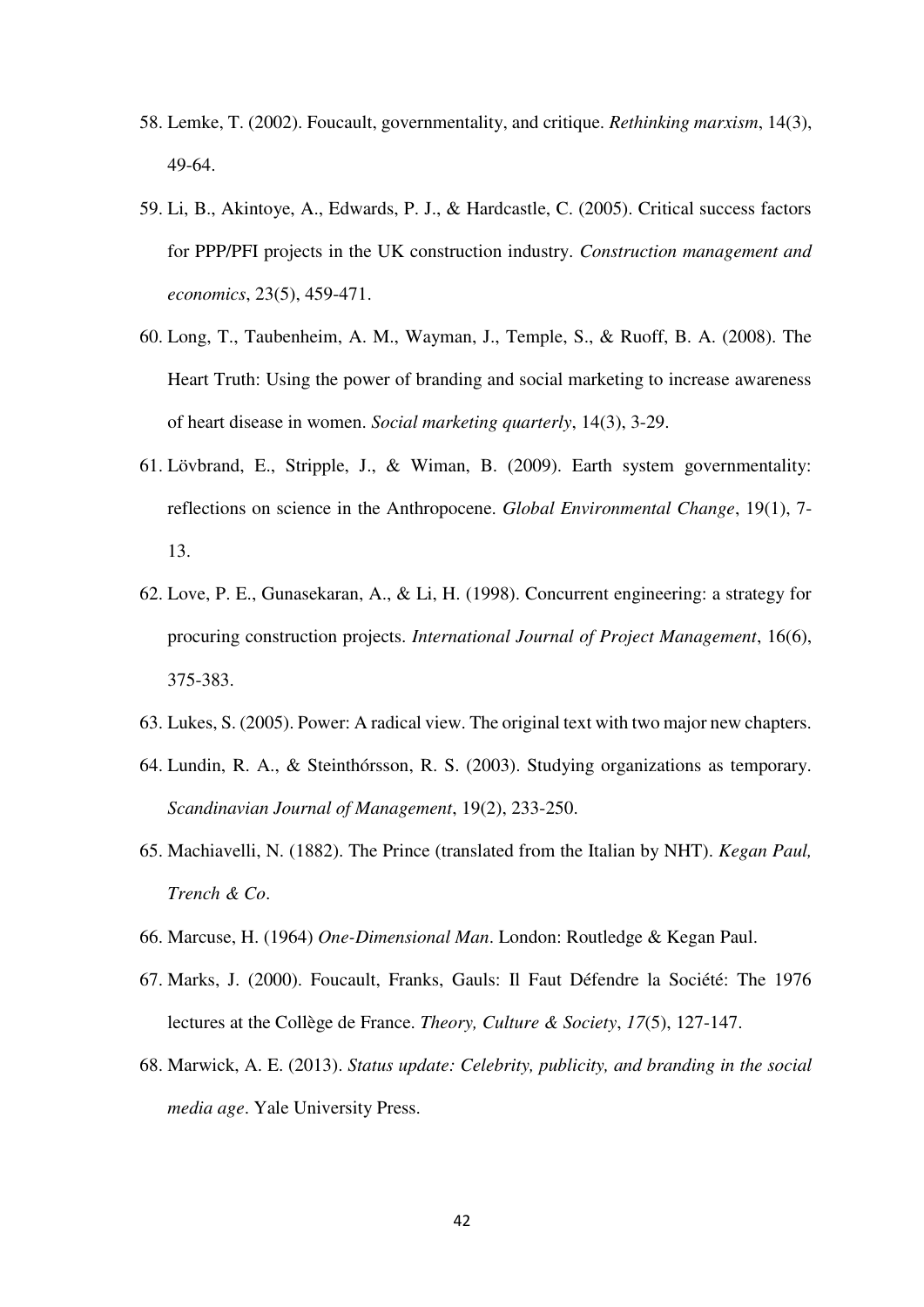- 69. McTavish, D. G., & Pirro, E. B. (1990). Contextual content analysis. *Quality & Quantity*, 24(3), 245-265.
- 70. Merlingen, M. (2011). From governance to governmentality in CSDP: Towards a Foucauldian research agenda. *JCMS: journal of common market studies*, 49(1), 149- 169.
- 71. Milani, T. M. (2009). At the intersection between power and knowledge: An analysis of a Swedish policy document on language testing for citizenship. *Journal of Language and Politics, 8*(2), 287-304.
- 72. Mitchell, K. (2006). Neoliberal governmentality in the European Union: education, training, and technologies of citizenship. *Environment and planning D: society and space*, 24(3), 389-407.
- 73. Mok, K. Y., Shen, G. Q., and Yang, J. (2015). Stakeholder management studies in mega construction projects: A review and future directions. *International Journal of Project Management*, 33(2), 446-457
- 74. Mostafa, M. M. (2013). More than words: Social networks' text mining for consumer brand sentiments. *Expert Systems with Applications*, 40(10), 4241-4251.
- 75. Müller, R., Pemsel, S., & Shao, J. (2014). Organizational enablers for governance and governmentality of projects: A literature review. *International Journal of Project Management*, 32(8), 1309-1320.
- 76. Müller, R., Zhai, L., & Wang, A. (2017). Governance and governmentality in projects: Profiles and relationships with success. *International Journal of Project Management*, *35*(3), 378-392.
- 77. Nguyen, B., Choudhury, M. M., & Melewar, T. C. (2015). An integrated model of firms' brand likeability: antecedents and consequences. *Journal of Strategic Marketing*, 23(2), 122-140.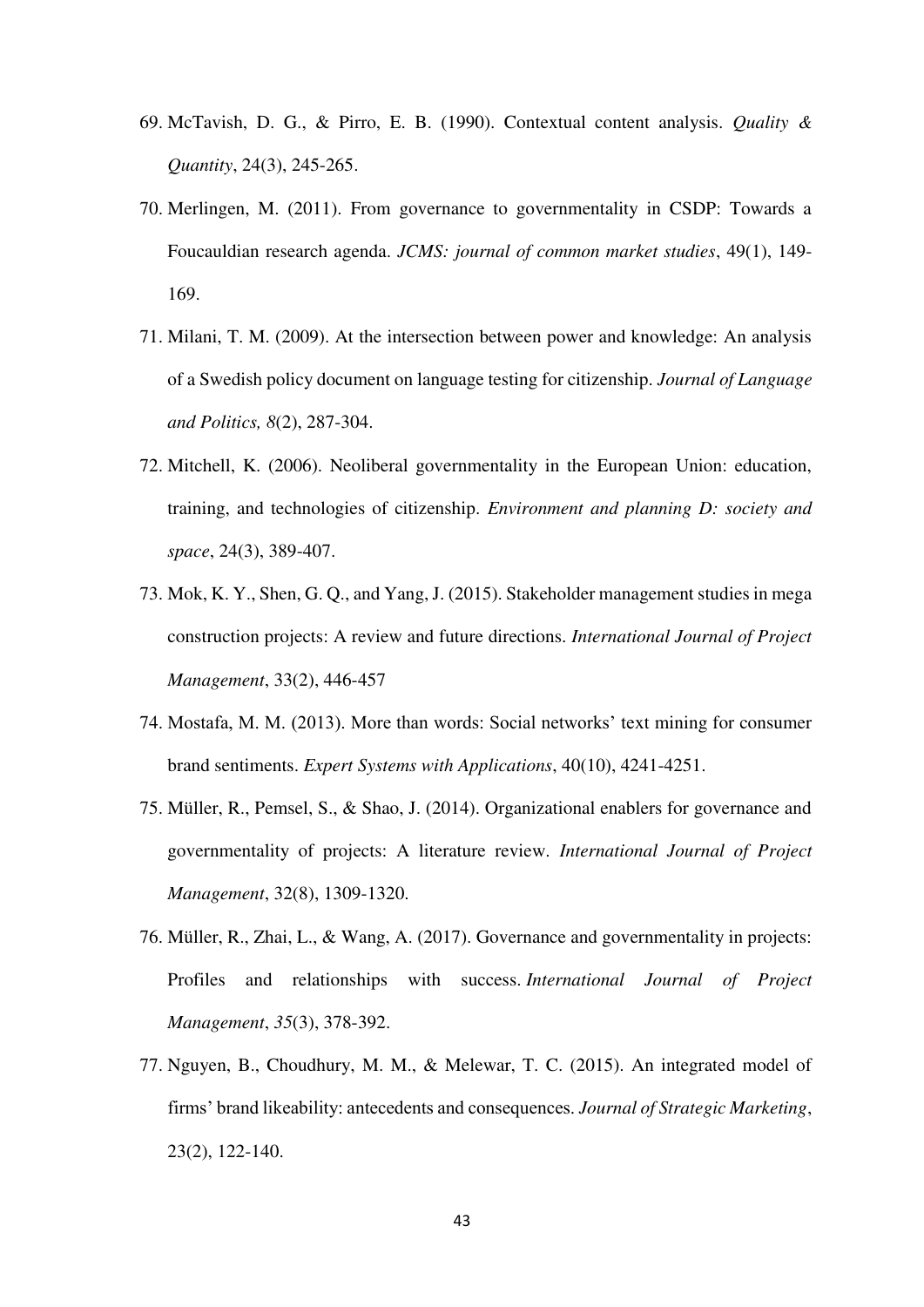- 78. Nicolini, D. (2012). *Practice theory, work, and organization: An introduction*. Oxford university press.
- 79. Ninan, J., & Mahalingam, A. (2017). Stakeholder Management Strategies in Infrastructure Megaprojects–A Dimensions of Power Perspective. *Proceedings of the Engineering Project Organization Conference*.
- 80. Nye, J. S. (2008). Public diplomacy and soft power. *The annals of the American academy of political and social science*, 616(1), 94-109.
- 81. Osei-Kyei, R., & Chan, A. P. (2015). Review of studies on the Critical Success Factors for Public–Private Partnership (PPP) projects from 1990 to 2013. *International Journal of Project Management*, 33(6), 1335-1346.
- 82. Parameswaran, R. (1999). Western romance fiction as English‐language media in postcolonial India. *Journal of Communication*, 49(3), 84-105.
- 83. Park, N., Kee, K. F., & Valenzuela, S. (2009). Being immersed in social networking environment: Facebook groups, uses and gratifications, and social outcomes. *CyberPsychology & Behavior*, 12(6), 729-733.
- 84. Prince, R., Kearns, R., & Craig, D. (2006). Governmentality, discourse and space in the New Zealand health care system, 1991–2003. *Health & Place*, 12(3), 253-266.
- 85. Rohman, M. A., Doloi, H., & Heywood, C. A. (2017). Success criteria of toll road projects from a community societal perspective. *Built Environment Project and Asset Management*, 7(1), 32-44.
- 86. Rose, G. M., Merchant, A., Orth, U. R., & Horstmann, F. (2016). Emphasizing brand heritage: Does it work? And how?. *Journal of Business Research*, 69(2), 936-943.
- 87. Rose, N., O'Malley, P., & Valverde, M. (2006). Governmentality. *Annual Review of Law and Social Science*. 2, 83-104.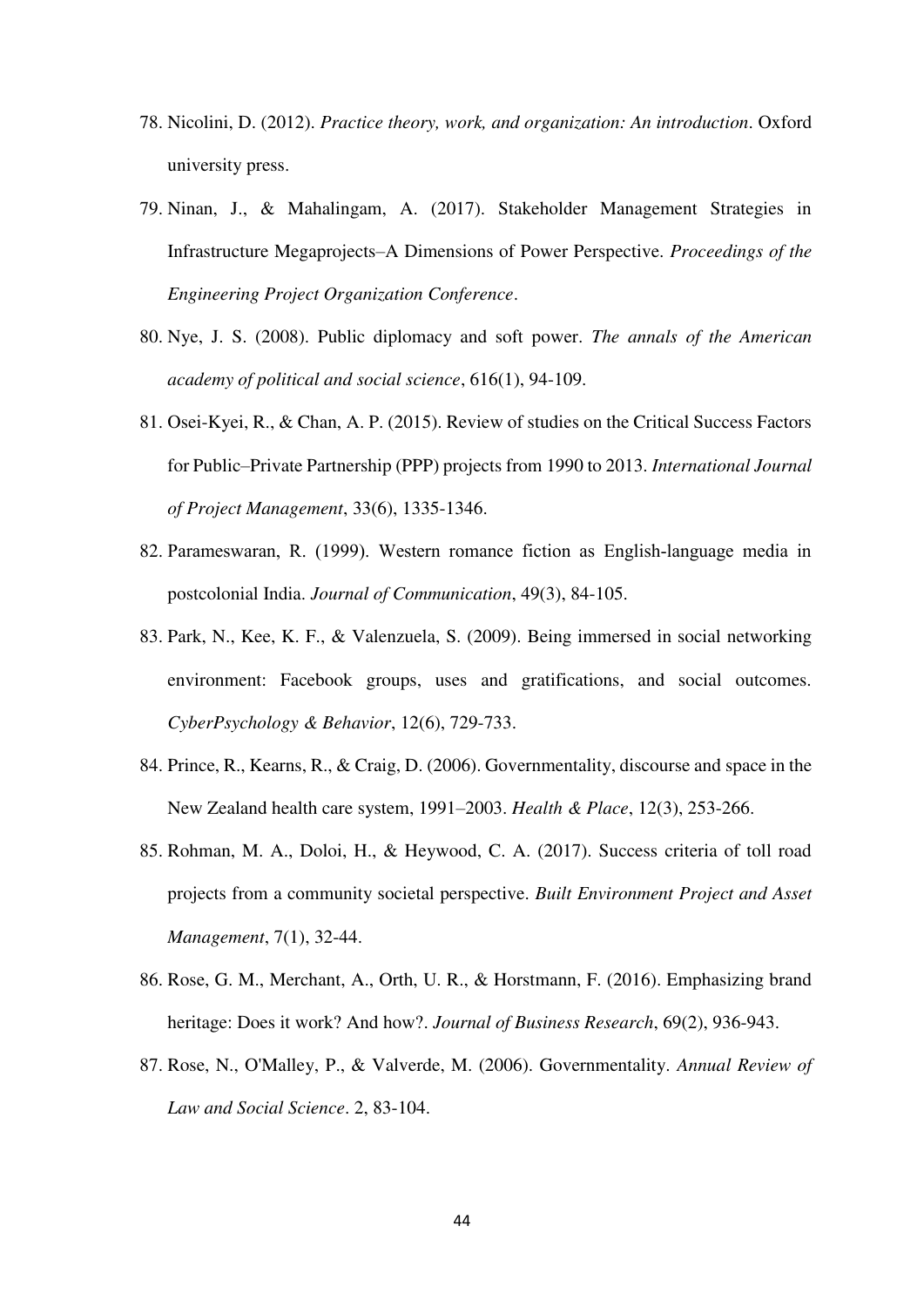- 88. Ross, J., and Staw, B. M. 1986. "Expo 86: An Escalation Prototype," *Administrative Science Quarterly*, 31 (2): 274-297.
- 89. Sandberg, J., & Alvesson, M. (2011). Ways of constructing research questions: gapspotting or problematization? *Organization*, 18(1), 23-44.
- 90. Sashi, C. M. (2012). Customer engagement, buyer-seller relationships, and social media. *Management decision*, 50(2), 253-272.
- 91. Scott, D. M. (2010), *The New Rules of Marketing and PR: How to Use Social Media, Blogs, News Releases, Online Video, and Viral Marketing to Reach Buyers Directly*. Hoboken, NJ: John Wiley & Sons.
- 92. Sewell, G. (1998). The discipline of teams: The control of team-based industrial work through electronic and peer surveillance. *Administrative science quarterly*, 397-428.
- 93. Shapiro, A., and Lorenz, C. 2000. Large-Scale Projects as Complex Systems: Managing Scope Creep. *The Systems Thinker*. 11(1) 1-5.
- 94. Shen, Y. C., Huang, C. Y., Chu, C. H., & Liao, H. C. (2010). Virtual community loyalty: an interpersonal-interaction perspective. *International Journal of Electronic Commerce*, 15(1), 49-74.
- 95. Shen, B., & Bissell, K. (2013). Social media, social me: A content analysis of beauty companies' use of Facebook in marketing and branding. *Journal of Promotion Management*, 19(5), 629-651
- 96. Shirky, C. (2011). The political power of social media: Technology, the public sphere, and political change. *Foreign affairs*, 28-41.
- 97. Sivertzen, A. M., Nilsen, E. R., & Olafsen, A. H. (2013). Employer branding: employer attractiveness and the use of social media. *Journal of Product & Brand Management*, 22(7), 473-483.